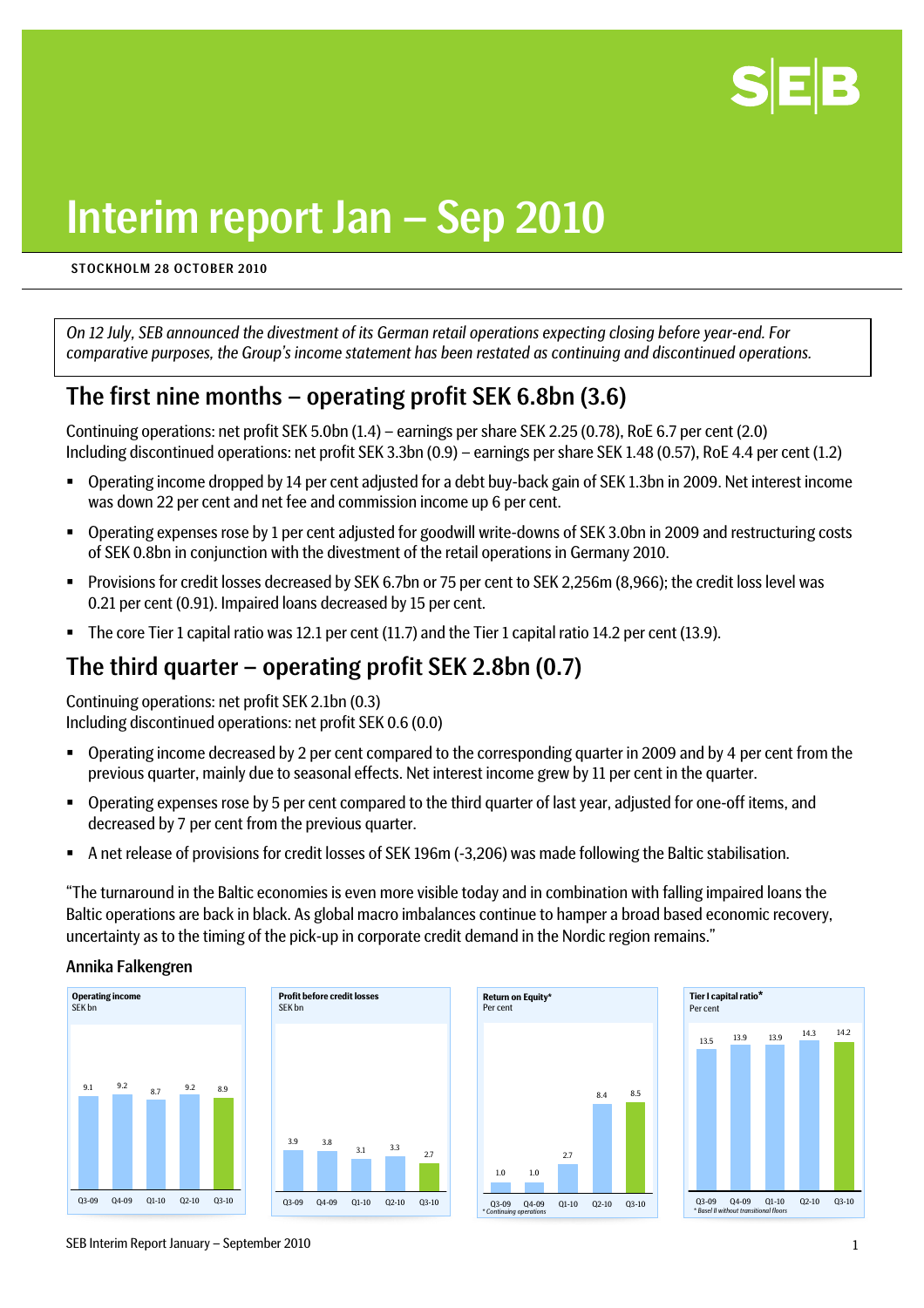# President's comment

Concerns around the sturdiness of the global recovery continue to dampen corporate demand for credit as well as corporate and institutional activity. Much institutional support is still needed to cater for a fragile economic recovery.

The Nordic countries – and Sweden in particular – have continued to show resilience supported by strong government finances. This was further underlined in the third quarter as all previous Swedish support measures of the funding markets came to an end and the Riksbank continued to hike its repo rate. But given the loss of momentum in global growth that is expected in 2011, the outlook for the activity levels in the Nordic economies is somewhat lower.

#### **Higher profits in a seasonally slow quarter**

The underlying business generated an operating profit of SEK 3.6bn. After the provisions in order to right-size infrastructure of the remaining German operations, following the agreed divestment of German Retail, the reported operating profit was SEK 2.8bn. Seasonality and comparatively low volatility dampened trading and commission income. Retail Banking in Sweden and Life recorded higher income.

#### **Baltic businesses back in black**

The most notable development this quarter is that our Baltic businesses are now reporting positive operating profit for the first time in two years, both before and after provisions for credit losses. Deposit margins have bottomed out in all three countries, while margins on mortgages and other lending are starting to improve slightly.

Throughout the severe economic downturn in the Baltic countries, we have maintained a proactive and conservative stance in order to safeguard asset quality and long-term customer relations. The economic turnaround in the region is more visible today than it was in the spring. Non-performing loan volumes continued to drop in all three Baltic countries. As a result, we have released some collective provisions in both Latvia and Lithuania in this quarter. Much work is still required as only about 10 per cent of total reserves have been utilized due to time given to find long-term sustainable solutions for the customers and SEB, but also long judicial lead times.

#### **The Business Bank of the Year 2010**

Although institutional customer activity was unusually low in the quarter, this was partly offset by our corporate banking businesses. Structured Finance had a record quarter, driven by an increased flow of private equity financings and SEB once again confirmed its position as the leading investment bank in the Nordic and Baltic regions by advising on a number of headline transactions.



SEB is also continuing to gain market share among small and medium-sized companies with 3,300 new corporate payments customers since the start of the year. In this segment, corporate lending volumes have increased by 12 per cent since the start of the year. During the quarter SEB was named the Business Bank of the Year 2010 in Sweden by Finansbarometern.

#### **New regulatory framework outlined**

The Basel III changes published in July and September included amendments to the regulatory framework and to the timetable for implementation. In particular, more time was allowed for adjustments to the funding and liquidity rules following the far-reaching effects expressed by the industry across Europe. The capital framework was further clarified. These revisions and the gradual implementation of the proposed regulation mean that the impact of the new regime will not be as severe for customers and the industry as earlier expected. However, it is still true that banks will be asked to hold more capital and long-term funding than before and that this will increase the cost of doing business over time.

#### **Continued focus on customers**

Our balance sheet management gives us the flexibility, resilience and capacity to grow our customer businesses while catering for the new regulatory framework.

Our strategy remains unchanged: we will continue to build the leading corporate bank in the Nordics, grow our corporate business in Germany and offer full universal banking services in Sweden and the Baltic countries. As *the* relationship bank in our part of the world, SEB will be ready to support our customers and take advantage of growth opportunities when global recovery begins to gain real momentum.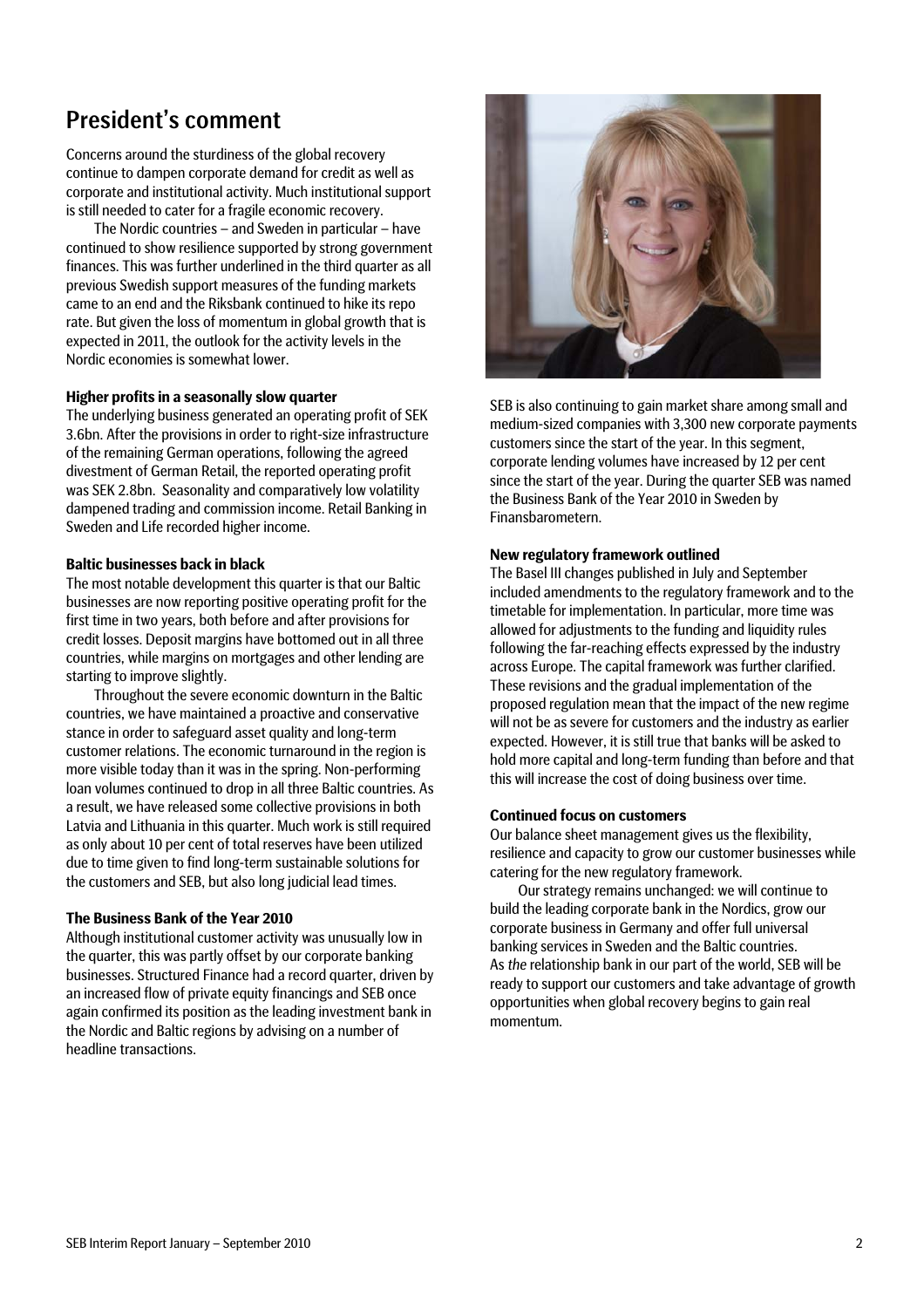# The Group

The comparative numbers in this report have been materially affected by the exceptional market circumstances of last year. Exceptionally high volatility, aggressive policy rate cuts and elevated credit spreads created a situation where temporary income effects, both positive and negative, materialised. Large GDP falls, in particular in the Baltic region, also created a large increase of impaired loans and impairment of acquisition goodwill related to Eastern Europe.

In addition, the divestment of SEB's German retail operations, announced on 12 July, and its transaction-related costs impact profitability. The restatement of SEB's historical accounts in continuing and discontinued operations aims at creating increased transparency on long-term financial trends.

### Third quarter isolated

SEB's *profit before credit losses* for the third quarter amounted to SEK 2,651m (3,905), a decrease of 32 per cent compared to the corresponding quarter of 2009 and by 20 per cent from the previous quarter.

In order to facilitate comparisons, the result in the table below has been adjusted for the restructuring costs related to the contracted divestment of Retail Germany. Without Retail Germany, operating profit would have been SEK 3,602m.

| <b>Operative income statement</b>              | Q <sub>3</sub> | Q <sub>2</sub> |      | Q <sub>3</sub> |       |
|------------------------------------------------|----------------|----------------|------|----------------|-------|
| SEK <sub>m</sub>                               | 2010           | 2010           | %    | 2009           | %     |
| Operating income                               | 8882           | 9224           | $-4$ | 9097           | $-2$  |
| Operating expenses                             | $-5476$        | $-5.907$       | $-7$ | $-5192$        | 5     |
| <b>Pre-provision operating profit</b>          | 3406           | 3317           | 3    | 3905           | $-13$ |
| Gains less losses on disposals of tangible and |                |                |      |                |       |
| intangible assets                              |                | - 3            |      | 3              |       |
| Net credit losses                              | 196            | $-639$         |      | $-3206$        |       |
| <b>Operating profit before restructuring</b>   | 3602           | 2675           | 35   | 702            |       |
| Restructuring costs                            | $-755$         |                |      |                |       |
| <b>Operating profit</b>                        | 2847           | 2675           | 6    | 702            |       |

*Operating profit rose by over SEK 2bn to SEK 2,847m (702)* compared to the corresponding quarter 2009. In comparison with the previous quarter, operating profit rose by 6 per cent.

*Net profit* (after tax) amounted to SEK 596m (37). *Net profit from continuing operations* – i.e. excluding the result of Retail Germany and directly related transaction costs– rose to SEK 2,082m (256).

#### **Income**

*Total operating income* amounted to SEK 8,882m (9,097), a decrease of 2 per cent. In comparison with the previous quarter, operating income dropped by 4 per cent, mainly due to seasonal effects.

*Net interest income* was SEK 4,180m, unchanged from the corresponding quarter 2009. Net interest income grew by 11 per cent on a quarterly basis.

Customer-driven net interest income dropped by 8 per cent compared to the third quarter of 2009 due to lower corporate volumes and falling deposit margins. In comparison with the previous quarter, it grew by 3 per cent as margins slightly recovered.

Net interest income from other activities, mainly the bond investment portfolio and other trading and treasury activities, increased by SEK 277m compared to the corresponding quarter 2009 and was up by SEK 334m from the previous quarter. The Group's positive sensitivity to higher short-term rates in combination with a lower net financing cost due to liquidity portfolio management supported the net interest income. Acquired substitute assets to manage the interest rate risk in relation to the divestment of the German retail operations, expected to close in the fourth quarter, further elevated net interest income in the quarter; this temporary effect will last until the closing of the transaction expected before year-end has taken place.

*Net fee and commission income* rose by 4 per cent, mainly as an effect of increased revenues from mutual funds and custody as well as from lending. In comparison with the previous quarter, commission income dropped by 8 per cent as an effect of lower activities in the summer months.

*Net financial income* was down by 23 per cent compared to the third quarter of 2009 and by 26 per cent from the previous quarter. Seasonally slow business activity and low market volatility decreased earnings while tightening credit spreads and falling long-term interest rates recovered most of the valuation losses on fixed-income securities that were recorded last quarter as a consequence of the European sovereign debt situation.

*Net life insurance income* dropped by 5 per cent on Group level compared to the third quarter of 2009. In comparison with the previous quarter, life insurance income was up by 5 per cent.

*Net other income* amounted to SEK -230m (-165), mainly due to negative hedge accounting effects and select sales of bonds classified as Available for sale.

#### **Expenses**

*Total operating expenses* amounted to SEK 5,476m (5,192), a decrease of 7 per cent compared to the previous quarter adjusted for the above-mentioned restructuring costs of SEK 755m. The fall was mainly due to seasonal effects. In comparison with the corresponding quarter of last year, expenses rose by 5 per cent on a comparable basis, mainly due to investments in client coverage and IT in 2010.

#### **Provisions for credit losses**

*Provisions for credit losses* decreased by SEK 3.4bn, leading to a net release of SEK 196m (-3,206 in Q3 2009, corresponding to a credit loss level of 0.98 per cent).

The improving asset quality in the Baltic operations enabled a net recovery of SEK 273m (-2,642).

*Individually assessed impaired loans* decreased by SEK 1,102m, or 6 per cent, to SEK 18,136m during the quarter. The decrease in the Baltic region was SEK 863m, or 7 per cent, of which half was ascribed to an appreciating Swedish krona.

The Group's *past due portfolio assessed loans* were in line with the previous quarter, at SEK 6,980m. The quarterly increase in the Baltic region was SEK 30m, or 0.6 per cent.

The *total reserve ratio for individually assessed impaired loans* decreased to 73 per cent during the quarter and the total non-performing loans coverage ratio to 68 per cent.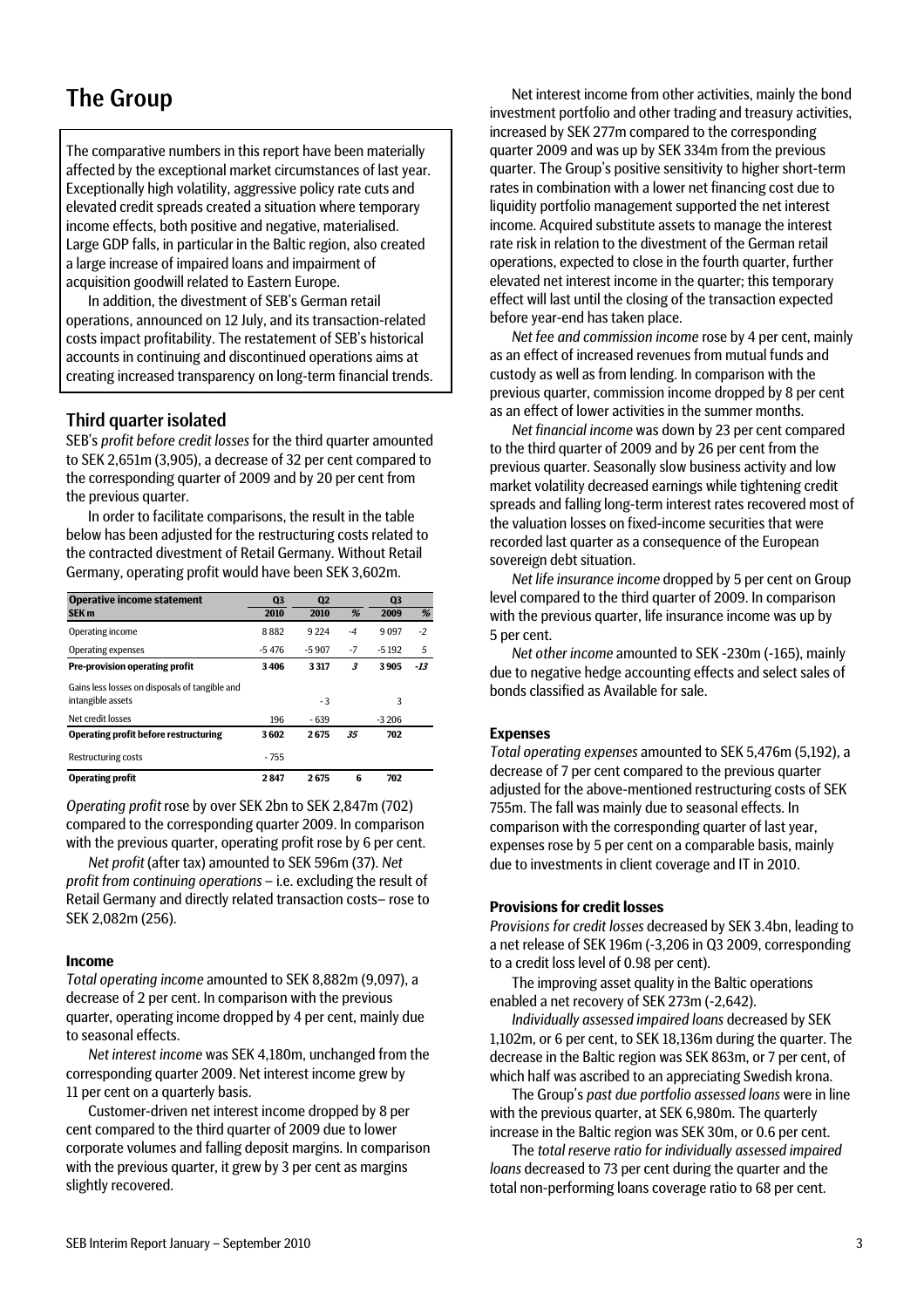### The first nine months of 2010

SEB's *profit before credit losses* for January-September 2010 amounted to SEK 9,072m (12,533), down 28 per cent compared to 2009.

The first nine months of last year included goodwill impairment charges related to Eastern Europe as well as capital gains from the buy-back of subordinated debt. The first nine months of 2010 included restructuring costs related to the divestment of SEB's German retail business. In order to facilitate comparisons, income and costs have been adjusted in the table below.

| <b>Operative income statement</b>     |         | Jan-Sep |       |
|---------------------------------------|---------|---------|-------|
| <b>SEK m</b>                          | 2010    | 2009    | %     |
| Operating income                      | 26841   | 31055   | $-14$ |
| Operating expenses                    | -17014  | -16834  | 1     |
| <b>Pre-provision operating profit</b> | 9827    | 14 221  | -31   |
| Net tangible and intangible assets    | - 7     | 28      |       |
| Net credit provisions                 | $-2256$ | -8966   | -75   |
| Operating profit before one-off items | 7564    | 5283    | 43    |
| Capital gains                         |         | 1300    |       |
| Impairment of goodwill                |         | -2988   |       |
| Restructuring cost                    | - 755   |         |       |
| <b>Operating profit</b>               | 6809    | 3595    | 89    |

*Operating profit* amounted to SEK 6,809m (3,595), an increase of SEK 3.2bn or 89 per cent compared to the corresponding period of 2009.

*Net profit* amounted to SEK 3,289m (893), while *net profit from continuing operations* rose to SEK 4,992m (1,445).

#### Income

*Total operating income* amounted to SEK 26,841m (31,055), a decrease of 14 per cent adjusted for the above-mentioned capital gain.

*Net interest income*, at SEK 11,484m (14,714), was SEK 3,230m or 22 per cent lower than in the corresponding period of 2009. Customer-driven net interest income dropped by SEK 1,619m or 14 per cent compared to the corresponding period of last year due to lower volumes and falling deposit margins. The change in total volume and margin contributions were negative at SEK 678m and SEK 941m, respectively. As Swedish short-term rates have started to increase, liability margins will benefit.

Net interest income from other activities, mainly the bond investment portfolio and other trading and treasury activities, decreased by SEK 1,611m compared to 2009. The net cost for the funding actions of last year are subsiding as excess liquidity can be managed at better returns and credit spreads on SEB's issued securities have narrowed in 2010. In addition, the higher short-term rates support net interest income. Net interest income also included a cost of SEK 225m (225) for the charge related to the Swedish stability fund.

*Net fee and commission income* rose by 6 per cent, to SEK 10,254m (9,698) as an effect of increased securities commissions and on average higher asset under management and custody values.

*Net financial income* was down by 25 per cent, to SEK 2,654m (3,549), partly due to lower income from the foreign exchange business as market volatility in 2010 is lower compared to last year. The valuation gain in the investment portfolio was SEK 72m (-413) over the income statement.

*Net life insurance income* dropped by 7 per cent, to SEK 2,475m (2,665). Total income generated from life insurance business (including internal retrocession from fund companies) decreased by 7 per cent. Adjusted for the recovery of guarantee provisions in traditional portfolios of Nya Liv last year, the underlying income was up by 1 per cent.

*Net other income* amounted to SEK -26m (1,729). The decrease is mainly explained by a capital gain of SEK 1,300m from the buy-back of subordinated debt in 2009 and hedge accounting effects.

#### Expenses

*Total operating expenses* amounted to SEK 17,014m (16,834), one per cent up adjusted for the above-mentioned restructuring costs and goodwill impairment charges.

*Staff costs* were down by 5 per cent due to a decreased number of employees as well as lower cost for redundancies and pensions. The average number of full time equivalents decreased by 1,086 (excluding Retail Germany) - of which 174 in Sweden, 47 in Germany, 482 in the Baltic countries and 383 in other countries - to 17,044 (18,130).

*Other expenses* rose by 16 per cent, mainly related to investments enabling growth and systems for efficiency. Similar investments were limited in the prevailing market circumstances a year ago.

#### Provisions for credit losses

*Provisions for credit losses* decreased by 75 per cent, or SEK 6.7bn, to SEK 2,256m (8,966), leading to a credit loss level of 0.21 per cent (0.91).

Provisions for credit losses in the Baltic region decreased to SEK 1,609m (6,985) – 71 per cent of the Group total – corresponding to a credit loss level of 1.54 per cent (5.29). In Sweden, provisions for credit losses amounted to SEK 202m (875) – equal to 3 basis points (13), in the other Nordic countries to SEK 205m (324) – 27 basis points (47) – and in Germany to SEK 100m (212), excluding Retail Germany – 4 basis points (10).

*Individually assessed impaired loans* decreased by SEK 3,188m, or 15 per cent, to SEK 18,136m. The decrease in the Baltic region was SEK 2,052m, or 15 per cent, to a large extent due to the appreciation of the Swedish krona by 10 per cent to the Euro. The gross level of impaired loans in the Baltic countries was 9.72 per cent (9.39). The Group's total *reserve ratio for individually assessed impaired loans* increased to 73 per cent compared to 70 per cent at year-end 2009.

The Group's *past due portfolio assessed loans* were up SEK 43m to SEK 6,980m. The increase in the Baltic region was SEK 295m, or 7 per cent. In addition, Baltic household loans of SEK 505m were restructured at the end of September (312 at year-end 2009).

*The total non-performing loans coverage ratio* increased to 68 per cent (65) as a result of falling non-performing loans and higher collective reserves to cater for the previously fragile Baltic economic recovery, even if provisions in the third quarter started to reverse.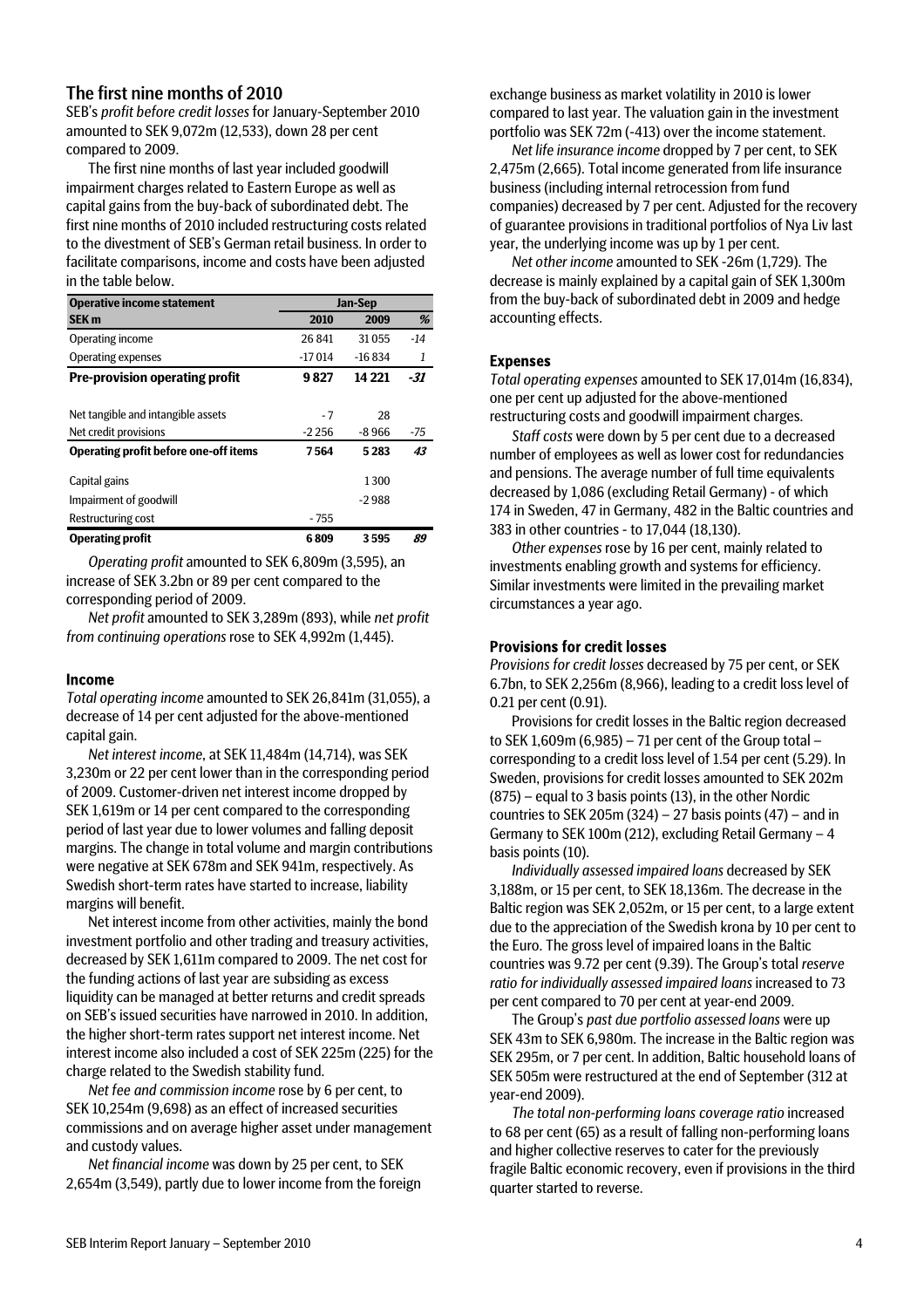#### Tax expenses

Total tax amounted to SEK 1,817m (2,150), corresponding to a total tax rate of 27 per cent (60). The reduction in the total tax rate is due to lower losses in the Baltic countries and the nontax deductible goodwill impairments in 2009.

#### **Business volumes**

The Group's total balance sheet was SEK 2,254bn as at 30 September, 2 per cent down from year-end 2009 (2,308). Loan and deposit volumes related to the divestment of SEB's German retail operations have been classified as Assets and Liabilities held for sale, respectively. The balance sheet has not been restated. Excluding this effect, lending to the public decreased by 2 per cent and deposits from the public by 5 per cent, including repos.

SEB's total credit portfolio decreased by 6 per cent, to SEK 1,699bn (1,816), mainly due to lower lending to banks. The Baltic credit portfolio decreased by 17 per cent, excluding currency effects the reduction was 8 per cent.

SEB's total net positions in fixed-income securities for investment, treasury and client trading purposes amounted to SEK 322bn (262 at year-end 2009).

As at 30 September 2010, assets under management amounted to SEK 1,343bn (1,356). Net inflow during the period was SEK 43bn (20), while the change in value was SEK -56bn (74). Assets under custody amounted to SEK 4,879bn (4,853).

#### Bond investment portfolio

As at 30 September, the bond investment portfolio of Merchant Banking had decreased to SEK 64bn from SEK 97bn a year earlier, in line with the plan to reduce the holdings through amortisations and limited sales. 81 per cent of the holdings are classified as Loans and Receivables.

There are no impaired assets in the portfolio. Under prevailing credit market conditions, SEB views material defaults on the holdings as unlikely and the risk for impairment charges is limited.

#### Market risk

During the first three quarters 2010, the Group's Value at Risk in the trading operations averaged SEK 292m (193 during the calendar year 2009). Consequently, the Group on average should not expect to lose more than this amount during a tenday period, with 99 per cent probability.

#### **Liquidity and funding**

SEB's loan-to-deposit ratio – net of repos and reclassified bonds – was 138 per cent (139). Bond issuance year-to-date was SEK 60bn, which is about half of the level last year when funding duration was extended. On 30 September, the matched funding of net cash inflows and outflows remained at about 18 months. SEB continued to maintain assets eligible for pledging with central banks in excess of SEK 200bn.

#### Capital position

SEB has maintained stable and strong capital ratios. As of 30 September 2010 the core Tier 1 capital ratio was 12.1 per cent (11.7 at year-end 2009), the Tier 1 capital ratio was 14.2 per cent (13.9) and the total capital ratio was 14.3 per cent (14.7). The Group's Basel II risk-weighted assets (RWA) amounted to SEK 711bn (730).

Adjusted for the supervisory transitional rules during the first Basel II years, SEB reports RWA of SEK 797bn (795), a Tier 1 capital ratio of 12.7 per cent (12.8) and a total capital ratio of 12.7 per cent (13.5).

Capital adequacy details are found on pp 25-28.

#### **Risks and uncertainties**

The macroeconomic environment is the major driver of risk to the Group's earnings and financial stability. In particular, it affects the asset quality and thereby the credit risk of the Group. The medium-term outlook for the global economy is divided – whereas Nordic economies have proven to be robust, austerity measures in many countries accentuate sovereign risk and create subdued economic growth, which could impact SEB's main markets. Thus, negative effects on economic recovery cannot be ruled out. Also, sovereign risk may impact valuations.

There are also financial risks, mainly in the form of price risks. Credit and market risks as well as other risks and the management of all the risks of the Group are described in SEB's annual report for 2009 (pp 40-56 and Note 17).

#### **Rating**

In June 2010, Moody's changed its outlook for SEB from negative to stable and affirmed the long-term A1 rating. Standard & Poor's and Fitch have a stable outlook on SEB. During the quarter, Fitch upgraded SEB's individual rating to B from B/C.

#### **Changes in the Group Executive Committee**

As communicated on 17 September, *Jan Stjernström*, currently head of SEB Trygg Liv Sweden, has been appointed new head of the Life division. He is succeeding *Anders Mossberg*, who as Senior Adviser to the CEO will focus on strategic life insurance development and SEB's savings offering.

*Anders Johnsson,* currently head of Trading & Capital Markets within Merchant Banking, has been appointed head of Wealth Management. The current head of the division, *Fredrik Boheman*, will be new head of SEB in Germany.

*Ulf Peterson*, currently head of Staff, Retail Banking, has been appointed Head of Group HR. He is succeeding *Ingrid Engström,* who as Senior Adviser to Fredrik Boheman will support him in managing organisational issues in Germany.

#### **Divestment of German Retail**

The divestment of SEB's German retail banking business to Banco Santander, as announced on 12 July, is progressing according to plan in order to achieve closing before year-end.

As communicated in July, the Group has restated its accounts to reflect the divestment. Restructuring charges of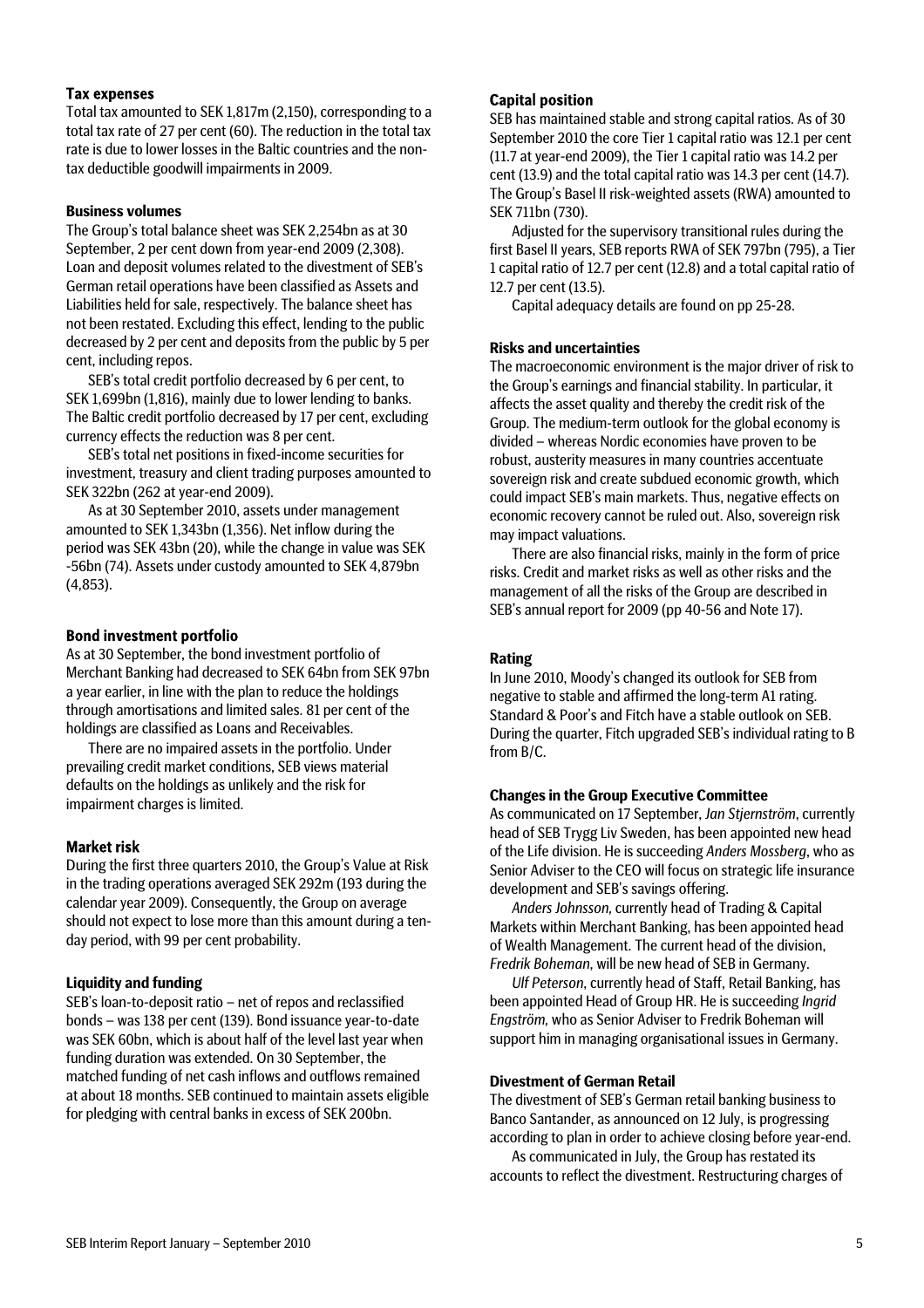SEK 755m (EUR 80m for right-sizing of infrastructure) in the continuing operations and transaction-related costs of SEK 1,240m (EUR 130m for advisory costs and execution of IT and physical separation including redundancy) in discontinued operations have been recorded in the third quarter. The capital gain, estimated at EUR 135m, and the negative hedge accounting effects, estimated at EUR 245m, will be recorded at the time of closing.

#### **Stockholm, 28 October 2010**

**Annika Falkengren**  *President and Chief Executive Officer Director* 

#### **SEB's new Fact Book is available on www.sebgroup.com/ir.**

#### **Further information is available from**

Jan Erik Back, Chief Financial Officer Tel: +46 8 22 19 00 Ulf Grunnesjö, Head of Investor Relations Tel. + 46 8 763 85 01, +46 70 763 85 01 Viveka Hirdman-Ryrberg, Head of Corporate Communications Tel. +46 8 763 8577, +46 70 550 35 00 Annika Halldin, Senior Financial Information Officer Tel. +46 8 763 85 60, +46 70 379 00 60

#### **Press conference and web cast**

The press conference at 09.00 (CEST) on 28 October 2010 at Kungsträdgårdsgatan 8 with CEO Annika Falkengren can be followed live in Swedish on www.sebgroup.com/ir and translated into English on the website. It will also be available afterwards.

#### **Access to telephone conference**

The telephone conference at 16.00 (CEST) on 28 October 2010 with CEO Annika Falkengren and CFO Jan Erik Back can be accessed by telephone, +44 (0) 20 7162 0025, please quote conference id: 862973, not later than 10 minutes in advance. A replay of the conference call will be available on www.sebgroup.com/ir.

#### **Financial information during 2011**

| 4 February | Annual Accounts for 2010              |
|------------|---------------------------------------|
| 3 March    | Annual Report on www.sebgroup.com     |
| 24 March   | <b>Annual General Meeting</b>         |
| 3 May      | Interim Report January-March 2011     |
| 14 July    | Interim Report January-June 2011      |
| 27 October | Interim Report January-September 2011 |

Skandinaviska Enskilda Banken AB (publ) SE-106 40 Stockholm, Sweden Telephone: +46 771 62 10 00 www.sebgroup.com Corporate organisation number: 502032-9081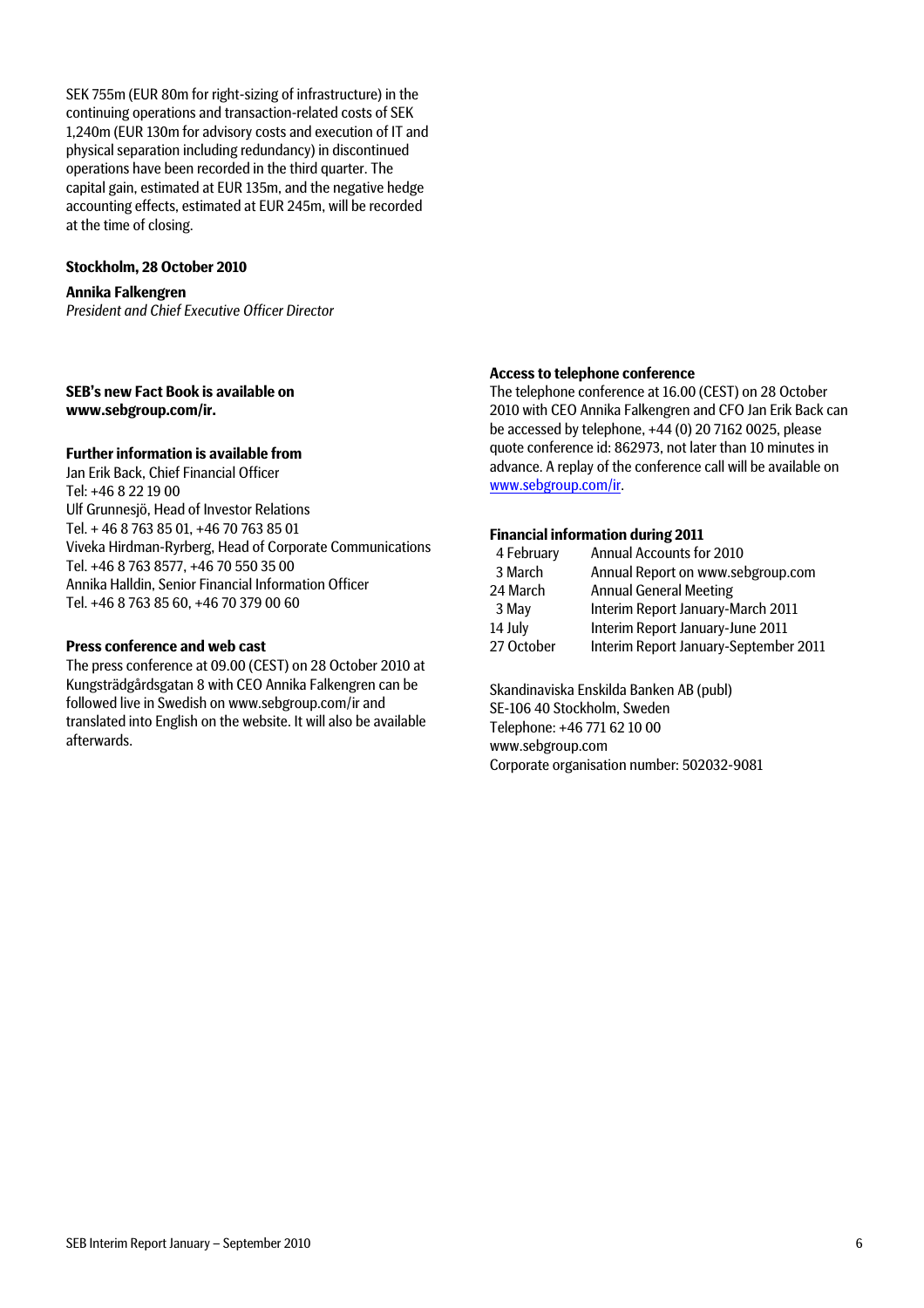#### Accounting policies

This Interim Report is presented in accordance with *IAS 34 Interim Financial Reporting*.

The Group's consolidated accounts have been prepared in accordance with the International Financial Reporting Standards (IFRS) and interpretations of these standards as adopted by the European Commission. The accounting follows the Annual Accounts Act for Credit Institutions and Securities Companies (1995:1559) and the regulation and general guidelines issued by the Swedish Financial Supervisory Authority, Annual reports in credit institutions and securities companies (FFFS 2008:25). In addition to this the Supplementary accounting rules for groups (RFR 1.3) from the Swedish Financial Reporting Board have been applied.

The Parent company has prepared its accounts in accordance with Swedish statutory IFRS and has applied the Supplementary accounting rules for legal entities (RFR 2.3) from the Swedish Financial Reporting Board.

On 10 July an agreement was signed to sell the retail banking business in Germany. The transaction is structured as a carve-out, i.e. assets, liabilities and contracts pertaining to the retail banking business in Germany will be separated from SEB AG, into a carve-out entity and subsequently transferred to the buyer upon the closing of the transaction. As of third quarter, 2010, the carve-out entity is reported in accordance with IFRS 5, "Discontinued operations". This means that discontinued operations are reported net on a separate line in

the Group's income statement. The comparative figures in the income statement for the present and previous year have been adjusted as if the discontinued operation had never been part of the Group's continuing operations. In the consolidated balance sheet, assets and liabilities relating to the carve-out entity are separated from other assets and liabilities.

As from 2010 two changes have been introduced in the accounting standards which potentially have a material impact on the financial reports. The changes in *IFRS 3 Business Combinations* (effective for annual periods beginning after July 2009) will change how business combinations are accounted for in respect of transaction costs, possible contingent considerations and business combinations achieved in stages. The changes will not have an impact on previous business combinations but will be applied by the Group to business combinations for which acquisition date is on or after 1 January 2010. In addition, there have been amendments made to *IAS 27 Consolidated and Separate Financial Statements* that principally affect the accounting for transactions or events that result in a change in the Group's interests in its subsidiaries.

In all other respects, the Group's and the Parent company's accounting policies, basis for calculations and presentations are, in all material aspects, unchanged in comparison with the 2009 Annual Report.

#### **Review report**

We have reviewed this report for the period 1 January to 30 September 2010 for Skandinaviska Enskilda Banken AB (publ). The board of directors and the CEO are responsible for the preparation and presentation of this interim report in accordance with IAS 34 and the Swedish Annual Act for Credit institutions and Securities Companies. Our responsibility is to express a conclusion on this interim report based on our review.

We conducted our review in accordance with the Swedish Standard on Review Engagements SÖG 2410, Review of Interim Report Performed by the Independent Auditor of the Entity. A review consists of making inquiries, primarily of persons responsible for financial and accounting matters, and applying analytical and other review procedures. A review is substantially less in scope than an audit conducted in accordance with Standards on Auditing in Sweden, RS, and other generally accepted auditing standards in Sweden. The procedures performed in a review do not enable us to obtain assurance that we would become aware of all significant matters that might be identified in an audit. Accordingly, we do not express an audit opinion.

Based on our review, nothing has come to our attention that causes us to believe that the interim report is not prepared, in all material respects, in accordance with IAS 34 and the Swedish Annual Act for Credit institutions and Securities Companies regarding the Group, and with the Swedish Annual Act for Credit institutions and Securities Companies, regarding the Parent Company.

Stockholm, 28 October 2010

PricewaterhouseCoopers AB

Peter Clemedtson *Authorised Public Accountant*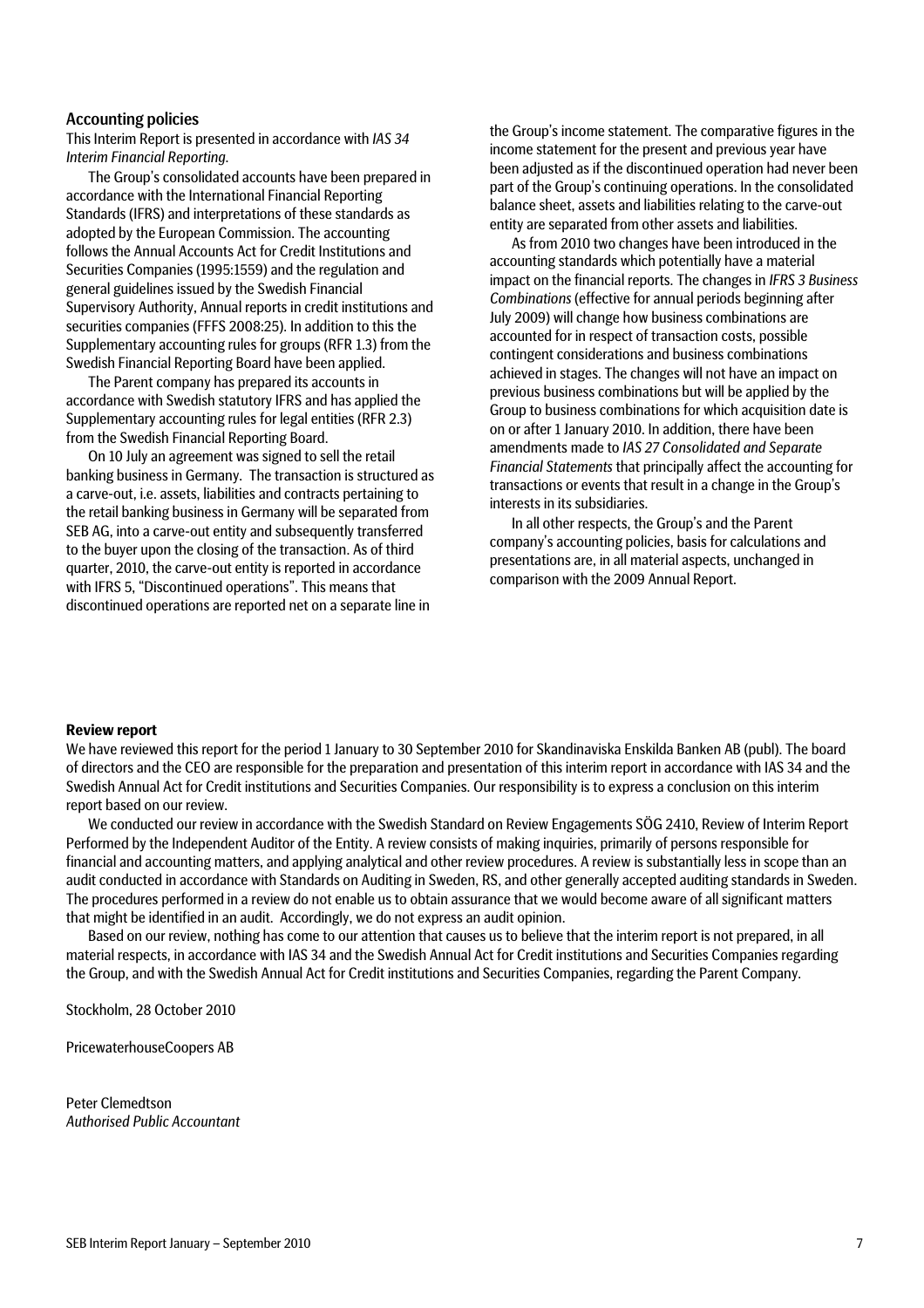# The SEB Group

# Income statement – SEB Group

|                                                | Q <sub>3</sub><br>$\overline{Q2}$ |         |                                  | $\overline{Q}$  |                                  | Jan - Sep | <b>Full</b> year |       |          |
|------------------------------------------------|-----------------------------------|---------|----------------------------------|-----------------|----------------------------------|-----------|------------------|-------|----------|
| SEK <sub>m</sub>                               | 2010                              | 2010    | $\overline{\%}$                  | 2009            | %                                | 2010      | 2009             | %     | 2009     |
| Net interest income                            | 4 1 8 0                           | 3762    | 11                               | 4 1 9 7         | $\overline{\boldsymbol{\theta}}$ | 11 4 8 4  | 14714            | $-22$ | 18 04 6  |
| Net fee and commission income                  | 3387                              | 3673    | $\mbox{-}8$                      | 3 2 6 3         | $\overline{4}$                   | 10 254    | 9698             | 6     | 13 2 8 5 |
| Net financial income                           | 727                               | 977     | $-26$                            | 945             | $-23$                            | 2654      | 3549             | $-25$ | 4488     |
| Net life insurance income                      | 818                               | 778     | 5                                | 857             | $-5$                             | 2475      | 2665             | $-7$  | 3597     |
| Net other income                               | $-230$                            | 34      |                                  | $-165$          | 39                               | $-26$     | 1729             |       | 2 1 5 9  |
| <b>Total operating income</b>                  | 8882                              | 9 2 2 4 | $-4$                             | 9097            | $-2$                             | 26 841    | 32 355           | $-17$ | 41575    |
| Staff costs                                    | $-3392$                           | $-3616$ | $-6$                             | $-3282$         | 3                                | $-10446$  | $-11001$         | $-5$  | $-13786$ |
| Other expenses                                 | $-1679$                           | $-1875$ | $-10$                            | $-1535$         | 9                                | $-5338$   | $-4612$          | 16    | $-6740$  |
| Depreciation, amortisation and impairment of   |                                   |         |                                  |                 |                                  |           |                  |       |          |
| tangible and intangible assets                 | $-405$                            | $-416$  | $-3$                             | $-375$          | 8                                | $-1230$   | $-4209$          | -71   | $-4672$  |
| <b>Restructuring costs</b>                     | $-755$                            |         |                                  |                 |                                  | $-755$    |                  |       |          |
| <b>Total operating expenses</b>                | $-6231$                           | $-5907$ | $\overline{\mathbf{5}}$          | $-5192$         | 20                               | $-17769$  | $-19822$         | $-10$ | $-25198$ |
| <b>Profit before credit losses</b>             | 2651                              | 3317    | $-20$                            | 3905            | $-32$                            | 9072      | 12533            | $-28$ | 16 377   |
| Gains less losses on disposals of tangible and |                                   |         |                                  |                 |                                  |           |                  |       |          |
| intangible assets                              |                                   | $-3$    |                                  | 3               |                                  | $-7$      | 28               |       | 4        |
| Net credit losses                              | 196                               | $-639$  |                                  | $-3206$         |                                  | $-2256$   | $-8966$          | $-75$ | $-12030$ |
| <b>Operating profit</b>                        | 2847                              | 2675    | 6                                | 702             |                                  | 6809      | 3595             | 89    | 4 3 5 1  |
| Income tax expense                             | $-765$                            | $-600$  | 28                               | $-446$          | 72                               | $-1817$   | $-2150$          | $-15$ | $-2482$  |
| Net profit from continuing operations          | 2082                              | 2075    | $\overline{\boldsymbol{\theta}}$ | 256             |                                  | 4992      | 1445             |       | 1869     |
| <b>Discontinued operations</b>                 | $-1486$                           | $-71$   |                                  | $-219$          |                                  | $-1703$   | $-552$           |       | $-691$   |
| <b>Net profit</b>                              | 596                               | 2 0 0 4 | $-70$                            | $\overline{37}$ |                                  | 3289      | 893              |       | 1178     |
| Attributable to minority interests             | 15                                | 17      | $-12$                            | 12              | 25                               | 47        | 37               | 27    | 64       |
| Attributable to equity holders                 | 581                               | 1987    | $-71$                            | 25              |                                  | 3 2 4 2   | 856              |       | 1 1 1 4  |
| <b>Continuing operations</b>                   |                                   |         |                                  |                 |                                  |           |                  |       |          |
| Basic earnings per share, SEK                  | 0.94                              | 0.94    |                                  | 0.11            |                                  | 2.25      | 0.78             |       | 0.95     |
| Diluted earnings per share, SEK                | 0.94                              | 0.94    |                                  | 0.11            |                                  | 2.25      | 0.78             |       | 0.94     |
| <b>Total operations</b>                        |                                   |         |                                  |                 |                                  |           |                  |       |          |
| Basic earnings per share, SEK                  | 0.26                              | 0.91    |                                  | 0.01            |                                  | 1.48      | 0.57             |       | 0.58     |
| Diluted earnings per share, SEK                | 0.26                              | 0.90    |                                  | 0.01            |                                  | 1.47      | 0.57             |       | 0.58     |

# Statement of comprehensive income – SEB Group

|                                         | Q <sub>3</sub> | Q <sub>2</sub> |      | Q <sub>3</sub> |       |         | Jan - Sep |       | <b>Full year</b> |
|-----------------------------------------|----------------|----------------|------|----------------|-------|---------|-----------|-------|------------------|
| <b>SEK m</b>                            | 2010           | 2010           | %    | 2009           | %     | 2010    | 2009      | %     | 2009             |
| <b>Net profit</b>                       | 596            | 2004           | -70  | 37             |       | 3 2 8 9 | 893       |       | 1 1 7 8          |
| Translation of foreign operations       | $-571$         | $-110$         |      | - 11           |       | $-948$  | $-431$    | 120   | $-187$           |
| Available-for-sale financial assets     | 163            | $-696$         |      | 1488           |       | $-252$  | 1752      |       | 1966             |
| Cash flow hedges                        | $-122$         | $-105$         | 16   | $-476$         | -74   | - 484   | - 956     | -49   | $-974$           |
| Other                                   | $-404$         | $-188$         | 115  | $-880$         |       | $-1227$ | $-707$    | 74    | $-749$           |
| Other comprehensive income (net of tax) | - 934          | $-1099$        | - 15 | 121            |       | $-2911$ | $-342$    |       | 56               |
| <b>Total comprehensive income</b>       | $-338$         | 905            |      | 158            |       | 378     | 551       | $-31$ | 1234             |
| Attributable to minority interests      | 4              | 13             | -69  | 12             | $-67$ | 17      | 44        | -61   | 60               |
| Attributable to equity holders          | $-342$         | 892            |      | 146            |       | 361     | 507       | $-29$ | 1 1 7 4          |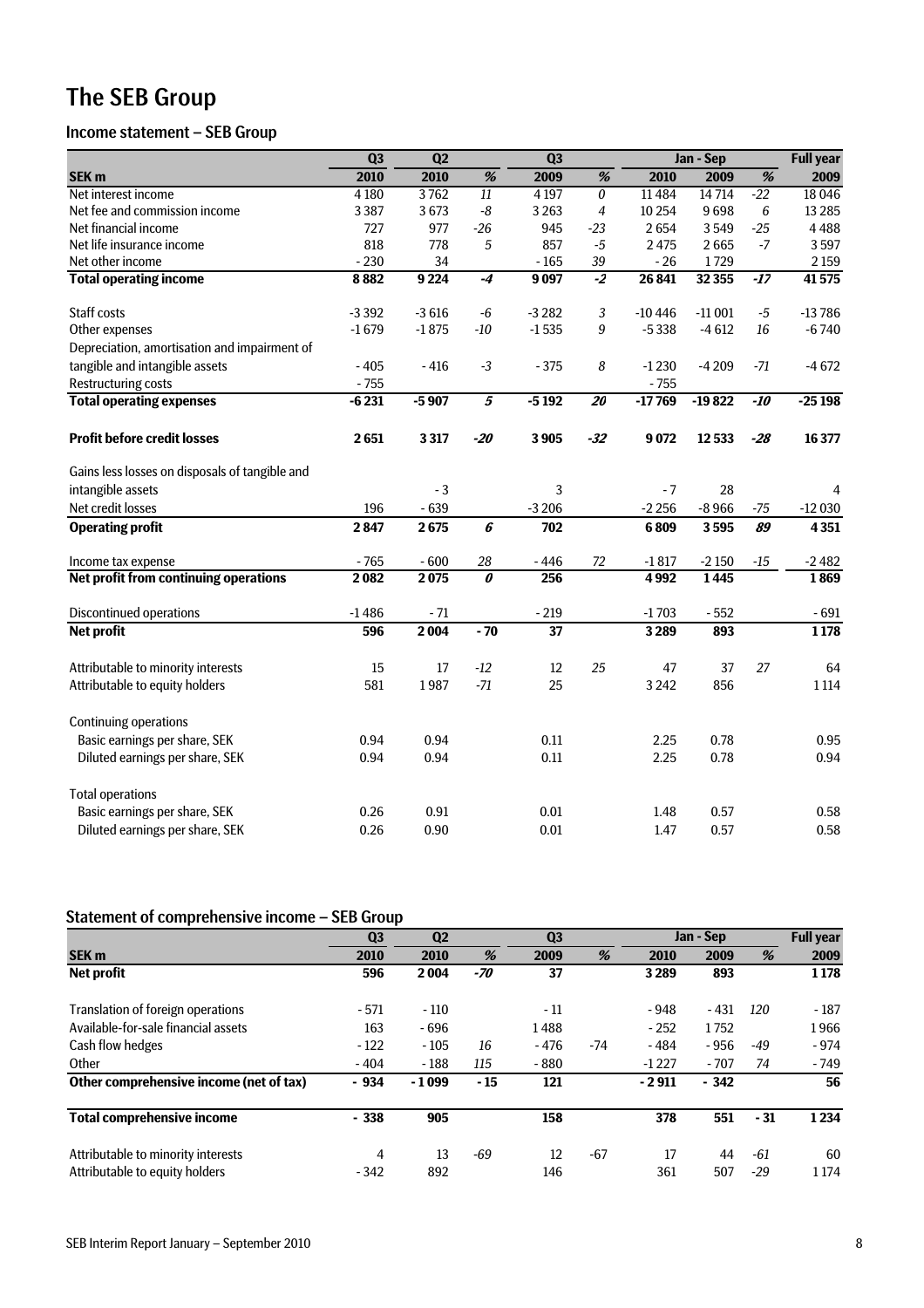### Key figures - SEB Group

|                                                             | Q3      | Q2      | Q3       | Jan - Sep |         | <b>Full year</b> |
|-------------------------------------------------------------|---------|---------|----------|-----------|---------|------------------|
|                                                             | 2010    | 2010    | 2009     | 2010      | 2009    | 2009             |
| <b>Continuing operations</b>                                |         |         |          |           |         |                  |
| Return on equity, continuing operations, %                  | 8.48    | 8.35    | 0.99     | 6.70      | 2.00    | 1.89             |
| Basic earnings per share, continuing operations, SEK        | 0.94    | 0.94    | 0.11     | 2.25      | 0.78    | 0.95             |
| Diluted earnings per share, continuing operations, SEK      | 0.94    | 0.94    | 0.11     | 2.25      | 0.78    | 0.94             |
| Cost/income ratio, continuing operations                    | 0.70    | 0.64    | 0.57     | 0.66      | 0.61    | 0.61             |
| Number of full time equivalents, continuing operations*     | 17,133  | 17,059  | 17,655   | 17,044    | 18,130  | 17,016           |
| <b>Total operations</b>                                     |         |         |          |           |         |                  |
| Return on equity, %                                         | 2.38    | 8.05    | 0.10     | 4.39      | 1.22    | 1.17             |
| Return on total assets, %                                   | 0.10    | 0.34    | 0.00     | 0.19      | 0.05    | 0.05             |
| Return on risk-weighted assets, %                           | 0.28    | 0.97    | 0.01     | 0.53      | 0.13    | 0.13             |
| Basic earnings per share, SEK                               | 0.26    | 0.91    | 0.01     | 1.48      | 0.57    | 0.58             |
| Weighted average number of shares, millions**               | 2,194   | 2,194   | 2,194    | 2,194     | 1,492   | 1,906            |
| Diluted earnings per share, SEK                             | 0.26    | 0.90    | 0.01     | 1.47      | 0.57    | 0.58             |
| Weighted average number of diluted shares, millions***      | 2,207   | 2,199   | 2,200    | 2,201     | 1,498   | 1,911            |
| Net worth per share, SEK                                    | 49.02   | 49.48   | 49.91    | 49.02     | 49.91   | 50.08            |
| Average equity, SEK, billion                                | 98.4    | 98.8    | 98.7     | 98.9      | 94.0    | 95.4             |
| Credit loss level, %                                        | $-0.02$ | 0.16    | 0.98     | 0.21      | 0.91    | 0.92             |
| Total reserve ratio individually assessed impaired loans, % | 73.2    | 76.9    | 72.2     | 73.2      | 72.2    | 69.5             |
| Net level of impaired loans, %                              | 0.62    | 0.60    | 0.70     | 0.62      | 0.70    | 0.72             |
| Gross level of impaired loans, %                            | 1.29    | 1.29    | 1.26     | 1.29      | 1.26    | 1.39             |
| Basel II (Legal reporting with transitional floor) :****    |         |         |          |           |         |                  |
| Risk-weighted assets, SEK billion                           | 797     | 824     | 806      | 797       | 806     | 795              |
| Core Tier 1 capital ratio, %                                | 10.80   | 10.46   | 10.94    | 10.80     | 10.94   | 10.74            |
| Tier 1 capital ratio, %                                     | 12.65   | 12.40   | 12.53    | 12.65     | 12.53   | 12.78            |
| Total capital ratio, %                                      | 12.73   | 12.60   | 14.12    | 12.73     | 14.12   | 13.50            |
| Basel II (without transitional floor):                      |         |         |          |           |         |                  |
| Risk-weighted assets, SEK billion                           | 711     | 714     | 747      | 711       | 747     | 730              |
| Core Tier 1 capital ratio, %                                | 12.11   | 12.07   | 11.80    | 12.11     | 11.80   | 11.69            |
| Tier 1 capital ratio, %                                     | 14.18   | 14.31   | 13.51    | 14.18     | 13.51   | 13.91            |
| Total capital ratio, %                                      | 14.27   | 14.54   | 15.23    | 14.27     | 15.23   | 14.69            |
| Basel I:                                                    |         |         |          |           |         |                  |
| Risk-weighted assets, SEK billion                           | 984     | 1008    | 1019     | 984       | 1019    | 1003             |
| Core Tier 1 capital ratio, %                                | 8.75    | 8.55    | 8.65     | 8.75      | 8.65    | 8.51             |
| Tier 1 capital ratio, %                                     | 10.25   | 10.14   | $9.91\,$ | 10.25     | 9.91    | 10.13            |
| Total capital ratio, %                                      | 10.31   | 10.30   | 11.16    | 10.31     | 11.16   | 10.70            |
| Number of full time equivalents*                            | 19,150  | 19,091  | 19,912   | 19,102    | 20,402  | 20,233           |
| Assets under custody, SEK billion                           | 4,879   | 4,770   | 4,743    | 4,879     | 4,743   | 4,853            |
| Assets under management, SEK billion                        | 1,343   | 1,328   | 1,295    | 1,343     | 1,295   | 1,356            |
| <b>Discontinued operations</b>                              |         |         |          |           |         |                  |
| Basic earnings per share, discontinued operations, SEK      | $-0.68$ | $-0.03$ | $-0.10$  | $-0.78$   | $-0.31$ | $-0.36$          |
| Diluted earnings per share, discontinued operations, SEK    | $-0.67$ | $-0.03$ | $-0.10$  | $-0.77$   | $-0.30$ | $-0.36$          |

\* Quarterly numbers are for last month of quarter. Accumulated numbers are average for the period.

\*\* The number of issued shares was 2,194,171,802. SEB owned 810,155 Class A shares for the employee stock option programme at year end 2009. During 2010 799,669 net of these shares have been sold as employee stock options have been exercised. Thus, as at 30 September 2010 SEB owned 10,486 Class Ashares with a market value of SEK 0.5m.

\*\*\* Calculated dilution based on the estimated economic value of the long-term incentive programmes.

\*\*\*\* 80 per cent of RWA in Basel I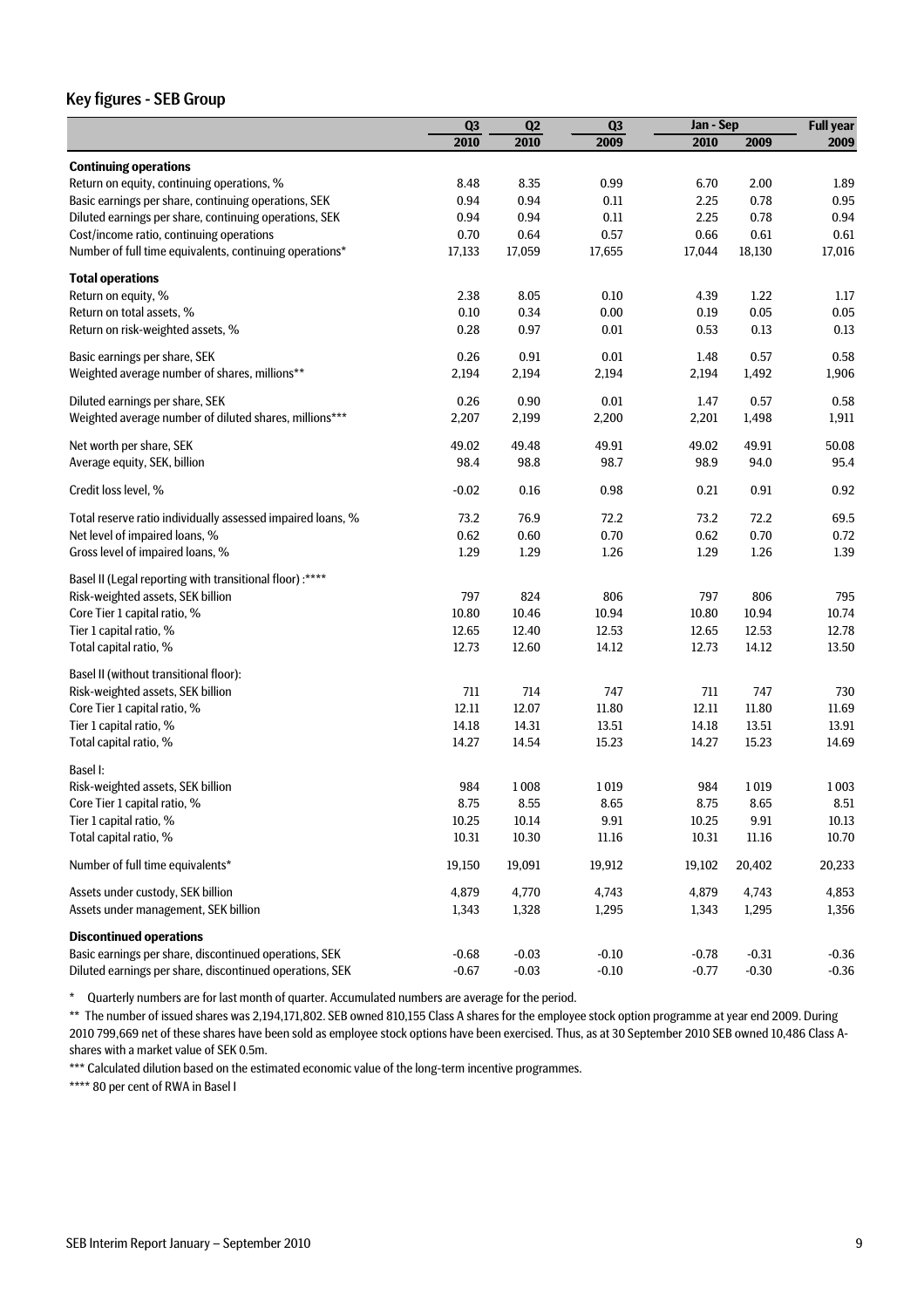### Income statement on quarterly basis - SEB Group

|                                                           | Q <sub>3</sub> | Q2      | Q1      | Q <sub>4</sub> | Q3      |
|-----------------------------------------------------------|----------------|---------|---------|----------------|---------|
| SEK <sub>m</sub>                                          | 2010           | 2010    | 2010    | 2009           | 2009    |
| Net interest income                                       | 4 1 8 0        | 3762    | 3542    | 3 3 3 2        | 4 1 9 7 |
| Net fee and commission income                             | 3 3 8 7        | 3673    | 3194    | 3587           | 3 2 6 3 |
| Net financial income                                      | 727            | 977     | 950     | 939            | 945     |
| Net life insurance income                                 | 818            | 778     | 879     | 932            | 857     |
| Net other income                                          | $-230$         | 34      | 170     | 430            | $-165$  |
| <b>Total operating income</b>                             | 8882           | 9224    | 8735    | 9 2 2 0        | 9097    |
|                                                           |                |         |         |                |         |
| <b>Staff costs</b>                                        | $-3392$        | $-3616$ | $-3438$ | $-2785$        | $-3282$ |
| Other expenses                                            | $-1679$        | $-1875$ | $-1784$ | $-2128$        | $-1535$ |
| Depreciation, amortisation and impairment of tangible and |                |         |         |                |         |
| intangible assets                                         | $-405$         | $-416$  | $-409$  | $-463$         | $-375$  |
| <b>Restructuring costs</b>                                | $-755$         |         |         |                |         |
| <b>Total operating expenses</b>                           | $-6231$        | $-5907$ | $-5631$ | $-5376$        | $-5192$ |
| <b>Profit before credit losses</b>                        | 2651           | 3 3 1 7 | 3104    | 3844           | 3905    |
|                                                           |                |         |         |                |         |
| Gains less losses on disposals of tangible and intangible |                |         |         |                |         |
| assets                                                    |                | $-3$    | $-4$    | $-24$          | 3       |
| Net credit losses                                         | 196            | $-639$  | $-1813$ | $-3064$        | $-3206$ |
| <b>Operating profit</b>                                   | 2847           | 2675    | 1287    | 756            | 702     |
| Income tax expense                                        | $-765$         | $-600$  | $-452$  | $-333$         | - 446   |
| Net profit from continuing operations                     | 2082           | 2075    | 835     | 423            | 256     |
| <b>Discontinued operations</b>                            | $-1486$        | $-71$   | $-146$  | $-139$         | $-219$  |
| <b>Net profit</b>                                         | 596            | 2004    | 689     | 284            | 37      |
|                                                           |                |         |         |                |         |
| Attributable to minority interests                        | 15             | 17      | 15      | 27             | 12      |
| Attributable to equity holders                            | 581            | 1987    | 674     | 257            | 25      |
| <b>Continuing operations</b>                              |                |         |         |                |         |
| Basic earnings per share, SEK                             | 0.94           | 0.94    | 0.37    | 0.18           | 0.11    |
| Diluted earnings per share, SEK                           | 0.94           | 0.94    | 0.37    | 0.18           | 0.11    |
| <b>Total operations</b>                                   |                |         |         |                |         |
| Basic earnings per share, SEK                             | 0.26           | 0.91    | 0.31    | 0.12           | 0.01    |
| Diluted earnings per share, SEK                           | 0.26           | 0.90    | 0.31    | 0.12           | 0.01    |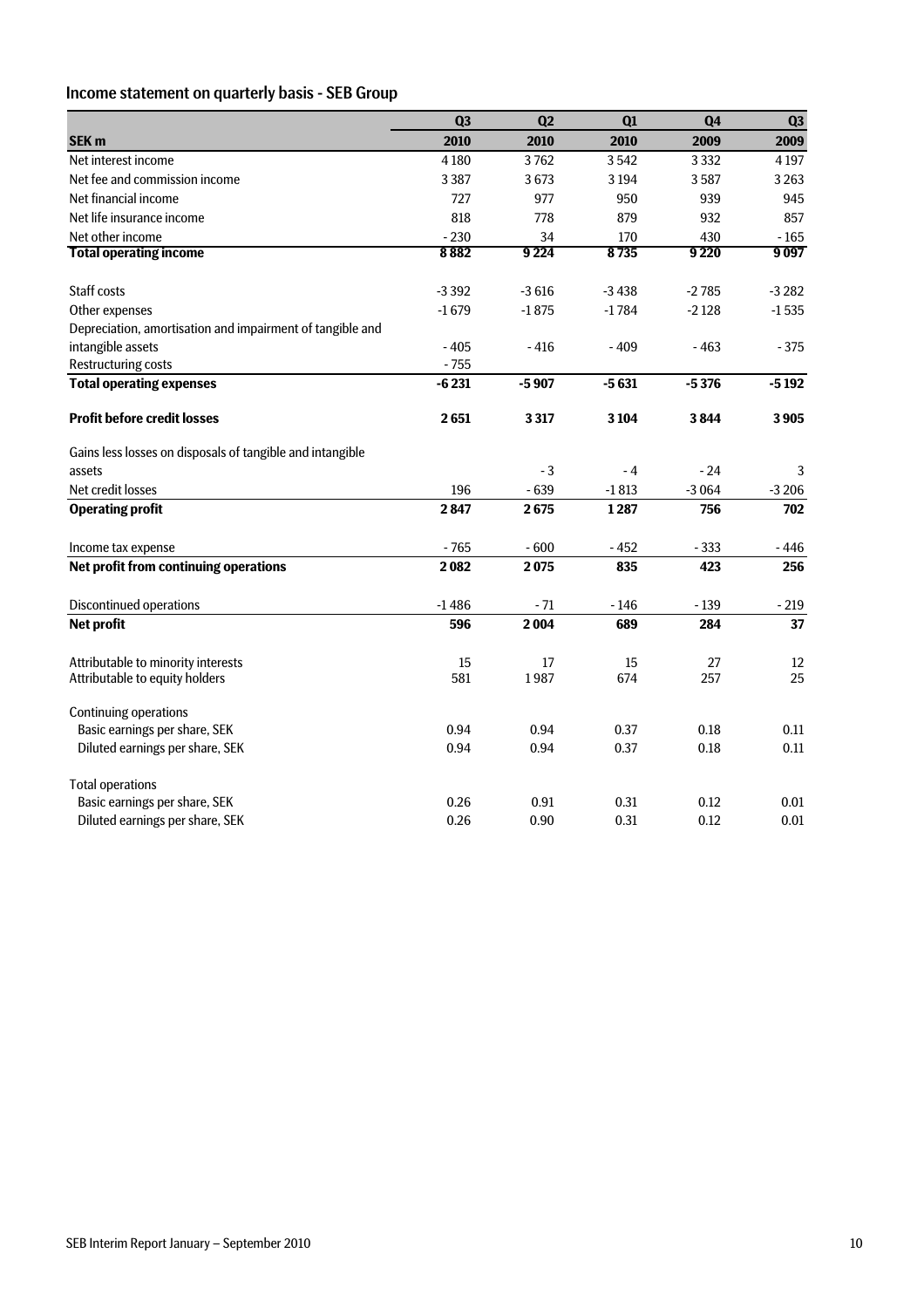### Income statement by division – SEB Group

|                                                | <b>Merchant</b> | <b>Retail</b>  | <b>Wealth</b>     |         |               | <b>Other incl</b> |                  |
|------------------------------------------------|-----------------|----------------|-------------------|---------|---------------|-------------------|------------------|
| Jan-Sep 2010, SEK m                            | <b>Banking</b>  | <b>Banking</b> | <b>Management</b> | Life*   | <b>Baltic</b> | eliminations      | <b>SEB Group</b> |
| Net interest income                            | 5990            | 3676           | 349               | - 6     | 1388          | 87                | 11484            |
| Net fee and commission income                  | 3793            | 2392           | 2637              |         | 664           | 768               | 10 254           |
| Net financial income                           | 3090            | 199            | 59                |         | 70            | $-764$            | 2654             |
| Net life insurance income                      |                 |                |                   | 3444    |               | $-969$            | 2475             |
| Net other income                               | $-112$          | 35             | 54                |         | 27            | $-30$             | $-26$            |
| <b>Total operating income</b>                  | 12761           | 6302           | 3099              | 3438    | 2 1 4 9       | $-908$            | 26 841           |
| Staff costs                                    | $-2977$         | $-1993$        | $-969$            | $-845$  | $-495$        | $-3167$           | $-10446$         |
| Other expenses                                 | $-3085$         | $-2032$        | $-961$            | $-399$  | $-875$        | 2014              | $-5338$          |
| Depreciation, amortisation and impairment of   |                 |                |                   |         |               |                   |                  |
| tangible and intangible assets                 | $-107$          | $-63$          | $-61$             | $-514$  | $-57$         | $-428$            | $-1230$          |
| Restructuring costs                            |                 |                |                   |         |               | $-755$            | $-755$           |
| <b>Total operating expenses</b>                | $-6169$         | $-4088$        | $-1991$           | $-1758$ | $-1427$       | $-2336$           | $-17769$         |
| <b>Profit before credit losses</b>             | 6592            | 2 2 1 4        | 1 1 0 8           | 1680    | 722           | $-3244$           | 9072             |
| Gains less losses on disposals of tangible and |                 |                |                   |         |               |                   |                  |
| intangible assets                              | $-1$            | $-1$           |                   |         | $-1$          | $-4$              | $-7$             |
| Net credit losses                              | $-96$           | $-399$         | - 4               |         | $-1609$       | - 148             | $-2256$          |
| Operating profit                               | 6495            | 1814           | 1104              | 1680    | $-888$        | $-3396$           | 6809             |

\* Business result in Life amounted to SEK 2,500m (2,275), of which change in surplus values was net SEK 820m (730).

Income statement by division relates to continuing operations.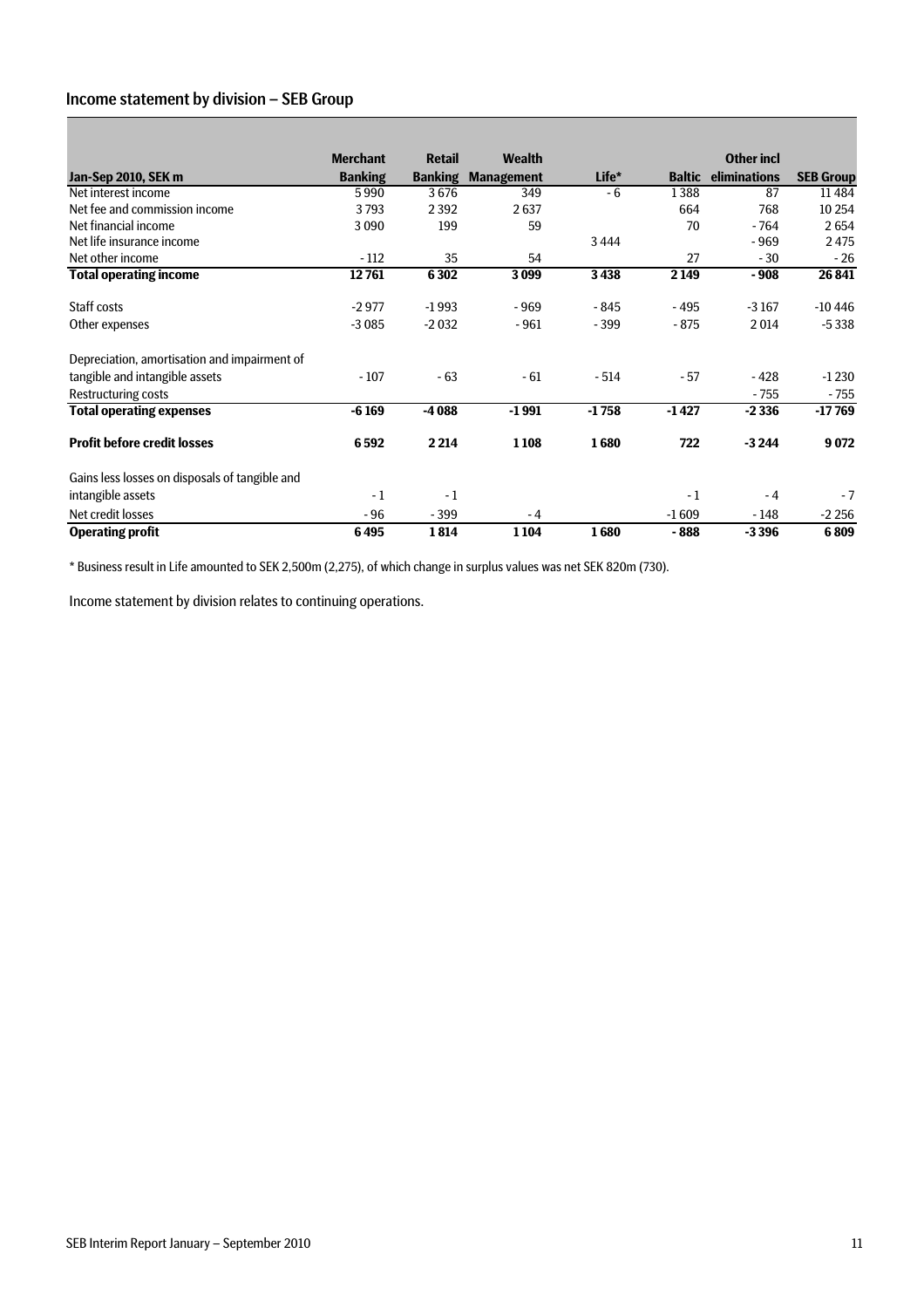# Merchant Banking

*Merchant Banking has two large business areas - Trading and Capital Markets and Global Transaction Services. The other business units, e.g. the CRM function, Commercial Real Estate, Corporate Finance and Structured Finance, are consolidated in Corporate Banking.* 

#### Income statement

|                                                | Q <sub>3</sub> | Q <sub>2</sub> |                | Q <sub>3</sub> |       |         | Jan-Sep |                  | <b>Full year</b> |
|------------------------------------------------|----------------|----------------|----------------|----------------|-------|---------|---------|------------------|------------------|
| SEK <sub>m</sub>                               | 2010           | 2010           | %              | 2009           | %     | 2010    | 2009    | %                | 2009             |
| Net interest income                            | 2012           | 1964           | $\overline{2}$ | 2402           | $-16$ | 5990    | 8004    | $-25$            | 9982             |
| Net fee and commission income                  | 1290           | 1420           | $-9$           | 1326           | $-3$  | 3793    | 4 1 1 6 | - 8              | 5647             |
| Net financial income                           | 753            | 1320           | $-43$          | 981            | $-23$ | 3090    | 3665    | $-16$            | 4377             |
| Net other income                               | $-159$         | $-3$           |                | 40             |       | $-112$  | 147     |                  | 46               |
| <b>Total operating income</b>                  | 3896           | 4701           | $-17$          | 4749           | $-18$ | 12761   | 15932   | $-20$            | 20 052           |
| Staff costs                                    | $-875$         | $-1109$        | $-21$          | $-775$         | 13    | $-2977$ | $-2973$ | $\boldsymbol{0}$ | $-3529$          |
| Other expenses                                 | $-954$         | $-1093$        | $-13$          | $-1007$        | $-5$  | $-3085$ | $-3109$ | $-1$             | $-4134$          |
| Depreciation, amortisation and impairment of   |                |                |                |                |       |         |         |                  |                  |
| tangible and intangible assets                 | $-41$          | $-39$          | 5              | $-35$          | 17    | $-107$  | $-94$   | 14               | $-155$           |
| <b>Total operating expenses</b>                | $-1870$        | $-2241$        | $-17$          | $-1817$        | 3     | $-6169$ | $-6176$ | 0                | $-7818$          |
| <b>Profit before credit losses</b>             | 2026           | 2460           | $-18$          | 2932           | $-31$ | 6592    | 9756    | $-32$            | 12 2 34          |
| Gains less losses on disposals of tangible and |                |                |                |                |       |         |         |                  |                  |
| intangible assets                              | $-1$           |                |                |                |       | $-1$    |         |                  | $-1$             |
| Net credit losses                              | $-23$          | 31             |                | $-107$         | $-79$ | $-96$   | $-753$  | $-87$            | $-805$           |
| <b>Operating profit</b>                        | 2002           | 2491           | $-20$          | 2825           | $-29$ | 6495    | 9003    | $-28$            | 11 4 28          |
| Cost/Income ratio                              | 0,48           | 0,48           |                | 0,38           |       | 0,48    | 0,39    |                  | 0,39             |
| Business equity, SEK bn                        | 27,7           | 28,9           |                | 35,1           |       | 28,5    | 35,1    |                  | 35,1             |
| Return on equity, %                            | 20,8           | 24,9           |                | 23,2           |       | 21,9    | 24,6    |                  | 23,4             |
| Number of full time equivalents                | 2571           | 2530           |                | 2582           |       | 2538    | 2654    |                  | 2630             |

Stable earnings in a market with seasonal effects and low volatility

- **Asset quality remained high**
- Continued focus on growth in home markets

#### **Comments on the first nine months**

A seasonally slow third quarter in combination with generally low market volatility put pressure on income. This trend was also fuelled by political uncertainty related to the Swedish election which kept investors on the sideline longer than expected during the summer months. Accumulated over the year, client facilitation income remains strong which is a tribute to Merchant Banking's business model built on longterm customer relationships. Compared to last year, income from the investment portfolio is 1,130m lower as the portfolio gradually amortises.

M&A activity increased during the third quarter, for the second quarter in a row. SEB Enskilda confirmed the position as the leading investment bank in the Nordic and Baltic regions by advising e.g. Ovako, Investor, Hexagon and Ericsson in their successful transactions during the quarter.

Operating income for the first nine months of 2010 decreased compared to 2009, but client related income for the third quarter rose, reflecting improved income mix and lower risks. Operating expenses for the first nine months of 2010 were flat compared to the corresponding period of 2009, but decreased by 17 per cent from the second to the third quarter. Operating profit decreased by SEK 489m compared to the second quarter of 2010. Credit losses decreased by SEK 657m compared to the first nine months 2009, which confirmed the high asset quality.

C*orporate banking* generated a strong quarter, especially within Structured Finance. Activity and demand for corporate borrowing started to pick up and is expected to continue as many Nordic borrowers' credit facilities, closed in 2005-2007, reach maturity and the need for expansionary investments increase.

Lower customer activity and market volatility has always characterized the summer months in *Trading and Capital Markets*. This was true also this quarter and most business areas recorded lower activity.

*Global Transaction Services* continued the positive trend from the first half year and is expected to improve performance based on the anticipated increase in interest rates during the rest of 2010. At the end of the period assets under custody were SEK 4,879bn (4,853 at year-end 2009).

Merchant Banking continued to increase customer related activities and growing the franchise in the other Nordic countries and in Germany. The plans are progressing as expected and investments in client coverage and distribution capacity for 2010 are almost complete. An important next step will be the establishment of corporate finance activities in the German operations during the autumn.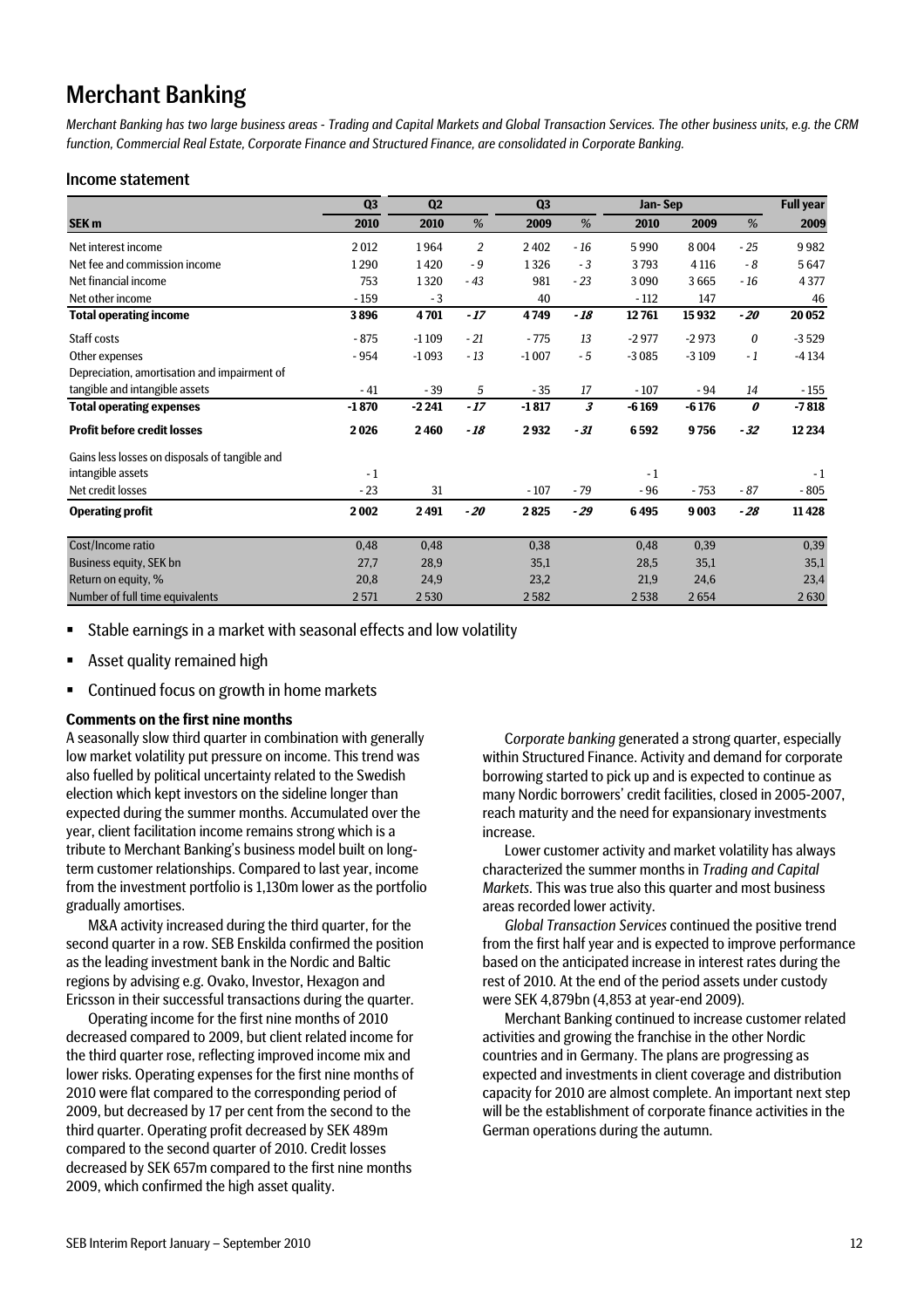# Retail Banking

*The Retail Banking division consists of two business areas – Sweden and Card.* 

#### Income statement

|                                                | Q <sub>3</sub> | Q2      |                | Q <sub>3</sub> |                | Jan-Sep |         |       | <b>Full year</b> |
|------------------------------------------------|----------------|---------|----------------|----------------|----------------|---------|---------|-------|------------------|
| SEK <sub>m</sub>                               | 2010           | 2010    | %              | 2009           | %              | 2010    | 2009    | %     | 2009             |
| Net interest income                            | 1263           | 1212    | $\overline{4}$ | 1331           | $-5$           | 3676    | 4 1 4 6 | $-11$ | 5424             |
| Net fee and commission income                  | 774            | 829     | $-7$           | 790            | $-2$           | 2 3 9 2 | 2392    | 0     | 3 2 5 4          |
| Net financial income                           | 58             | 76      | $-24$          | 57             | $\overline{2}$ | 199     | 208     | $-4$  | 292              |
| Net other income                               | 14             | 12      | 17             | 17             | - 18           | 35      | 46      | $-24$ | 64               |
| <b>Total operating income</b>                  | 2109           | 2129    | $-1$           | 2 1 9 5        | $-4$           | 6302    | 6792    | $-7$  | 9034             |
| Staff costs                                    | $-683$         | $-656$  | $\overline{4}$ | $-623$         | 10             | $-1993$ | $-1971$ | 1     | $-2542$          |
| Other expenses                                 | $-660$         | $-734$  | - 10           | $-646$         | $\overline{2}$ | $-2032$ | $-2003$ | 1     | $-2668$          |
| Depreciation, amortisation and impairment of   |                |         |                |                |                |         |         |       |                  |
| tangible and intangible assets                 | $-21$          | $-21$   | 0              | $-23$          | $-9$           | $-63$   | $-71$   | - 11  | $-93$            |
| <b>Total operating expenses</b>                | $-1364$        | $-1411$ | $-3$           | $-1292$        | 6              | $-4088$ | $-4045$ | 1     | $-5303$          |
| <b>Profit before credit losses</b>             | 745            | 718     | 4              | 903            | $-17$          | 2 2 14  | 2747    | $-19$ | 3731             |
| Gains less losses on disposals of tangible and |                |         |                |                |                |         |         |       |                  |
| intangible assets                              | $-1$           |         |                |                |                | $-1$    |         |       |                  |
| Net credit losses                              | - 56           | $-147$  | $-62$          | - 198          | - 72           | $-399$  | $-617$  | $-35$ | - 840            |
| <b>Operating profit</b>                        | 688            | 571     | 20             | 705            | $-2$           | 1814    | 2 1 3 0 | - 15  | 2891             |
| Cost/Income ratio                              | 0,65           | 0,66    |                | 0,59           |                | 0,65    | 0,60    |       | 0,59             |
| Business equity, SEK bn                        | 9,8            | 9,9     |                | 10,8           |                | 9,7     | 10,8    |       | 10,8             |
| Return on equity, %                            | 20,9           | 17,1    |                | 19,3           |                | 18,4    | 19,5    |       | 19,8             |
| Number of full time equivalents                | 3420           | 3 4 7 0 |                | 3 3 2 0        |                | 3382    | 3 4 0 7 |       | 3385             |

- Strengthened corporate franchise support income generation
- Continued improvement in net interest income
- **Solid performance within Card**

Retail Germany has not been included in the Retail Banking division in this interim report, following the divestment announced on 12 July. The divisional figures for 2009 have been restated in order to make comparisons possible.

#### **Comments on the first nine months**

During 2010, the *Retail Division* has continued to invest in improved availability and enhanced customer service, by added resources to the Telephone bank, extensive participation in networks for entrepreneurs and through recruiting corporate client executives.

Operating income in the third quarter, at SEK 2,109m, was in line with previous quarters. Lower credit losses and stable operating expenses contributed positively to the operating profit compared to last year, but did not fully offset the negative impact from low interest rates. Operating profit amounted to SEK 688m (705).

*Within Retail Sweden*, customer demand for lending continued and volumes increased by 2 per cent during the quarter to SEK 369bn. The annualized rate is 10 per cent, in line with total growth in 2009. The activity level in the savings area remained high, although concentrated on reallocation of customers existing savings. The deposit volumes on fixed interest accounts continued to increase.

Within both private and corporate segments progresses have been made in the Internet bank in terms of improved personalized interface, navigation and enhanced services. Both corporate and private customers contributed to growing lending volumes. Within private mortgage lending specifically, where SEB has prepared for changes according to new regulations, growth continued at the same pace as in the full year of 2009 at a rate of 8 per cent in the first nine months of 2010. Both lending and deposit margins increased slightly in the last quarter and net interest income continued to rise a second consecutive quarter.

In accordance with SEB's ambition to grow the corporate retail business, investments have continued in terms of recruitment and the setting up of regional centres targeting larger SME customers. The net increase of corporate customers is 3,300 year-to-date in 2010. Provisions for credit losses in Swedish Retail in the first nine months amounted to SEK 173m (276) and operating profit to SEK 1,106m (1,458).

*The Card business* continued to perform well. Customer activity level was high. Several new features have been developed in order to further strengthen the customer offerings. The business still benefits from the low levels of interest rates.

Provisions for credit losses were SEK 226m (341) mainly due to lower fraud-related losses and substantially lower provisions. Operating profit amounted to SEK 708m (672).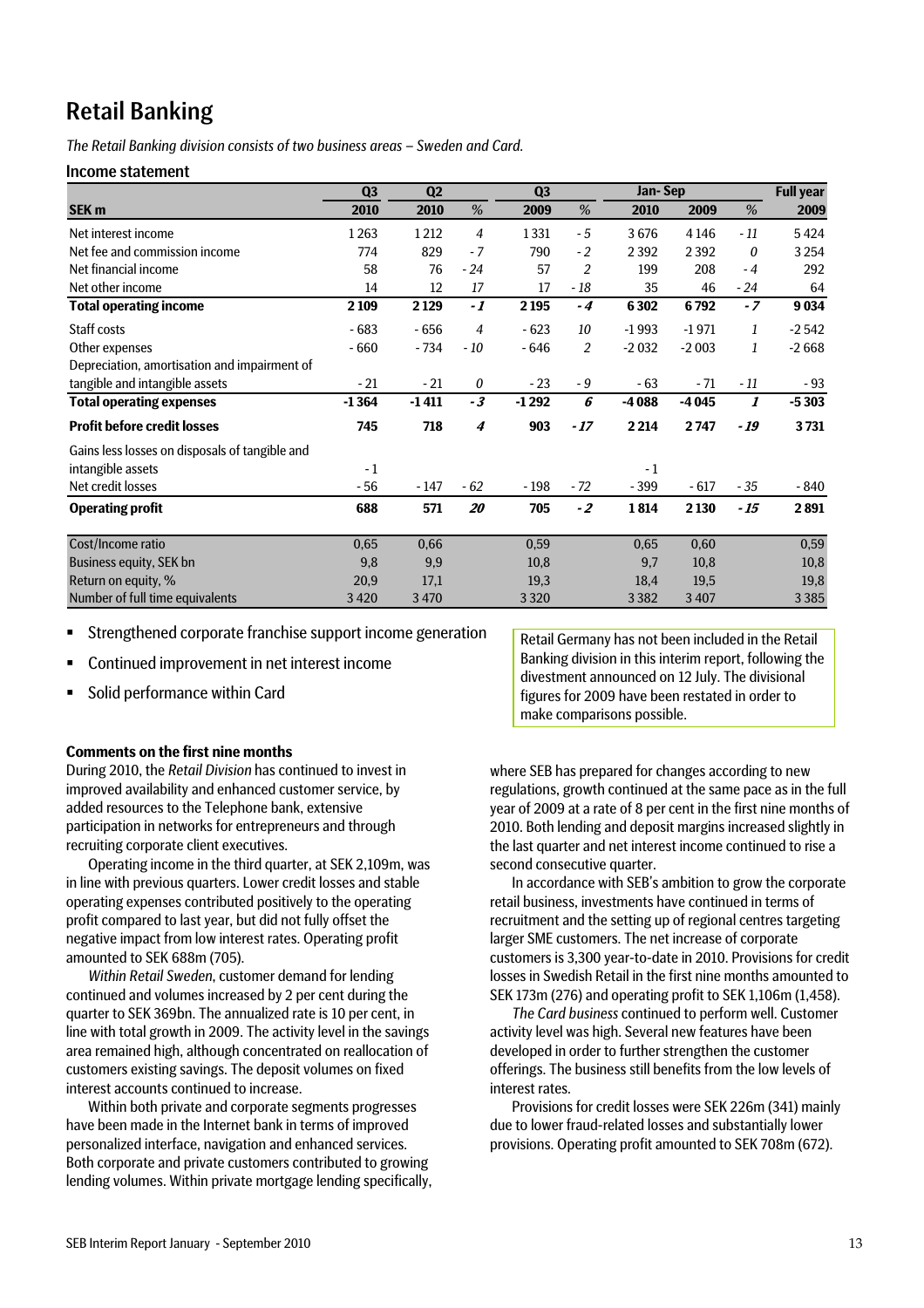# Wealth Management

*The Wealth Management division has two business areas – Institutional Clients and Private Banking.* 

#### Income statement

|                                                | Q <sub>3</sub> | Q <sub>2</sub> |       | Q <sub>3</sub> |                  | Jan-Sep |         |                  | <b>Full year</b> |
|------------------------------------------------|----------------|----------------|-------|----------------|------------------|---------|---------|------------------|------------------|
| SEK <sub>m</sub>                               | 2010           | 2010           | %     | 2009           | %                | 2010    | 2009    | %                | 2009             |
| Net interest income                            | 118            | 120            | $-2$  | 133            | $-11$            | 349     | 482     | $-28$            | 598              |
| Net fee and commission income                  | 830            | 939            | $-12$ | 730            | 14               | 2637    | 2 1 0 2 | 25               | 2955             |
| Net financial income                           | 17             | 24             | $-29$ | 17             | 0                | 59      | 53      | 11               | 76               |
| Net other income                               | 7              | 47             | $-85$ | 1              |                  | 54      | 14      |                  | 17               |
| <b>Total operating income</b>                  | 972            | 1130           | $-14$ | 881            | <i><b>10</b></i> | 3099    | 2651    | 17               | 3646             |
| Staff costs                                    | $-311$         | $-344$         | $-10$ | $-302$         | 3                | $-969$  | $-979$  | $-1$             | $-1229$          |
| Other expenses                                 | $-320$         | $-339$         | - 6   | $-272$         | 18               | $-961$  | $-850$  | 13               | $-1160$          |
| Depreciation, amortisation and impairment of   |                |                |       |                |                  |         |         |                  |                  |
| tangible and intangible assets                 | $-20$          | $-21$          | $-5$  | $-29$          | $-31$            | $-61$   | $-92$   | $-34$            | $-116$           |
| <b>Total operating expenses</b>                | - 651          | $-704$         | - 8   | $-603$         | 8                | $-1991$ | $-1921$ | $\boldsymbol{4}$ | $-2505$          |
| <b>Profit before credit losses</b>             | 321            | 426            | $-25$ | 278            | 15               | 1108    | 730     | 52               | 1141             |
| Gains less losses on disposals of tangible and |                |                |       |                |                  |         |         |                  |                  |
| intangible assets                              |                |                |       | 1              | $-100$           |         | 30      | $-100$           | 29               |
| Net credit losses                              | $-1$           | $-2$           | $-50$ |                |                  | - 4     | $-20$   | - 80             | $-28$            |
| <b>Operating profit</b>                        | 320            | 424            | $-25$ | 279            | 15               | 1104    | 740     | 49               | 1 1 4 2          |
| Cost/Income ratio                              | 0,67           | 0,62           |       | 0,68           |                  | 0,64    | 0,72    |                  | 0,69             |
| Business equity, SEK bn                        | 5,2            | 5,2            |       | 5,5            |                  | 5,2     | 5,5     |                  | 5,5              |
| Return on equity, %                            | 17,6           | 23,5           |       | 14,6           |                  | 20,4    | 12,9    |                  | 14,9             |
| Number of full time equivalents                | 996            | 969            |       | 981            |                  | 976     | 1023    |                  | 1016             |

Base commission income supported by higher market values

■ High net sales with many new customers and mandates

Strong demand for broader investment solutions with down-side protection

#### **Comments on the first nine months**

The customer activity continued on a very high level, both within Institutional Clients and Private Banking. In connection with the default of a small local Swedish bank, SEB assisted clients in managing the situation and attracted significant inflows of new clients. Compared to the corresponding period last year, SEB's net sales continued to increase for both Private Banking, at SEK 16.1bn (14.2) and, in particular, Institutional Clients, at SEK 26.2bn (10.7).

SEB continues to concentrate on providing solutions that take the customers' whole financial situation into account, for example tailored solutions for entrepreneurs.

Several actions have been taken in order to further develop modern portfolio strategies and a modernized investment process via a broadened range of asset classes which cover both traditional and newer options.

SEB's broad offering and approach towards the institutional clients continues to gain momentum. During the third quarter an increasing number of new mandates were included in assets under management. Customers also have the opportunity to invest in a number of SEB index products as well as other third-party products as complementary to SEB's own offering.

The expansion outside SEB's home markets continued to yield results with a volume of close to SEK 19bn. Inflows derive from a number of mutual fund product areas, which shows that SEB's funds are competitive in a global market place.

Operating income increased by 17 per cent compared to the corresponding period of last year. The decrease between the second and third quarters was mainly due to lower performance and transaction fees. For the first nine months the performance and transactions fees almost doubled, to SEK 193m (96). The trend for base commission increased due to SEB's asset mix and net sales. Operating expenses were up 4 per cent from last year, mainly due to higher activity and investment level.

Average assets under management improved by 9 per cent compared to the corresponding period last year. The improvement was due to the strong net sales of SEK 41bn (21) and the market development. Investment performance as a per cent of portfolios above benchmark increased to 66 per cent (63), while 64 per cent (72) of assets under management were ahead of their respective benchmarks. Brokerage income remained strong despite the normally weaker summer period, at SEK 221m (219). The net interest income is still not in line with last year at SEK 349m (482).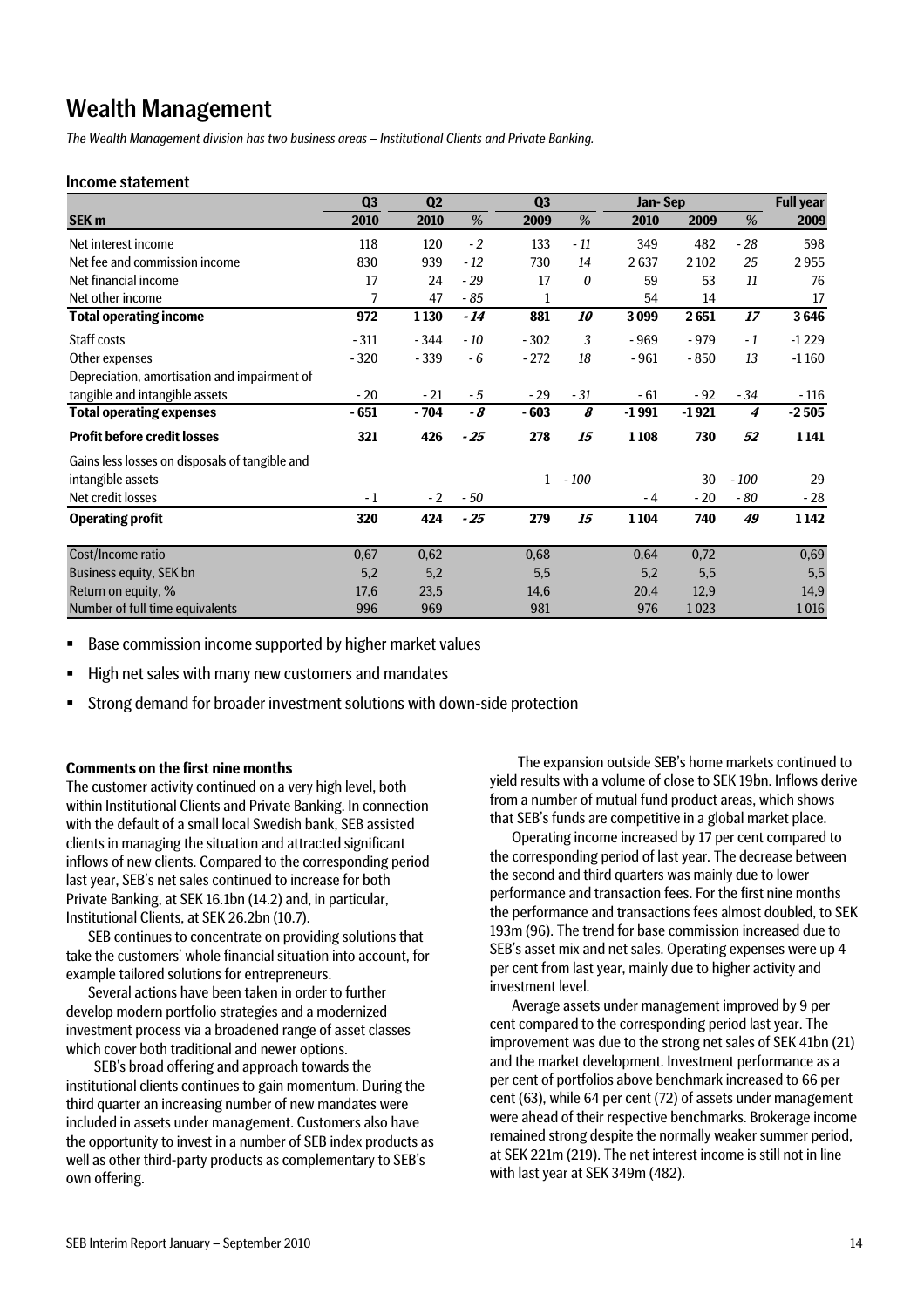# Life

*Life consists of three business areas - SEB Trygg Liv (Sweden), SEB Pension (Denmark) and SEB Life & Pension International.* 

#### Income statement

|                                 | Q <sub>3</sub> | Q <sub>2</sub> |      | Q <sub>3</sub> |                |         | Jan - Sep |          | <b>Full year</b> |
|---------------------------------|----------------|----------------|------|----------------|----------------|---------|-----------|----------|------------------|
| SEK <sub>m</sub>                | 2010           | 2010           | %    | 2009           | %              | 2010    | 2009      | %        | 2009             |
| Net interest income             | $-2$           | $-2$           | 0    | $-2$           | 0              | -6      | $-17$     | $-65$    | $-18$            |
| Net life insurance income       | 1 1 4 3        | 1 1 1 5        | 3    | 1 1 0 7        | 3              | 3 4 4 4 | 3 2 9 8   | 4        | 4 4 4 3          |
| <b>Total operating income</b>   | 1 1 4 1        | 1 1 1 3        | 3    | 1 1 0 5        | 3              | 3438    | 3 2 8 1   | 5        | 4 4 2 5          |
| Staff costs                     | $-276$         | $-287$         | -4   | $-271$         | $\overline{c}$ | $-845$  | $-844$    | $\Omega$ | $-1107$          |
| Other expenses                  | $-133$         | $-135$         | $-1$ | $-120$         | 11             | $-399$  | $-392$    | 2        | $-536$           |
| Depreciation of assets          | $-169$         | $-172$         | $-2$ | $-158$         | 7              | $-514$  | $-500$    | 3        | $-667$           |
| <b>Total operating expenses</b> | $-578$         | $-594$         | -3   | $-549$         | 5              | $-1758$ | $-1736$   | 1        | $-2310$          |
| <b>Operating profit</b>         | 563            | 519            | 8    | 556            | 1              | 1680    | 1545      | 9        | 2 1 1 5          |
| Change in surplus values, net   | 400            | 191            | 109  | 224            | 79             | 820     | 730       | 12       | 900              |
| <b>Business result</b>          | 963            | 710            | 36   | 780            | 23             | 2 500   | 2 2 7 5   | 10       | 3015             |
| Cost/Income ratio               | 0,51           | 0,53           |      | 0,50           |                | 0,51    | 0,53      |          | 0,52             |
| Business equity, SEK bn         | 6,0            | 6,0            |      | 6,8            |                | 6,0     | 6,8       |          | 6,8              |
| Return on equity, %             |                |                |      |                |                |         |           |          |                  |
| based on operating profit       | 33,0           | 30,4           |      | 28,8           |                | 32.9    | 26,7      |          | 27,4             |
| based on business result        | 56,5           | 41,7           |      | 40,4           |                | 48,9    | 39,3      |          | 39,0             |
| Number of full time equivalents | l 200          | 1 1 7 3        |      | 1 1 8 4        |                | 1 1 7 9 | 1 1 9 5   |          | 1 1 9 1          |

**Strong result - operating profit increased by 9 per cent** 

Diversified unit-linked offering helps customers in volatile markets

■ High premium inflow confirms customer confidence

#### **Comments on the first nine months**

During the first nine months of 2010, several customer activities were launched. Improved availability at customer service centres, increased advisory service and enhanced product offerings have been in focus - all in order to strengthen long-term relations with customers.

The capacity at the service centres has expanded and customer feedback now forms part of a continuous review of the division's customer offerings. The ongoing efforts to ensure a high quality fund offering include a launch of additional Strategy funds. The continued high premium inflow confirms that the initiatives are well received by the customers. Total premium income increased by 4 per cent, to SEK 22.7bn (21.9).

Operating profit increased by 9 per cent compared with the first nine months of 2009. Excluding the effect of recovered guarantee provisions in traditional portfolios, income rose by 12 per cent and profit rose by 27 per cent, mainly related to higher income from unit-linked products. Recovered guarantee provisions amounted to SEK 26m compared with SEK 243 last year. The remaining guarantee provisions amount to SEK 79m in total. All business areas showed increased profit levels. Continued focus on unit-linked has led to moderate risk exposure, improved capital efficiency

and increased return on business equity.

Unit-linked income continued to improve as a result of positive market trends and high risk appetite among policyholders, selecting more advanced and equity related alternatives. The total fund value increased by 16 per cent to SEK 169bn compared to SEK 145bn in September 2009. The result for other product areas also developed favourably during the period. Client funds in the traditional business also generated satisfactory returns.

Operating expenses, excluding depreciation, were stable compared with last year. Continued improvement of the administrative efficiency supports a stable cost trend per policy. Depreciation of deferred acquisition costs increased but should be seen in the light of increased unit-linked income.

Unit-linked insurance remains the major product group, representing 86 per cent (79) of total sales. The share of corporate paid policies increased to 64 per cent (63). Sales in the Baltic countries have stabilised and show some improvement.

Total assets under management (net assets) amounted to SEK 414bn, which is an increase of 5 per cent from a year ago and 3 per cent from year-end**.**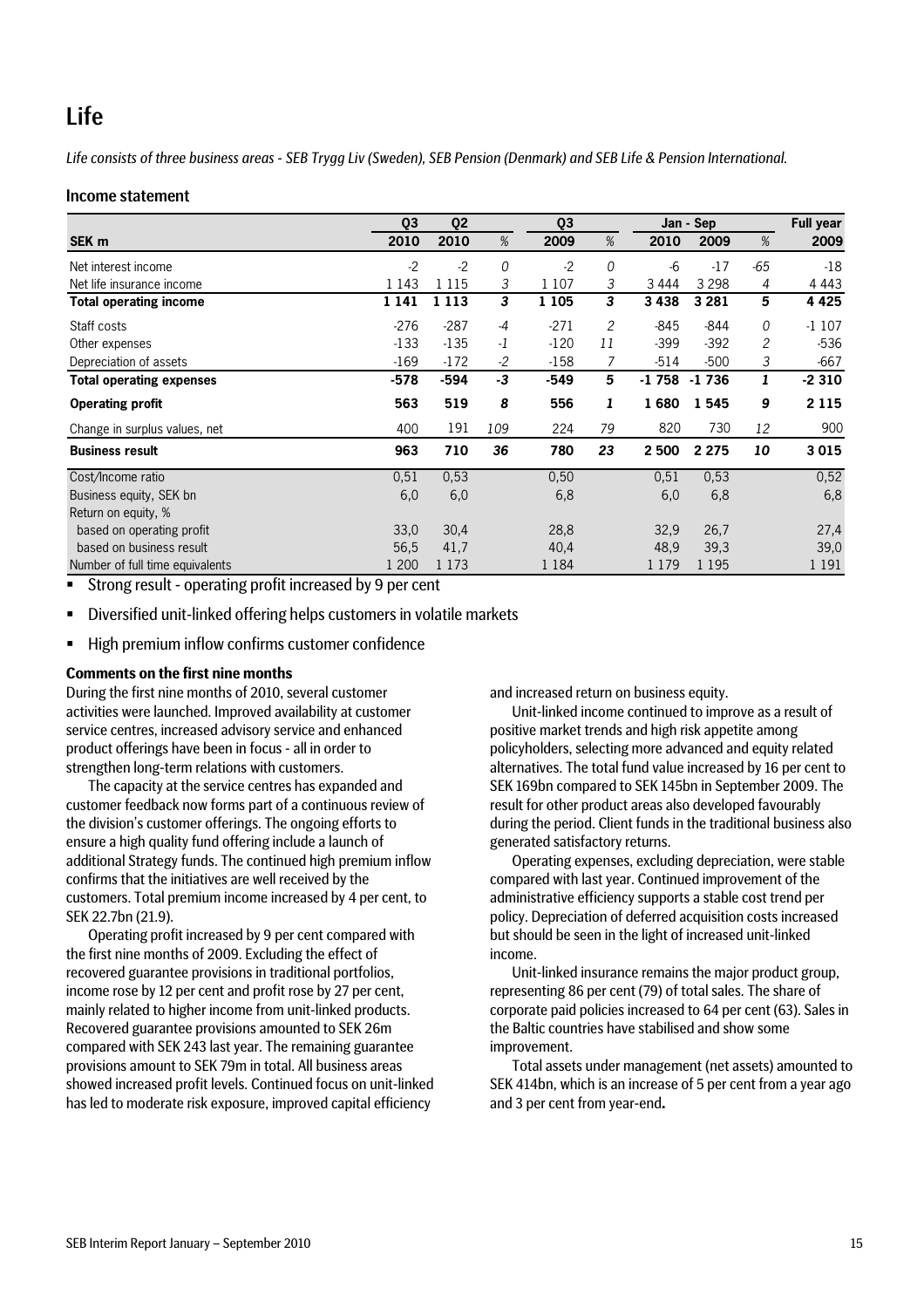# Baltic

*The division encompasses the retail and all lending operations in Estonia, Latvia and Lithuania. In the Fact Book on page 20, the full Baltic geographical segmentation is reported including the operations in Merchant Banking, Wealth Management and Life.* 

#### Income statement

|                                                | Q <sub>3</sub> | Q <sub>2</sub> |       | Q <sub>3</sub> |       | Jan-Sep  |          |                  | <b>Full year</b> |
|------------------------------------------------|----------------|----------------|-------|----------------|-------|----------|----------|------------------|------------------|
| SEK <sub>m</sub>                               | 2010           | 2010           | %     | 2009           | %     | 2010     | 2009     | %                | 2009             |
| Net interest income                            | 442            | 456            | $-3$  | 628            | $-30$ | 1388     | 2 1 5 7  | $-36$            | 2679             |
| Net fee and commission income                  | 229            | 226            | 1     | 227            | 1     | 664      | 713      | $-7$             | 934              |
| Net financial income                           | 8              | 36             | $-78$ | 35             | $-77$ | 70       | 95       | $-26$            | 126              |
| Net other income                               | 21             | 2              |       | $-6$           |       | 27       | $-2$     |                  | 55               |
| <b>Total operating income</b>                  | 700            | 720            | $-3$  | 884            | $-21$ | 2 1 4 9  | 2963     | $-27$            | 3794             |
| Staff costs                                    | $-155$         | $-161$         | $-4$  | $-176$         | $-12$ | $-495$   | $-593$   | $-17$            | $-730$           |
| Other expenses                                 | $-286$         | $-285$         | 0     | $-307$         | $-7$  | $-875$   | $-988$   | $-11$            | $-1452$          |
| Depreciation, amortisation and impairment of   |                |                |       |                |       |          |          |                  |                  |
| tangible and intangible assets                 | $-18$          | $-19$          | $-5$  | $-15$          | 20    | $-57$    | $-2368$  | $-98$            | $-2389$          |
| <b>Total operating expenses</b>                | $-459$         | $-465$         | -1    | $-498$         | - 8   | $-1427$  | $-3949$  | - 64             | $-4571$          |
| <b>Profit before credit losses</b>             | 241            | 255            | - 5   | 386            | $-38$ | 722      | $-986$   |                  | $-777$           |
| Gains less losses on disposals of tangible and |                |                |       |                |       |          |          |                  |                  |
| intangible assets                              |                | $-1$           |       | 3              |       | $-1$     | $-1$     | $\boldsymbol{0}$ | $-17$            |
| Net credit losses                              | 273            | $-451$         |       | $-2642$        |       | $-1609$  | $-6985$  | $-77$            | $-9569$          |
| <b>Operating profit</b>                        | 514            | $-197$         |       | $-2253$        |       | $-888$   | -7972    | - 89             | $-10363$         |
| Cost/Income ratio                              | 0,66           | 0,65           |       | 0,56           |       | 0,66     | 1,33     |                  | 1,20             |
| Business equity, SEK bn                        | 11,8           | 11,8           |       | 11.8           |       | 11,8     | 11,8     |                  | 11,8             |
| Return on equity, %                            | 15,2           | negative       |       | negative       |       | negative | negative |                  | negative         |
| Number of full time equivalents                | 2959           | 2937           |       | 3 2 5 2        |       | 2957     | 3 3 0 8  |                  | 3 2 7 5          |

- **Positive operating profit in the third quarter break-even sooner than expected**
- Substantially lower provisions for credit losses recoveries in the third quarter
- Stabilisation of income and cost levels

#### **Comments on the first nine months**

The delicate economic recovery in the Baltic region that commenced early in 2010 has continued. Exports and consumer confidence indicators continue to point upwards, although unemployment levels remain high. As presented in SEB's Eastern European Outlook in October, the GDP forecast for 2011 is 4 per cent growth rate for each of Estonia, Lithuania and Latvia. In July, ECOFIN Council took the final positive decision on Estonia to adopt the Euro as from 1 January 2011.

SEB continued to win customer awards across the Baltics in the third quarter. Throughout the region, SEB was ranked as the best Investment Bank. In Estonia, SEB was voted the most customer-friendly company in the Estonian financial sector. SEB Lithuania was rewarded by two surveys for best Internet Banking service provider.

In the first nine months, the level of deposit volumes stabilised across the three countries. Total new lending volume also stabilised and is now starting to gradually increase in Latvia. Loan margins stabilised in the first nine months, although deposit margins remained low due to the ongoing low interest rate environment.

At the end of September, the leasing portfolio amounted to SEK 12.3bn. The average recovery rate on repossessed vehicles was approximately 60 per cent.

As at 30 September 2010, SEB's real estate holding companies in the three Baltic countries had acquired assets with a total volume of SEK 295m. SEB's Baltic real estate lending amounted to SEK 23bn, of which 29 per cent was impaired as at 30 September 2010.

Third quarter income of SEK 700m was 3 per cent lower than in the second quarter. The decline was mainly due to the strengthening of the Swedish krona seen during the quarter.

Year-to-date operating expenses of SEK 1,427m were significantly lower than for the first nine months of 2009. This reflects both the goodwill write-off of SEK 2.3bn in the second quarter 2009 and the right-sizing of the distribution network.

Operating profit for the first nine months was SEK -888m (-7,972). The improvement was due to significantly lower provisions for credit losses, at SEK 1,609m, including a net release of provisions of SEK 273m in the third quarter. Non-performing loans stabilised in all three countries. The reserve ratio decreased slightly to 65 per cent.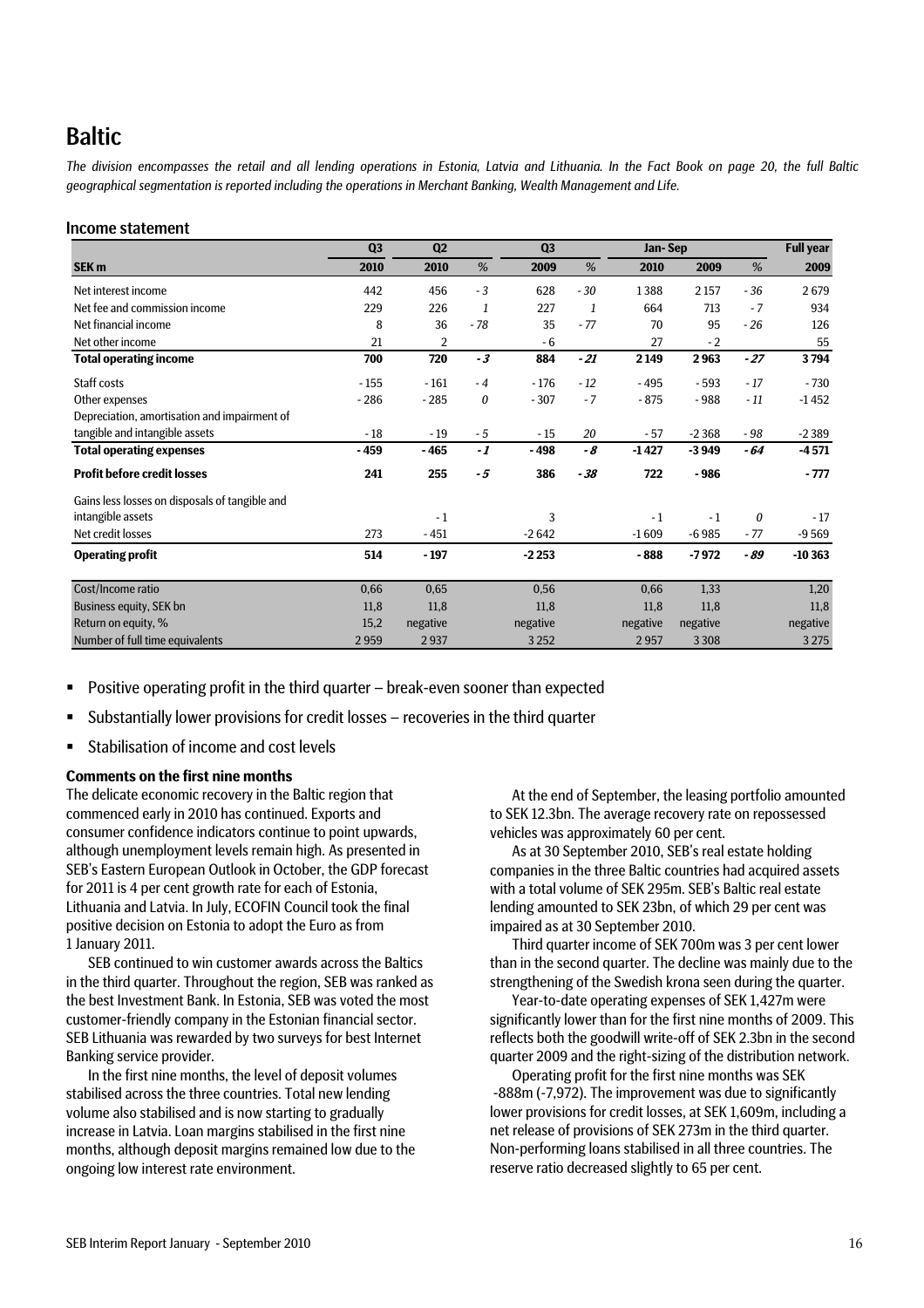# Result by geography – January-September 2010

*As a relationship bank, SEB in Sweden and the Baltic countries offers financial advice and a wide range of financial services. In Denmark, Finland, Norway and Germany the bank's operations have a strong focus on corporate and investment banking based on a full-service offering to corporate and institutional clients. The international nature of SEB's business is reflected in its presence in some 20 countries worldwide.* 

- Low policy rates continue to negatively affect deposit margins in all markets
- Robust Nordic economies expected to support improving business volumes and corporate credit demand
- Improved asset quality across the borders; accentuated improvement in the Baltic countries

#### **Comments on the first nine months**

In *Sweden*, which accounts for 56 per cent of SEB's operating income, corporate activity in general remained subdued. Mortgage lending increased by 8 per cent compared to the first nine months 2009. Operating profit for the Wealth and Life divisions improved compared to last year. The Group's operating profit in Sweden compared to last year decreased by 19 per cent.

In *Denmark*, SEB's operating profit for the first nine months rose by 3 per cent compared to last year. Within Merchant Banking, SEB's growth initiatives have resulted in an inflow of new key customers. Income development was strong within Trading & Capital Markets. Unit-linked sales increased by 47 per cent compared to 2009 in local currency, while sales of traditional products fell by 35 per cent. Premium income overall increased by 24 per cent in local currency.

In *Finland*, SEB's total operating profit rose by 20 per cent. Merchant Banking's result was up by 12 per cent. Wealth Management's operating profit increased following higher net sales and client activities. Card's result improved compared with last year.

In *Norway,* SEB's overall financial performance was lower than in the exceptional previous year. On the corporate side, SEB participated in a number of major transactions, among them the merger between EDB and Ergo Group. Client focus on capital structure was high, which rewards SEB's offering with combined debt and equity advisory capabilities. Private



*\* Excluding centralised Treasury operations*

Banking and Institutional Clients experienced an inflow of new clients and volumes, with high growth rate in mutual funds inflows.

In *Germany,* Merchant Banking increased its client activities but capital markets income was lower. Income in Wealth Management increased. The divestment of Retail Germany is progressing according to plan. As previously communicated, the third quarter includes a restructuring cost of EUR 80m for streamlining of continuing operations.

In the *Baltic* region, the gradual recovery continued, as described on page 16.

| <b>Distribution by country Jan - Sep</b> |        | <b>Total operating income</b> |       |          | <b>Total operating expenses</b> |       | <b>Operating profit</b> |         |       |
|------------------------------------------|--------|-------------------------------|-------|----------|---------------------------------|-------|-------------------------|---------|-------|
| SEK <sub>m</sub>                         | 2010   | 2009                          | %     | 2010     | 2009                            | %     | 2010                    | 2009    | %     |
| Sweden                                   | 14.947 | 18 20 5                       | $-18$ | $-10627$ | $-12266$                        | $-13$ | 4 1 1 8                 | 5064    | $-19$ |
| Norway                                   | 2.096  | 2799                          | $-25$ | $-941$   | $-1071$                         | $-12$ | 1043                    | 1 539   | $-32$ |
| Denmark                                  | 2.297  | 2 3 5 1                       | $-2$  | $-1166$  | $-1220$                         | $-4$  | 1052                    | 1020    | 3     |
| Finland                                  | 923    | 819                           | 13    | $-409$   | $-378$                          | 8     | 500                     | 416     | 20    |
| Germany*                                 | 2.198  | 2 3 8 4                       | $-8$  | $-2197$  | $-1499$                         | 47    | $-101$                  | 668     |       |
| Estonia                                  | 897    | 1032                          | $-13$ | $-507$   | $-808$                          | $-37$ | 141                     | - 674   |       |
| Latvia                                   | 793    | 1356                          | $-42$ | $-418$   | $-585$                          | $-29$ | $-261$                  | $-1772$ | -85   |
| Lithuania                                | 1,030  | 1368                          | $-25$ | $-658$   | $-1329$                         | -50   | $-353$                  | $-3507$ | -90   |
| Other countries and eliminations         | 1.660  | 2041                          | $-19$ | - 846    | $-666$                          | 27    | 670                     | 841     | $-20$ |
| <b>Total</b>                             | 26 841 | 32 3 55                       | -17   | $-17769$ | -19822                          | -10   | 6809                    | 3595    | 89    |

\*Excluding centralised Treasury operations

Restructuring costs amounted to EUR 80m in Q3 2010.

Goodwill impairments for holdings in Baltic countries, Russia and Ukraine affected operating expenses and profit in Sweden, Estonia and Lithuania with SEK 2,1bn, 0,3bn and 0,6bn, respectively in 2009.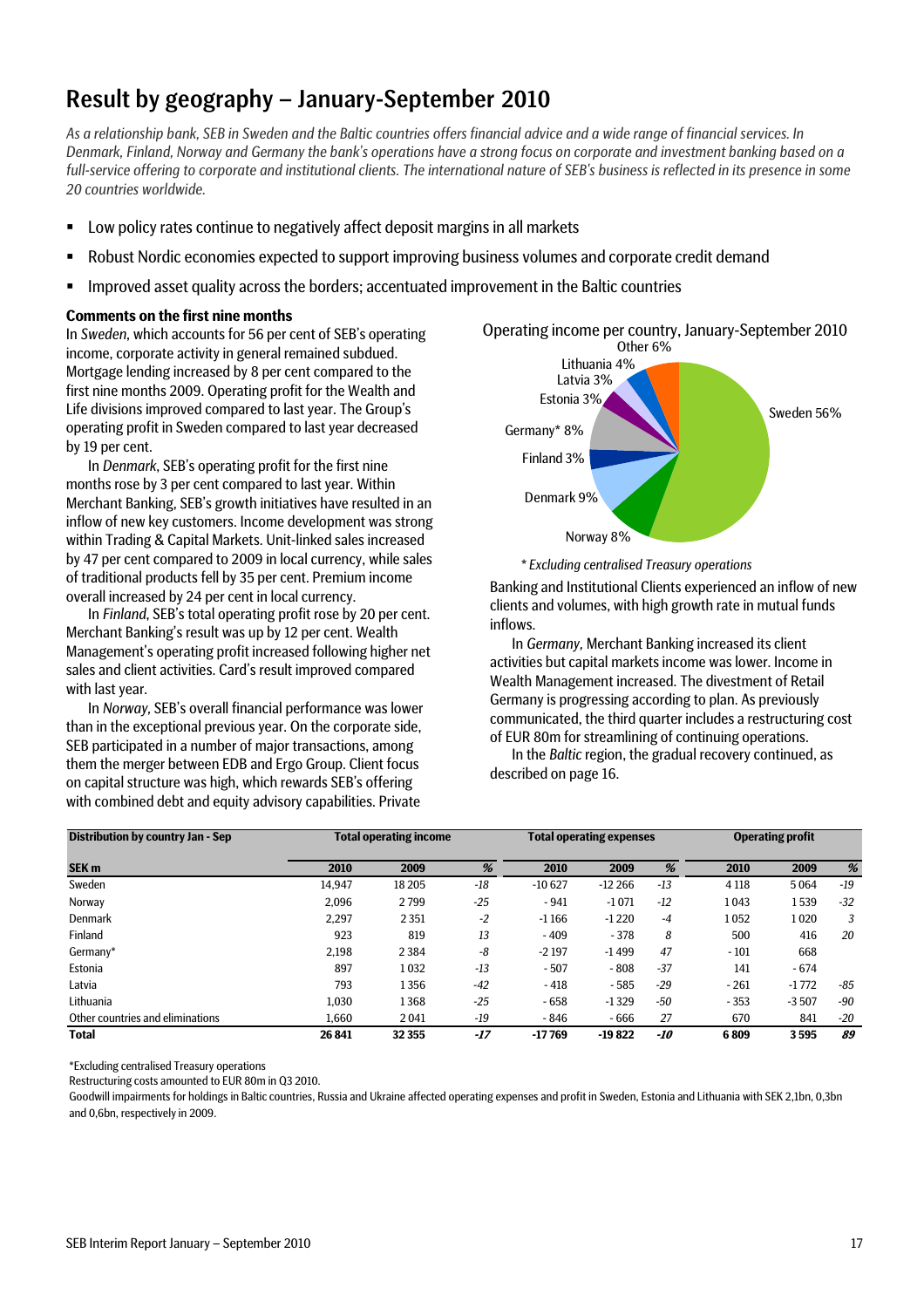# The SEB Group

#### Net interest income – SEB Group

|                            | Q3      | Q2      |    | Q <sub>3</sub> |      | Jan - Sep |          |       | <b>Full vear</b> |
|----------------------------|---------|---------|----|----------------|------|-----------|----------|-------|------------------|
| <b>SEK m</b>               | 2010    | 2010    | %  | 2009           | %    | 2010      | 2009     | %     | 2009             |
| Interest income            | 12 444  | 12 037  |    | 13 867         | - 10 | 36488     | 49474    | - 26  | 61970            |
| Interest expense           | $-8264$ | $-8275$ |    | $-9670$        | - 15 | $-25004$  | $-34760$ | $-28$ | -43 924          |
| <b>Net interest income</b> | 4180    | 3762    | 11 | 4 1 9 7        |      | 11484     | 14 714   | - 22  | 18 04 6          |

### Net fee and commission income – SEB Group

|                                  | Q <sub>3</sub> | Q <sub>2</sub> |       | Q <sub>3</sub> |                |         | Jan - Sep |       | <b>Full year</b> |
|----------------------------------|----------------|----------------|-------|----------------|----------------|---------|-----------|-------|------------------|
| SEK <sub>m</sub>                 | 2010           | 2010           | %     | 2009           | %              | 2010    | 2009      | %     | 2009             |
| Issue of securities              | 20             | 124            | $-84$ | 99             | $-80$          | 189     | 302       | $-37$ | 501              |
| Secondary market                 | 374            | 419            | $-11$ | 525            | $-29$          | 1219    | 1655      | $-26$ | 2 1 7 4          |
| Custody and mutual funds         | 1675           | 1805           | $-7$  | 1427           | 17             | 5147    | 4096      | 26    | 5656             |
| <b>Securities commissions</b>    | 2069           | 2348           | - 12  | 2051           | 1              | 6555    | 6053      | 8     | 8331             |
| Payments                         | 387            | 408            | $-5$  | 408            | $-5$           | 1189    | 1218      | $-2$  | 1633             |
| Card fees                        | 1021           | 1038           | $-2$  | 1034           | $-1$           | 3048    | 3 1 3 5   | $-3$  | 4 2 0 3          |
| <b>Payment commissions</b>       | 1408           | 1446           | $-3$  | 1442           | $-2$           | 4237    | 4353      | $-3$  | 5836             |
| Advisory                         | 185            | 96             | 93    | 157            | 18             | 345     | 435       | $-21$ | 650              |
| Lending                          | 440            | 448            | $-2$  | 356            | 24             | 1224    | 1042      | 17    | 1393             |
| <b>Deposits</b>                  | 25             | 26             | $-4$  | 27             | $-7$           | 77      | 82        | $-6$  | 108              |
| Guarantees                       | 103            | 108            | $-5$  | 114            | $-10$          | 323     | 308       | 5     | 413              |
| <b>Derivatives</b>               | 110            | 157            | $-30$ | 130            | $-15$          | 401     | 442       | $-9$  | 556              |
| Other                            | 179            | 207            | $-14$ | 161            | 11             | 534     | 507       | 5     | 708              |
| <b>Other commissions</b>         | 1042           | 1042           |       | 945            | 10             | 2904    | 2816      | 3     | 3828             |
| <b>Fee and commission income</b> | 4519           | 4836           | $-7$  | 4438           | $\overline{z}$ | 13696   | 13 2 22   | 4     | 17995            |
| Securities commissions           | $-288$         | $-297$         | $-3$  | $-241$         | 20             | $-875$  | $-650$    | 35    | $-844$           |
| <b>Payment commissions</b>       | $-599$         | $-609$         | $-2$  | $-588$         | $\overline{2}$ | $-1795$ | $-1812$   | $-1$  | $-2413$          |
| Other commissions                | $-245$         | $-257$         | $-5$  | $-346$         | $-29$          | $-772$  | $-1062$   | $-27$ | $-1453$          |
| Fee and commission expense       | $-1132$        | $-1163$        | $-3$  | $-1175$        | $-4$           | $-3442$ | $-3524$   | $-2$  | $-4710$          |
| Securities commissions, net      | 1781           | 2051           | $-13$ | 1810           | $-2$           | 5680    | 5403      | 5     | 7487             |
| Payment commissions, net         | 809            | 837            | $-3$  | 854            | $-5$           | 2442    | 2541      | $-4$  | 3423             |
| Other commissions, net           | 797            | 785            | 2     | 599            | 33             | 2 1 3 2 | 1754      | 22    | 2375             |
| Net fee and commission income    | 3387           | 3673           | - 8   | 3263           | 4              | 10254   | 9698      | 6     | 13285            |

# Net financial income – SEB Group

|                                            | Q3   | Q <sub>2</sub> |       | Q <sub>3</sub> |       |       | Jan - Sep |     | <b>Full year</b> |
|--------------------------------------------|------|----------------|-------|----------------|-------|-------|-----------|-----|------------------|
| <b>SEK m</b>                               | 2010 | 2010           | %     | 2009           | %     | 2010  | 2009      | %   | 2009             |
| Equity instruments and related derivatives | 188  | 334            | -44   | $-40$          |       | 660   | - 111     |     | $-64$            |
| Debt instruments and related derivatives   | 17   | 205            | $-92$ | - 33           |       | 549   | 593       | -7  | 803              |
| Currency related                           | 500  | 506            | -1    | 1059           | - 53  | 1501  | 3 2 2 7   | -53 | 3911             |
| Other financial instruments                | 20   | $-14$          |       | $-12$          |       | 8     | - 11      |     | $-4$             |
| <b>Impairments</b>                         |      | - 54           |       | $-29$          |       | $-64$ | $-149$    | -57 | $-158$           |
| <b>Net financial income</b>                | 727  | 977            | -26   | 945            | $-23$ | 2 654 | 3549      | -25 | 4488             |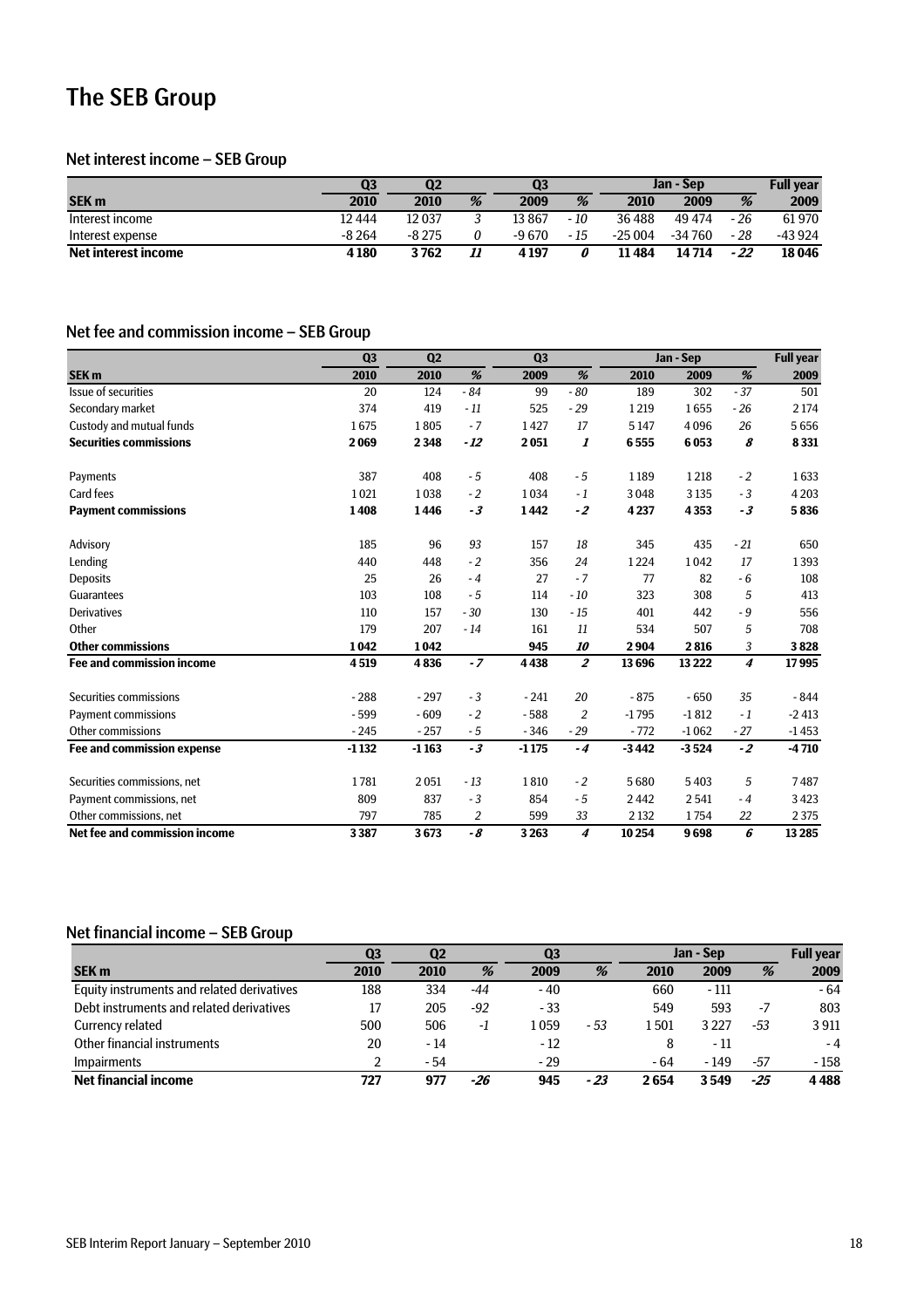# Net credit losses – SEB Group

|                                                         | Q <sub>3</sub> | Q <sub>2</sub> |        | Q <sub>3</sub> |      |         | Jan - Sep |       | <b>Full year</b> |
|---------------------------------------------------------|----------------|----------------|--------|----------------|------|---------|-----------|-------|------------------|
| <b>SEK m</b>                                            | 2010           | 2010           | %      | 2009           | %    | 2010    | 2009      | %     | 2009             |
| <b>Provisions:</b>                                      |                |                |        |                |      |         |           |       |                  |
| Net collective provisions for individually assessed     |                |                |        |                |      |         |           |       |                  |
| loans                                                   | 407            | 214            | 90     | $-199$         |      | $-117$  | $-2416$   | -95   | $-1836$          |
| Net collective provisions for portfolio assessed        |                |                |        |                |      |         |           |       |                  |
| loans                                                   | - 89           | $-201$         | -56    | $-530$         | -83  | - 688   | $-1511$   | -54   | $-1962$          |
| Specific provisions                                     | $-338$         | $-921$         | $-63$  | $-1953$        | -83  | $-1974$ | $-4269$   | -54   | $-6685$          |
| Reversal of specific provisions no longer required      | 350            | 325            | 8      | 129            | 171  | 1024    | 407       | 152   | 491              |
| Net provisions for off-balance sheet items              | $-2$           | 8              |        | $-83$          | -98  | $-30$   | $-101$    | -70   | $-224$           |
| <b>Net provisions</b>                                   | 328            | $-575$         | $-157$ | $-2636$        | -112 | $-1785$ | $-7890$   | -77   | $-10216$         |
| Write-offs:                                             |                |                |        |                |      |         |           |       |                  |
| Total write-offs                                        | $-679$         | $-224$         |        | - 730          | $-7$ | $-1477$ | $-1516$   | $-3$  | $-2616$          |
| Reversal of specific provisions utilized for write-offs | 518            | 140            |        | 146            |      | 921     | 360       | 156   | 688              |
| Write-offs not previously provided for                  | $-161$         | - 84           |        | - 584          |      | - 556   | $-1156$   | $-52$ | $-1928$          |
| Recovered from previous write-offs                      | 29             | 20             | 45     | 14             | 107  | 85      | 80        | 6     | 114              |
| <b>Net write-offs</b>                                   | $-132$         | - 64           |        | $-570$         |      | $-471$  | $-1076$   | -56   | $-1814$          |
| <b>Net credit losses</b>                                | 196            | $-639$         |        | $-3206$        |      | $-2256$ | $-8966$   | -75   | $-12030$         |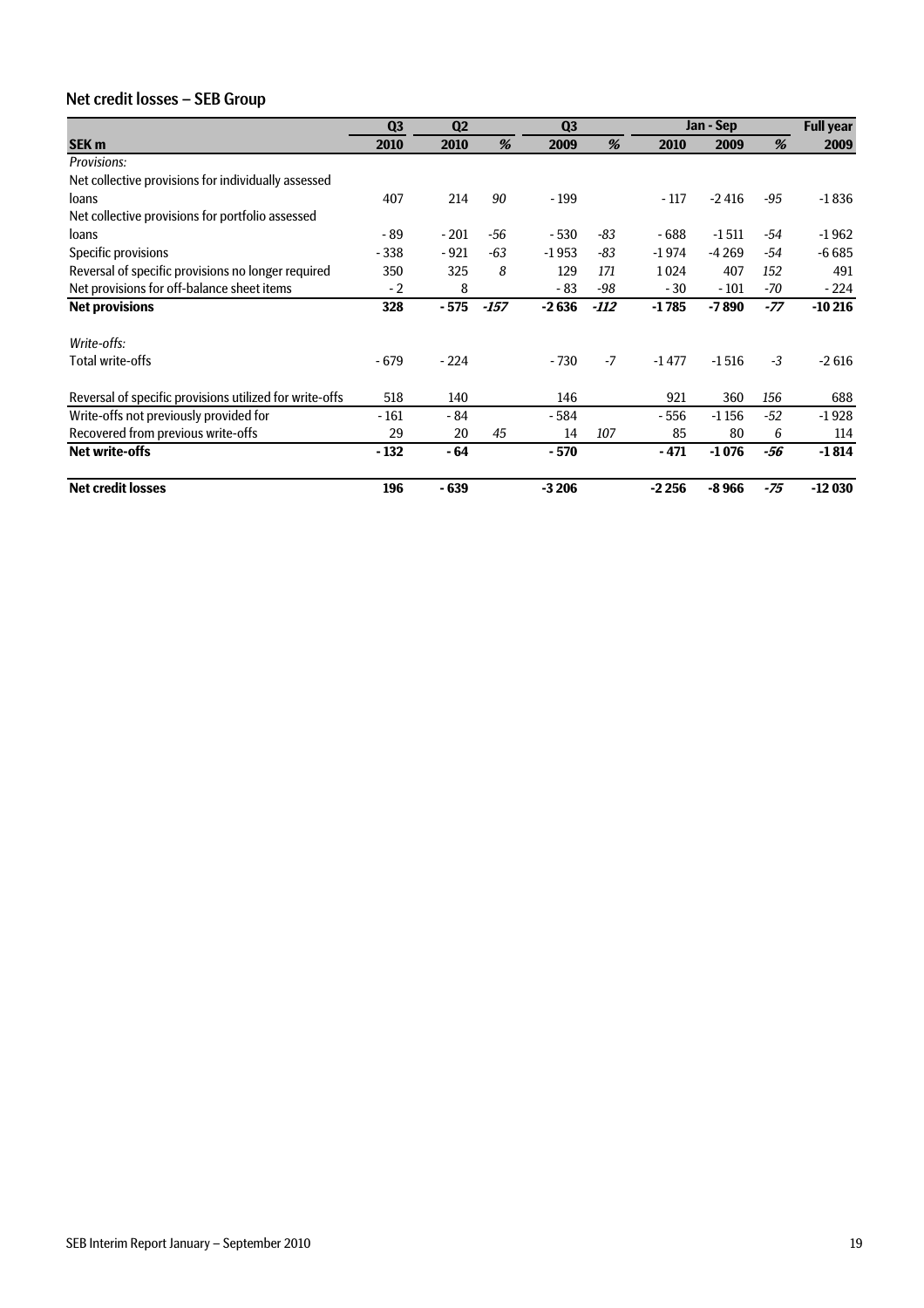# Balance sheet – SEB Group

|                                                                               | 30 Sep        | <b>31 Dec</b> | 30 Sep        |
|-------------------------------------------------------------------------------|---------------|---------------|---------------|
| SEK <sub>m</sub>                                                              | 2010          | 2009          | 2009          |
| Cash and cash balances with central banks                                     | 34 3 84       | 36589         | 25 158        |
| Loans to credit institutions                                                  | 225 236       | 331460        | 231 697       |
| Loans to the public                                                           | 1088736       | 1187837       | 1206833       |
| Financial assets at fair value *                                              | 666731        | 581641        | 604 624       |
| Available-for-sale financial assets *                                         | 66937         | 87948         | 88138         |
| Held-to-maturity investments *                                                | 1461          | 1332          | 1793          |
| Assets held for sale                                                          | 79 280        | 596           | 192           |
| Investments in associates                                                     | 1020          | 995           | 1122          |
| Tangible and intangible assets                                                | 26998         | 27770         | 27432         |
| Other assets                                                                  | 62996         | 52059         | 46 410        |
| <b>Total assets</b>                                                           | 2 2 5 3 7 7 9 | 2308227       | 2 2 3 3 3 9 9 |
| Deposits from credit institutions                                             | 238 293       | 397 433       | 342 518       |
| Deposits and borrowing from the public                                        | 717005        | 801088        | 752966        |
| Liabilities to policyholders                                                  | 256953        | 249 009       | 237665        |
| Debt securities                                                               | 536882        | 456 043       | 480564        |
| Financial liabilities at fair value                                           | 238741        | 191440        | 201069        |
| Liabilities held for sale                                                     | 50 680        | 165           | 177           |
| Other liabilities                                                             | 86732         | 74984         | 76678         |
| Provisions                                                                    | 1478          | 2033          | 1791          |
| Subordinated liabilities                                                      | 29 910        | 36363         | 40 9 93       |
| <b>Total equity</b>                                                           | 97105         | 99 669        | 98978         |
| <b>Total liabilities and equity</b>                                           | 2 2 5 3 7 7 9 | 2 308 227     | 2233399       |
| * Of which bonds and other interest bearing securities including derivatives. | 485 206       | 457209        | 496 467       |

### Off-balance sheet items – SEB Group

|                                        | 30 Sep  | <b>31 Dec</b> | 30 Sep  |
|----------------------------------------|---------|---------------|---------|
| <b>SEK m</b>                           | 2010    | 2009          | 2009    |
| Collateral pledged for own liabilities | 270 625 | 420 302       | 458 454 |
| Other pledged collateral               | 214 712 | 202168        | 175 658 |
| <b>Contingent liabilities</b>          | 81538   | 84058         | 81889   |
| <b>Commitments</b>                     | 396786  | 378 442       | 371651  |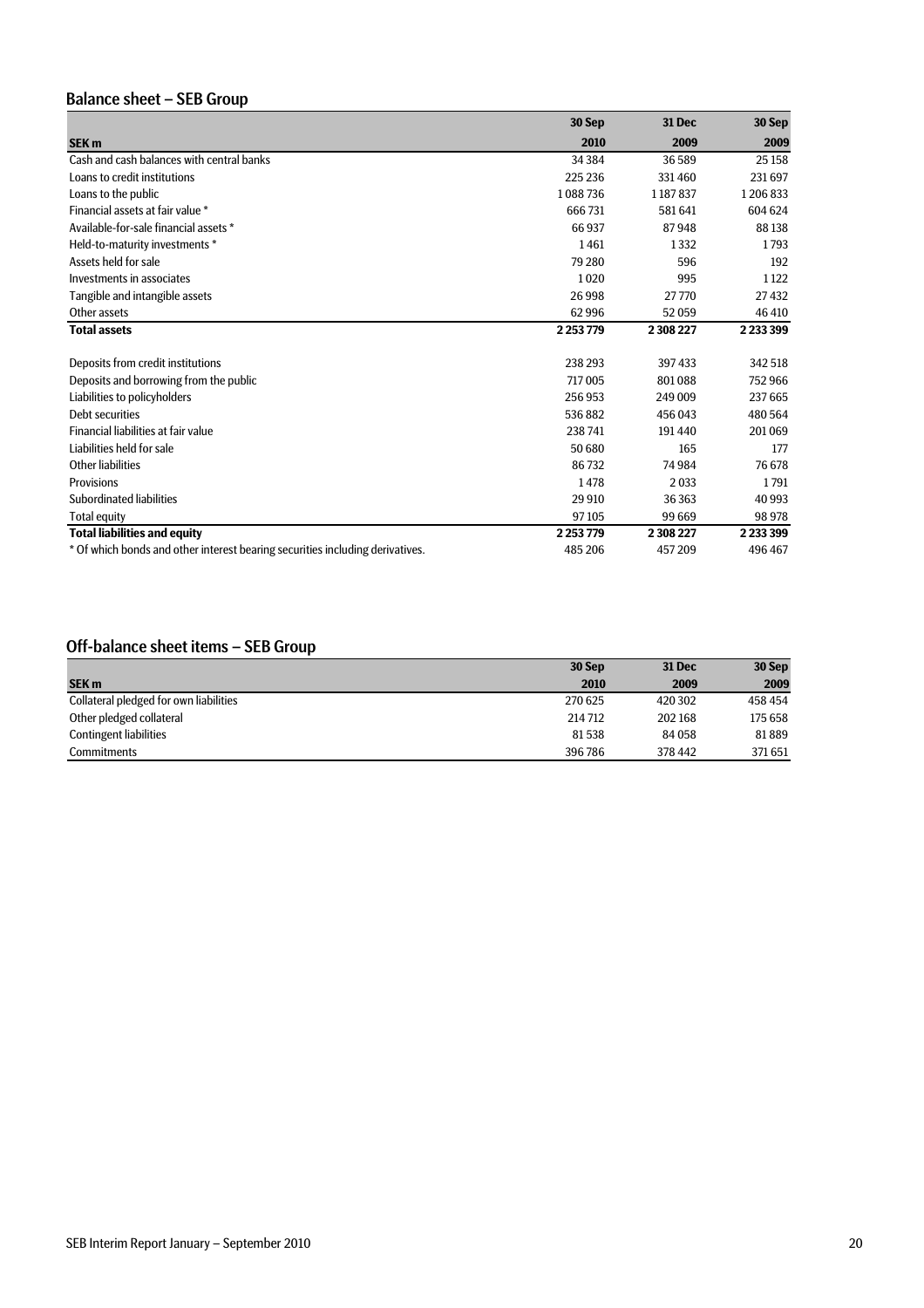### Statement of changes in equity – SEB Group

|                                                       |              |                 |                    | <b>Available-</b> |                  |              |                         |                 |                        |
|-------------------------------------------------------|--------------|-----------------|--------------------|-------------------|------------------|--------------|-------------------------|-----------------|------------------------|
|                                                       |              |                 | <b>Translation</b> | for-sale          |                  |              | <b>Total Share</b>      |                 |                        |
|                                                       | <b>Share</b> | <b>Retained</b> | of foreign         | financial         | <b>Cash flow</b> |              | holders'                | <b>Minority</b> |                        |
| SEK <sub>m</sub>                                      | capital      | earnings        | operations         | assets            | hedges           | <b>Other</b> | equity                  |                 | interests Total Equity |
|                                                       |              |                 |                    |                   |                  |              |                         |                 |                        |
| Jan-Sep 2010<br><b>Opening balance</b>                | 21942        | 76 699          | $-412$             | $-1096$           | 793              | 1491         | 99 417                  | 252             | 99 669                 |
| Net profit                                            |              | 3 2 4 2         |                    |                   |                  |              | 3242                    | 47              | 3 2 8 9                |
| Other comprehensive income (net of tax)               |              |                 | $-948$             | $-252$            | $-484$           | $-1197$      | $-2881$                 | $-30$           | $-2911$                |
| <b>Total comprehensive income</b>                     |              | 3242            | $-948$             | $-252$            | $-484$           | $-1197$      | 361                     | $\overline{17}$ | 378                    |
| Dividend to shareholders                              |              | $-2194$         |                    |                   |                  |              | $-2194$                 |                 | $-2194$                |
| Swap hedging of employee stock option programme*      |              | $-774$          |                    |                   |                  |              | $-774$                  |                 | $-774$                 |
| Eliminations of repurchased shares for employee stock |              |                 |                    |                   |                  |              |                         |                 |                        |
| option programme**                                    |              | 26              |                    |                   |                  |              | 26                      |                 | 26                     |
| <b>Closing balance</b>                                | 21942        | 76 999          | $-1360$            | $-1348$           | 309              | 294          | 96836                   | 269             | 97105                  |
|                                                       |              |                 |                    |                   |                  |              |                         |                 |                        |
| <b>Jan-Dec 2009</b>                                   |              |                 |                    |                   |                  |              |                         |                 |                        |
| Opening balance                                       | 6872         | 75 949          | $-225$             | $-3062$           | 1767             | 2 2 3 6      | 83 537                  | 192             | 83729                  |
| Net profit                                            |              | 1114            |                    |                   |                  |              | 1 1 1 4                 | 64              | 1 1 7 8                |
| Other comprehensive income (net of tax)               |              |                 | $-187$             | 1966              | $-974$           | $-745$       | 60                      | $-4$            | 56                     |
| <b>Total comprehensive income</b>                     |              | 1114            | $-187$             | 1966              | $-974$           | $-745$       | 1174                    | 60              | 1234                   |
| <b>Rights issue</b>                                   | 15070        | $-397$          |                    |                   |                  |              | 14673                   |                 | 14673                  |
| Swap hedging of employee stock option programme*      |              | 2               |                    |                   |                  |              | 2                       |                 | $\mathbf{2}$           |
| Eliminations of repurchased shares for employee stock |              |                 |                    |                   |                  |              |                         |                 |                        |
| option programme**                                    |              | 31              |                    |                   |                  |              | 31                      |                 | 31                     |
| <b>Closing balance</b>                                | 21942        | 76 699          | $-412$             | $-1096$           | 793              | 1491         | 99417                   | 252             | 99 669                 |
|                                                       |              |                 |                    |                   |                  |              |                         |                 |                        |
| Jan-Sep 2009<br>Opening balance                       | 6872         | 75 949          | $-225$             | $-3062$           | 1767             | 2 2 3 6      | 83 537                  | 192             | 83729                  |
| Net profit                                            |              | 857             |                    |                   |                  |              | 857                     | 37              | 894                    |
| Other comprehensive income (net of tax)               |              |                 | $-431$             | 1752              | $-956$           | $-714$       | $-349$                  | 7               | $-342$                 |
| <b>Total recognised income</b>                        |              | 857             | $-431$             | 1752              | $-956$           | $-714$       | 508                     | 44              | 552                    |
| <b>Rights issue</b>                                   | 15 0 70      | $-397$          |                    |                   |                  |              | 14673                   |                 | 14673                  |
| Swap hedging of employee stock option programme*      |              | $\overline{2}$  |                    |                   |                  |              | $\overline{\mathbf{2}}$ |                 | $\overline{2}$         |
| Eliminations of repurchased shares for employee stock |              |                 |                    |                   |                  |              |                         |                 |                        |
| option programme**                                    |              |                 |                    |                   |                  |              |                         |                 |                        |
| <b>Closing balance</b>                                | 21942        | 22<br>76433     | $-656$             | $-1310$           | 811              | 1522         | 22<br>98742             | 236             | 22<br>98978            |
|                                                       |              |                 |                    |                   |                  |              |                         |                 |                        |

\* Includes changes in nominal amounts of equity swaps used for hedging of stock option programmes.<br>\*\* As of 31 December 2009 SEB owned 810,155 Class A-shares for the employee stock option programme. The acquisition cost fo During 2010 799,669 net of these shares have been sold as employee stock options have been exercised. Thus, as at 30 September 2010 SEB owned 10,486 Class A-shares with a market value of SEK 0.5m for hedging of the long-term incentive programmes.

#### Cash flow statement – SEB Group

|                                                    | Jan - Sep | <b>Full year</b> |      |          |
|----------------------------------------------------|-----------|------------------|------|----------|
| <b>SEK m</b>                                       | 2010      | 2009             | %    | 2009     |
| Cash flow from operating activities                | 88627     | $-43055$         |      | $-74456$ |
| Cash flow from investment activities               | 678       | $-23$            |      | - 5      |
| Cash flow from financing activities                | - 44 418  | $-6.923$         |      | - 11 013 |
| Net increase in cash and cash equivalents          | 44 887    | $-50001$         |      | $-85474$ |
| Cash and cash equivalents at the beginning of year | 89 673    | 175 147          | - 49 | 175 147  |
| Net increase in cash and cash equivalents          | 44 8 87   | $-50001$         |      | $-85474$ |
| Cash and cash equivalents at the end of period"    | 134 560   | 125 146          |      | 89 673   |

1) Cash and cash equivalents at the end of period is defined as Cash and cash balances with central banks and Loans to credit institutions - payable on demand.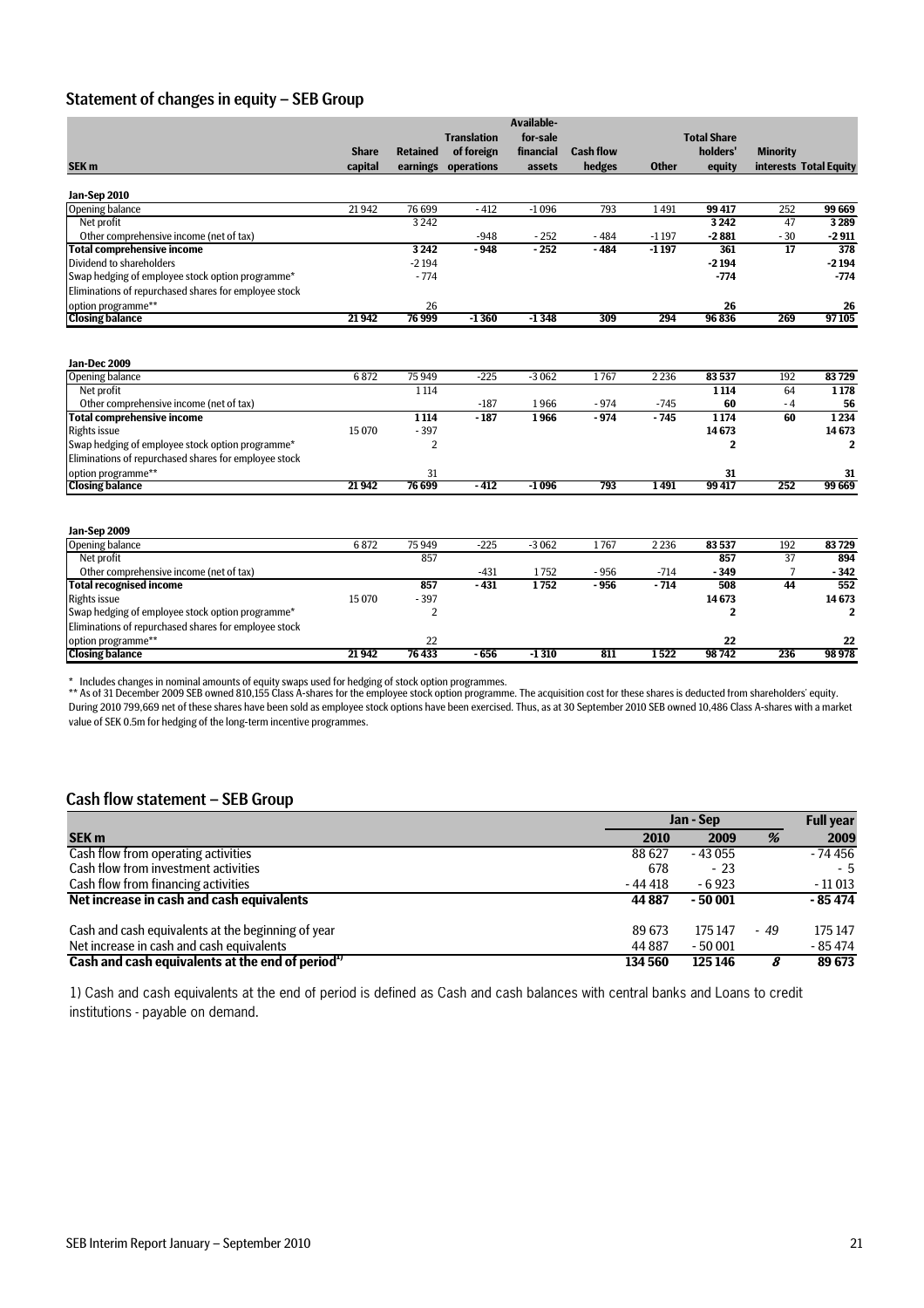### Reclassified portfolios – SEB Group

|                                                | Q <sub>3</sub> | Q <sub>2</sub> |       | Q <sub>3</sub> |       |          | Jan - Sep  |       | <b>Full year</b> |
|------------------------------------------------|----------------|----------------|-------|----------------|-------|----------|------------|-------|------------------|
| <b>SEK m</b>                                   | 2010           | 2010           | %     | 2009           | %     | 2010     | 2009       | %     | 2009             |
| <b>Reclassified, SEK m</b>                     |                |                |       |                |       |          |            |       |                  |
| Opening balance                                | 107004         | 114 156        | -6    | 152 127        | $-30$ | 125 339  | 107899     | 16    | 107899           |
| Reclassified                                   |                |                |       |                |       |          | 51770      |       | 51770            |
| <b>Amortisations</b>                           | $-604$         | $-1342$        | -55   | $-1696$        | $-64$ | $-3614$  | $-5471$    | $-34$ | $-6683$          |
| Securities sold                                | $-3905$        | $-4633$        | -16   | $-8585$        | $-55$ | $-14161$ | $-12412$   | 14    | $-18180$         |
| Accrued coupon                                 | $\overline{2}$ | $-198$         |       | $-93$          |       | 35       | 524        | $-93$ | 465              |
| Exchange rate differences                      | -7494          | $-979$         |       | $-10315$       |       | $-12596$ | $-10872$   | 16    | -9 9 32          |
| <b>Closing balance*</b>                        | 95 003         | 107 004        | - 11  | 131 438        | - 28  | 95 003   | $131\,438$ | -28   | 125 339          |
| * Market value                                 | 93 30 2        | 104 503        | $-11$ | 124 077        | $-25$ | 93 30 2  | $124\,077$ | $-25$ | 120 635          |
| Fair value impact - if not reclassified, SEK m |                |                |       |                |       |          |            |       |                  |
| In Equity (AFS origin)                         | 588            | 1200           | $-51$ | 2627           | $-78$ | 3036     | $-1093$    |       | 759              |
| In Income Statements (HFT origin)              | 212            | - 597          |       | 471            | -55   | $-33$    | 607        |       | 1412             |
| <b>Total</b>                                   | 800            | 603            | 33    | 3098           | $-74$ | 3003     | $-486$     |       | 2 1 7 1          |
| Effect in Income Statements, SEK m*            |                |                |       |                |       |          |            |       |                  |
| Net interest income                            | 524            | 442            | 19    | 529            | $-1$  | 1346     | 2574       | -48   | 2974             |
| Net financial income                           | $-8834$        | - 690          |       | $-7100$        | 24    | $-7613$  | $-7168$    | 6     | $-5141$          |
| Other income                                   | - 98           | - 34           | 188   | 64             |       | $-102$   | 73         |       | 50               |
| <b>Total</b>                                   | $-8408$        | - 282          |       | $-6507$        | 29    | $-6369$  | $-4521$    | 41    | $-2117$          |

\* The effect in the Income Statement is the profit or loss transactions from the reclassified portfolio reported gross. Net interest income is the interest income from the portfolio without taking into account the funding costs. Net financial income is the foreign currency effect related to the reclassified portfolio but does not include the off-setting foreign currency effects from financing activities. Other income is the realised gains or losses from sales in the portfolio.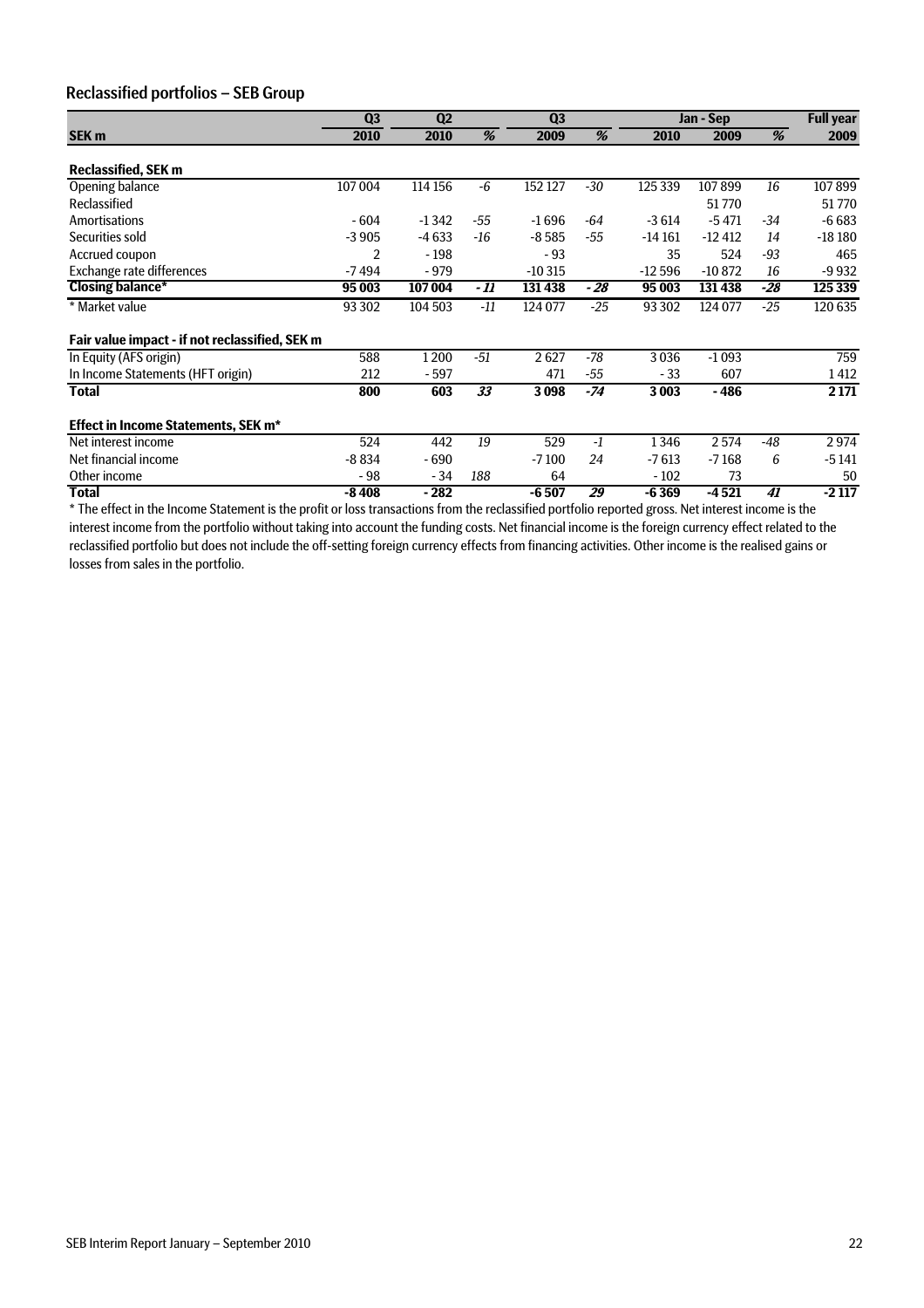# Non-performing loans – SEB Group

|                                                                 | 30 Sep   | <b>31 Dec</b> | 30 Sep   |
|-----------------------------------------------------------------|----------|---------------|----------|
| SEK <sub>m</sub>                                                | 2010     | 2009          | 2009     |
| Individually assessed impaired loans                            |          |               |          |
| Impaired loans, past due > 60 days                              | 15 2 5 6 | 18 157        | 17298    |
| Impaired loans, performing or past due < 60 days                | 2880     | 3167          | 1071     |
| <b>Total individually assessed impaired loans</b>               | 18 13 6  | 21 3 24       | 18 3 69  |
| Specific reserves                                               | $-9455$  | $-10456$      | $-8347$  |
| for impaired loans, past due > 60 days                          | $-8214$  | $-9489$       | $-7691$  |
| for impaired loans, performing or past due < 60 days            | $-1241$  | $-967$        | $-656$   |
| <b>Collective reserves</b>                                      | $-3822$  | $-4371$       | $-4915$  |
| <b>Impaired loans net</b>                                       | 4859     | 6497          | 5107     |
| Specific reserve ratio for individually assessed impaired loans | 52.1%    | 49.0%         | 45.4%    |
| Total reserve ratio for individually assessed impaired loans    | 73.2%    | 69.5%         | 72.2%    |
| Net level of impaired loans                                     | 0.62%    | 0.72%         | 0.70%    |
| Gross level of impaired loans                                   | 1.29%    | 1.39%         | 1.26%    |
| <b>Portfolio assessed loans</b>                                 |          |               |          |
| Portfolio assessed loans past due > 60 days                     | 6980     | 6937          | 6939     |
| <b>Restructured loans</b>                                       | 505      | 312           |          |
| Collective reserves for portfolio assessed loans                | $-3594$  | $-3250$       | $-2781$  |
| Reserve ratio for portfolio assessed loans                      | 48.0%    | 44.8%         | 40.1%    |
| <b>Reserves</b>                                                 |          |               |          |
| <b>Specific reserves</b>                                        | $-9455$  | $-10456$      | $-8347$  |
| <b>Collective reserves</b>                                      | $-7416$  | $-7621$       | $-7696$  |
| Reserves for off-balance sheet items                            | $-491$   | $-478$        | $-348$   |
| <b>Total reserves</b>                                           | $-17362$ | $-18555$      | $-16391$ |
| <b>Non-performing loans</b>                                     |          |               |          |
| Non-performing loans*                                           | 25 6 21  | 28 573        | 25 30 8  |
| NPL coverage ratio                                              | 67.8%    | 64.9%         | 64.8%    |
| NPL % of lending                                                | 1.82%    | 1.86%         | 1.74%    |

\* Impaired loans + portfolio assessed loans > 60 days + restructured portfolio assessed loans

### Seized assets – SEB Group

|                                    | 30 Sep | 31 Dec | 30 Sep |
|------------------------------------|--------|--------|--------|
| <b>SEK m</b>                       | 2010   | 2009   | 2009   |
| Properties, vehicles and equipment | 582    | 217    | 428    |
| <b>Shares</b>                      | 55     | 62     | 62     |
| <b>Total seized assets</b>         | 637    | 279    | 490    |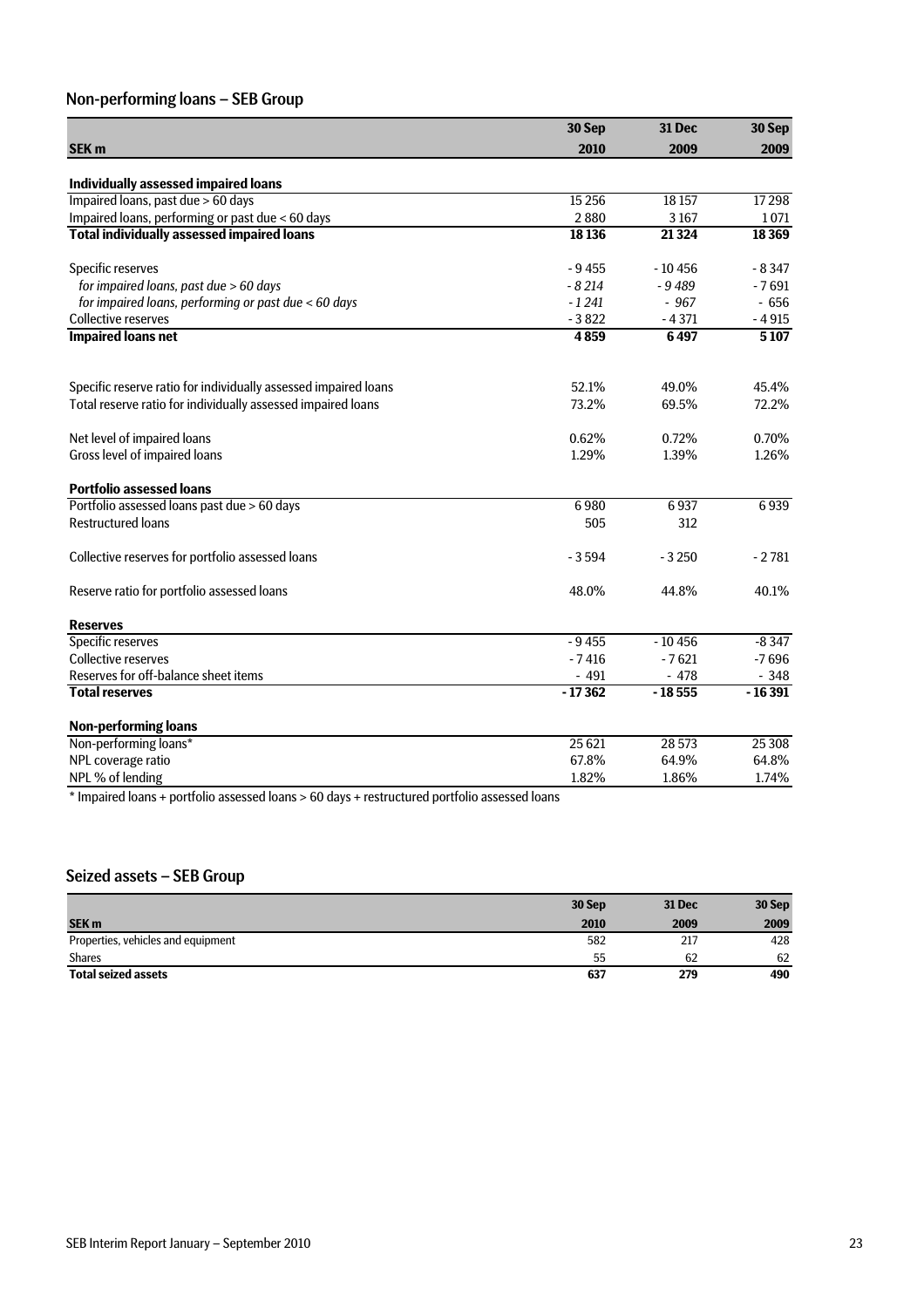# Discontinued operations – SEB Group

#### Income statement

|                                         | Q <sub>3</sub> | Q <sub>2</sub> |      | Q <sub>3</sub> |       |         | Jan - Sep |       | <b>Full year</b> |
|-----------------------------------------|----------------|----------------|------|----------------|-------|---------|-----------|-------|------------------|
| <b>SEK m</b>                            | 2010           | 2010           | %    | 2009           | %     | 2010    | 2009      | %     | 2009             |
| Total operating income                  | 642            | 687            | $-7$ | 747            | $-14$ | 2049    | 2 2 8 6   | $-10$ | 3042             |
| Total operating expenses*               | $-1936$        | $-802$         | 141  | $-932$         | 108   | $-3557$ | $-2751$   | 29    | $-3603$          |
| <b>Profit before credit losses</b>      | $-1294$        | $-115$         |      | $-185$         |       | $-1508$ | - 465     |       | $-561$           |
| Net credit losses                       | $-108$         | 20             |      | $-129$         | -16   | $-201$  | $-322$    | $-38$ | - 418            |
| <b>Operating profit</b>                 | $-1402$        | - 95           |      | $-314$         |       | $-1709$ | $-787$    | 117   | $-979$           |
| Income tax expense                      | - 84           | 24             |      | 95             | -188  | 6       | 235       | -97   | 288              |
| Net profit from discontinued operations | $-1486$        | $-71$          |      | $-219$         |       | $-1703$ | $-552$    |       | $-691$           |

\*Transaction related costs of SEK 1,240m (EUR 130m) recorded in discontinued operations in the third quarter consists of advisory costs and execution of IT and physical separation including redundancy.

### Assets and liabilities held for sale

|                                        | 30 Sep  | 31 Dec | 30 Sep |
|----------------------------------------|---------|--------|--------|
| SEK <sub>m</sub>                       | 2010    | 2009   | 2009   |
| Loans to the public                    | 77668   |        |        |
| Other assets                           | 1612    | 596    | 192    |
| <b>Total assets held for sale</b>      | 79 280  | 596    | 192    |
| Deposits from credit institutions      | 6436    |        |        |
| Deposits and borrowing from the public | 41927   |        |        |
| Other liabilities                      | 2 3 1 7 | 165    | 177    |
| <b>Total liabilities held for sale</b> | 50 680  | 165    | 177    |

#### Cash flow statement

|                                                                        | Jan - Sep |        |       | <b>Full year</b> |
|------------------------------------------------------------------------|-----------|--------|-------|------------------|
| <b>SEK m</b>                                                           | 2010      | 2009   | %     | 2009             |
| Cash flow from operating activities                                    | - 39      | $-566$ | $-93$ | $-635$           |
| Cash flow from investment activities                                   | $-2$      |        |       | 29               |
| Cash flow from financing activities                                    | 31        | 558    | $-94$ | 595              |
| Net increase in cash and cash equivalents from discontinued operations | $-10$     | $-10$  |       | - 11             |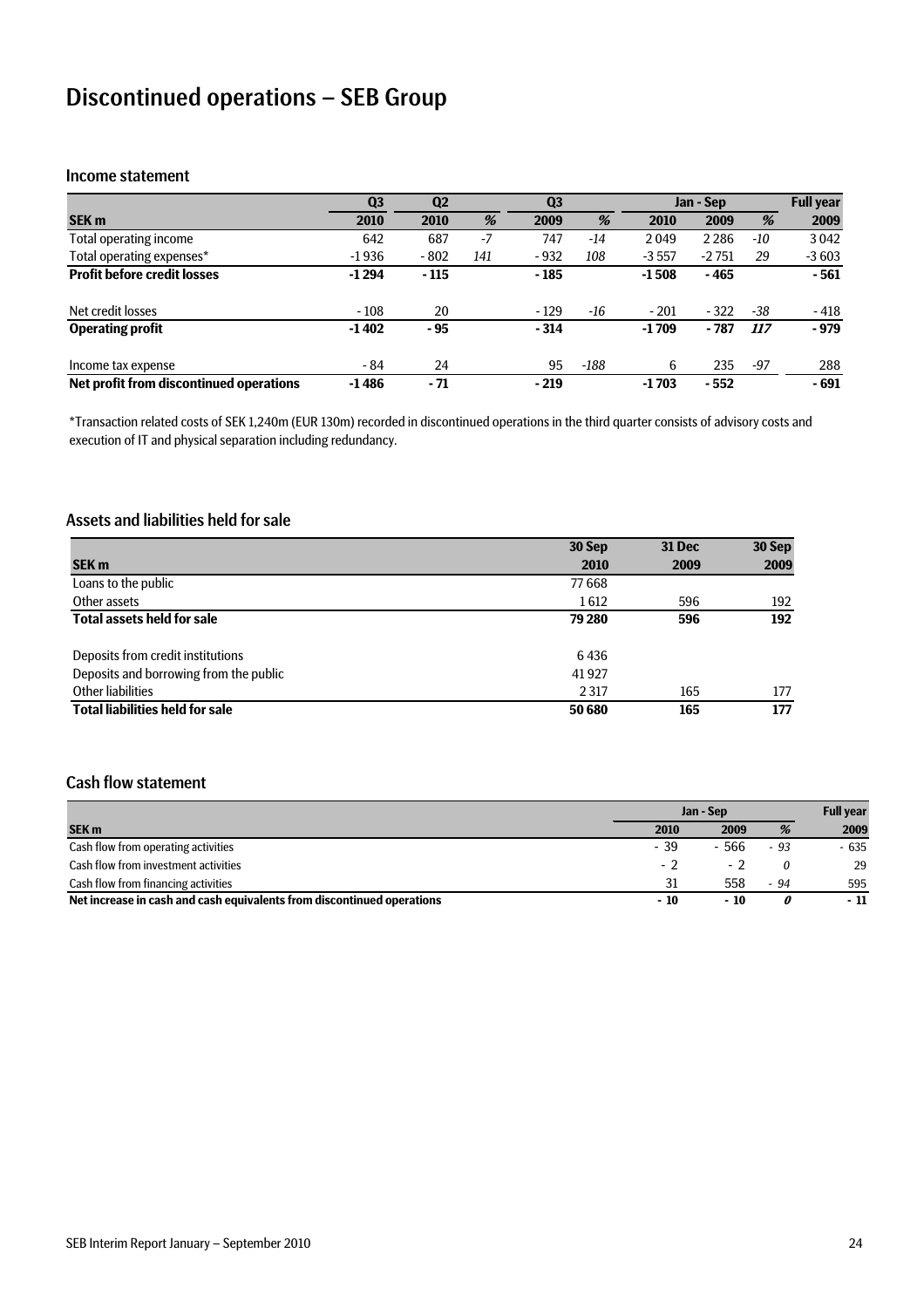#### **Capital base of the SEB financial group of undertakings**

|                                                                      | 30 Sep       | 31 Dec   |
|----------------------------------------------------------------------|--------------|----------|
| <b>SEK m</b>                                                         | 2010         | 2009     |
| Total equity according to balance sheet (1)                          | 97105        | 99 669   |
| ./. Dividend (excl repurchased shares).                              | $-1646$      | $-2193$  |
| ./. Investments outside the financial group of undertakings (2)      | $-34$        | $-47$    |
| ./. Other deductions outside the financial group of undertakings (3) | $-2261$      | $-2570$  |
| = Total equity in the capital adequacy                               | 93 164       | 94859    |
|                                                                      |              |          |
| Adjustment for hedge contracts (4)                                   | 1085         | $-419$   |
| Net provisioning amount for IRB-reported credit exposures (5)        | $\mathbf{0}$ | $-297$   |
| Unrealised value changes on available-for-sale financial assets (6)  | 1348         | 1096     |
| ./. Exposures where RWA is not calculated (7)                        | $-1175$      | $-1169$  |
| ./. Goodwill (8)                                                     | $-4184$      | $-4464$  |
| ./. Other intangible assets                                          | $-2633$      | $-2616$  |
| ./. Deferred tax assets                                              | $-1441$      | $-1609$  |
| = Core Tier 1 capital                                                | 86164        | 85 381   |
| Tier 1 capital contribution (non-innovative)                         | 4577         | 5 1 3 0  |
| Tier 1 capital contribution (innovative)                             | 10 155       | 11093    |
| = Tier 1 capital                                                     | 100 896      | 101 604  |
| Dated subordinated debt                                              | 5014         | 11028    |
| ./. Deduction for remaining maturity                                 | $-368$       | $-658$   |
| Perpetual subordinated debt                                          | 7050         | 7386     |
| Net provisioning amount for IRB-reported credit exposures (5)        | 808          | $-297$   |
| Unrealised gains on available-for-sale financial assets (6)          | 484          | 642      |
| ./. Exposures where RWA is not calculated (7)                        | $-1175$      | $-1169$  |
| ./. Investments outside the financial group of undertakings (2)      | $-34$        | -47      |
| = Tier 2 capital                                                     | 11779        | 16885    |
| ./. Investments in insurance companies (9)                           | $-10500$     | $-10601$ |
| ./. Pension assets in excess of related liabilities (10)             | $-652$       | $-543$   |
| = Capital base                                                       | 101 523      | 107345   |
|                                                                      |              |          |

Total equity according to the balance sheet (1) includes the current year's profit, which has been reviewed by the auditors.

Deductions (2) for investments outside the financial group of undertakings should be made with equal parts from Tier 1 and Tier 2 capital. However, investments in insurance companies made before 20 July 2006 can be deducted from the capital base (9) – this holds for SEB's investments in insurance companies.

The deduction (3) consists of retained earnings in subsidiaries outside the financial group of undertakings.

The adjustment (4) refers to differences in how hedging contracts are acknowledged according to the capital adequacy regulation, as compared with the preparation of the balance sheet.

If provisions and value adjustments for credit exposures reported according to the Internal Rating Based approach fall short of expected losses on these exposures, the difference (5) should be deducted in equal parts from Tier 1 and Tier 2 capital. A corresponding excess can, up to a certain limit, be added to Tier 2 capital.

For Available For Sale portfolios (6) value changes on debt instruments should not be acknowledged for capital adequacy. Any surplus attributable to equity instruments may be included in Tier 2 capital.

Securitisation positions with external rating below BB/Ba are not included in RWA calculations but are treated via deductions (7) from Tier 1 and Tier 2 capital.

Goodwill in (8) relates only to consolidation into the financial group of undertakings. When consolidating the entire Group's balance sheet further goodwill of SEK 5,721m is created. This is included in the deduction (9) for insurance investments.

Pension surplus values (10) should be deducted from the capital base, excepting such indemnification as prescribed in the Swedish Act on safeguarding of pension undertakings.

On 30 September 2010 the parent company's Tier 1 capital was SEK 94,262m (93,674) and the reported Tier 1 capital ratio was 15.9 per cent (14.8).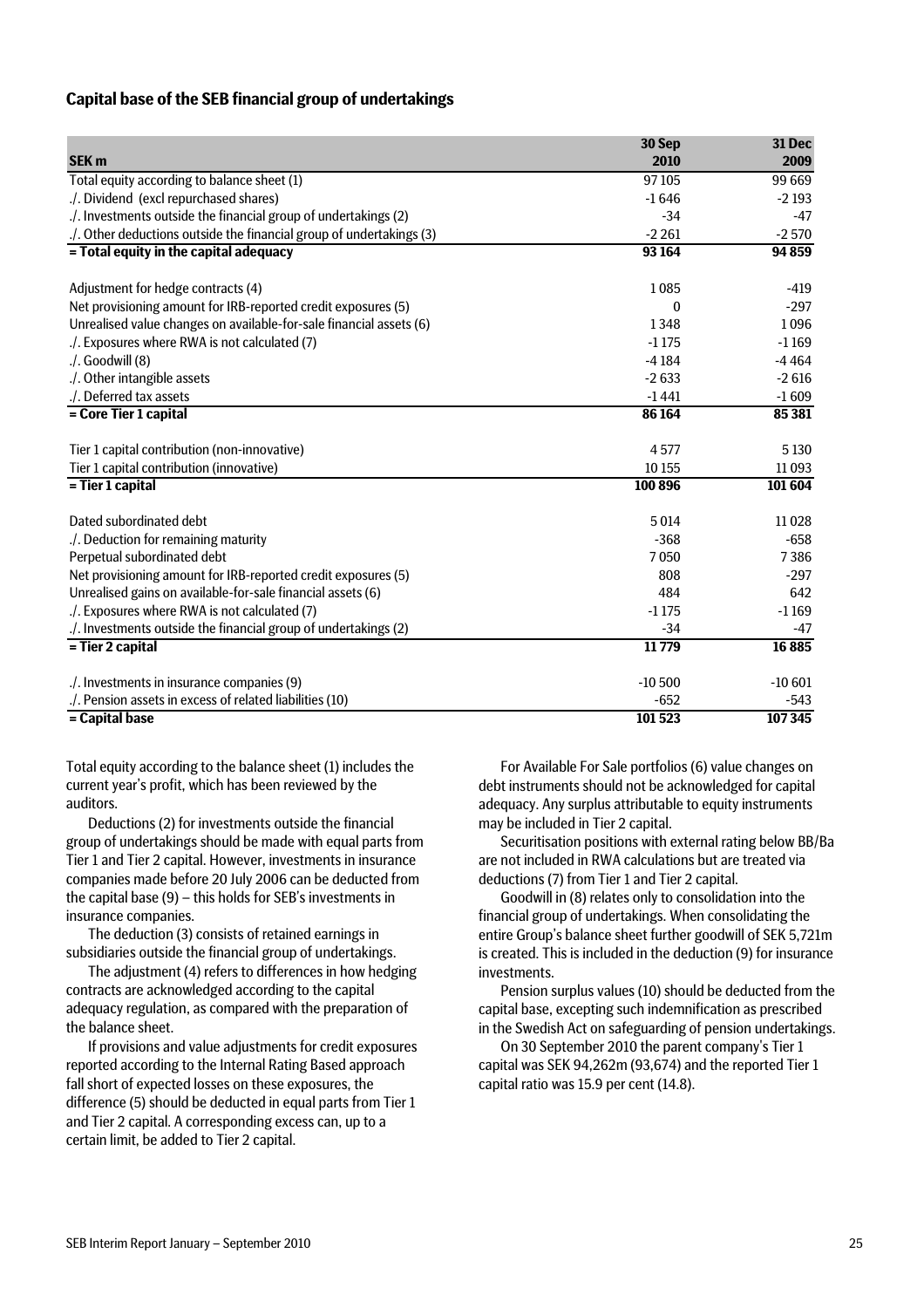#### **Capital requirements for the SEB financial group of undertakings**

| <b>Capital requirements</b>                           | 30 Sep  | 31 Dec<br>2009 |  |
|-------------------------------------------------------|---------|----------------|--|
| <b>SEK m</b>                                          | 2010    |                |  |
| <b>Credit risk, IRB reported capital requirements</b> |         |                |  |
| Institutions                                          | 3 4 11  | 4016           |  |
| Corporates (1)                                        | 32 275  | 32 406         |  |
| Securitisation positions                              | 632     | 847            |  |
| Retail mortgages                                      | 5311    | 5 2 0 2        |  |
| Other retail exposures                                | 801     | 863            |  |
| Other exposure classes                                | 121     | 131            |  |
| Total for credit risk, IRB approach                   | 42 551  | 43 465         |  |
| <b>Further capital requirements</b>                   |         |                |  |
| Credit risk, Standardised approach (2)                | 6430    | 7805           |  |
| Operational risk, Advanced Measurement approach       | 3635    | 3 1 5 7        |  |
| Foreign exchange rate risk                            | 1253    | 636            |  |
| Trading book risks                                    | 3 0 4 2 | 3 3 7 6        |  |
| <b>Total</b>                                          | 56911   | 58 439         |  |
| <b>Summary</b>                                        |         |                |  |
| Credit risk                                           | 48 981  | 51 270         |  |
| Operational risk                                      | 3635    | 3 1 5 7        |  |
| Market risk                                           | 4 2 9 5 | 4 0 12         |  |
| <b>Total</b>                                          | 56911   | 58 439         |  |
| <b>Adjustment for flooring rules</b>                  |         |                |  |
| Addition according to transitional flooring (3)       | 6888    | 5 1 7 5        |  |
| <b>Total reported</b>                                 | 63799   | 63 614         |  |

Corporate exposures (1) exclude such small companies where the total exposure does not exceed certain regulatory-defined thresholds.

The Standardised approach (2) is used for credit exposures to central governments, central banks and local governments and authorities, and to exposures where IRB implementation is on-going. The reported capital requirement is dominated by the Corporate and Retail exposure classes.

During 2009 institutions were required to have a capital base not below 80 per cent of the capital requirement according to Basel I regulation. According to the Swedish Financial Supervisory Authority, this minimum level should apply to the years 2010 and 2011. The addition (3) is made in consequence with these transitional arrangements.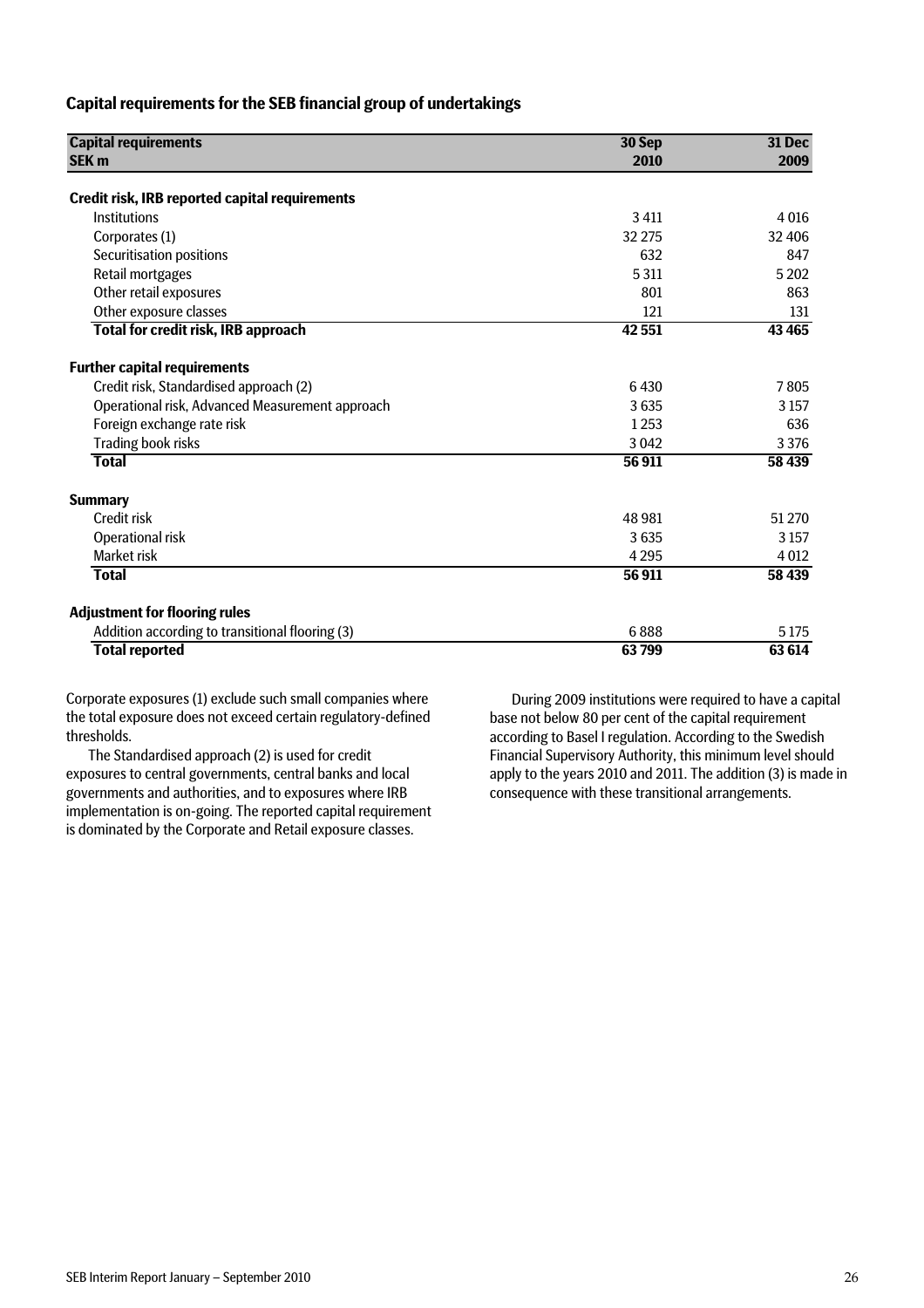#### Capital adequacy analysis

Representing business volumes as RWA (risk-weighted assets, 12.5 times the capital requirement) the regulatory minima can be expressed as a total capital ratio of at least 8 per cent and a Tier 1 capital ratio of at least 4 per cent. However, and following the "second pillar" of the new framework, banks are expected to operate above this level. The margin supports SEB's high rating ambitions, covering risks that are not

included in the capital adequacy regulation, and representing a buffer for the less benign phases of the business cycle. The Group's internal capital assessment process is based on the long term business plans and utilises SEB's economic capital model, supplemented e.g. with macro economic analysis and stress testing.

|                                                                | 30 Sep  | <b>31 Dec</b> |
|----------------------------------------------------------------|---------|---------------|
| <b>Capital adequacy</b>                                        | 2010    | 2009          |
| <b>Capital resources</b>                                       |         |               |
| Core Tier 1 capital                                            | 86 164  | 85 381        |
| Tier 1 capital                                                 | 100 896 | 101 604       |
| Capital base                                                   | 101523  | 107345        |
| Capital adequacy without transitional floor (Basel II)         |         |               |
| Capital requirement                                            | 56 911  | 58 439        |
| Expressed as Risk-weighted assets                              | 711381  | 730 492       |
| Core Tier 1 capital ratio                                      | 12,1%   | 11,7%         |
| Tier 1 capital ratio                                           | 14,2%   | 13,9%         |
| Total capital ratio                                            | 14,3%   | 14,7%         |
| Capital adequacy quotient (capital base / capital requirement) | 1,78    | 1.84          |
| <b>Capital adequacy including transitional floor</b>           |         |               |
| <b>Transition floor applied</b>                                | 80%     | 80%           |
| Capital requirement                                            | 63799   | 63 614        |
| Expressed as Risk-weighted assets                              | 797483  | 795 177       |
| Core Tier 1 capital ratio                                      | 10,8%   | 10,7%         |
| Tier 1 capital ratio                                           | 12,7%   | 12,8%         |
| Total capital ratio                                            | 12,7%   | 13,5%         |
| Capital adequacy quotient (capital base / capital requirement) | 1,59    | 1,69          |
| Capital adequacy with risk weighting according to Basel I      |         |               |
| Capital requirement                                            | 78738   | 80 260        |
| Expressed as Risk-weighted assets                              | 984 225 | 1003250       |
| Core Tier 1 capital ratio                                      | 8,8%    | 8,5%          |
| Tier 1 capital ratio                                           | 10,3%   | 10,1%         |
| Total capital ratio                                            | 10,3%   | 10,7%         |
| Capital adequacy quotient (capital base / capital requirement) | 1,29    | 1,34          |

Overall Basel II RWA (before the effect of transitional flooring) decreased with 3 per cent or SEK 19bn over the first three quarters. The biggest factor behind this change was the currency translation effect from the stronger Swedish krona which decreased RWA with SEK 40bn. Risk class migration is discussed below. Underlying credit volumes showed a mixed pattern where increased corporate lending added some SEK 8bn to RWA while e.g. inter-bank volumes decreased. The net effect of efficiency projects and underlying credit volumes was to increase RWA with SEK 8bn. Operational and market RWA taken together increased SEK 10bn over the three quarters.

With the effect of transitional flooring included RWA increased from SEK 795bn to 797bn over the three quarters. The transitional rule is not only based on "80 per cent of Basel I" but also considers net provisioning; since this amount increased over the three quarters reported RWA remained

virtually unchanged even though Basel I RWA decreased with 19bn SEK.

The above means that un-floored Basel II RWA was 28 per cent lower than Basel I RWA. SEB uses a gradual roll-out of the Basel II framework; the ultimate target is to use IRB reporting for all credit exposures except those to central governments, central banks and local governments and authorities, and excluding a small number of insignificant portfolios. The current best estimate indicates that this would mean a reduction in total RWA (compared with Basel I, and as a business cycle average) of 35 per cent. This cannot be equated with a similar capital release, however, due to the new framework's increased business cycle sensitivity, supervisory evaluation and rating agency considerations. In addition the estimate will certainly be affected by the proposed revisions to the international capital framework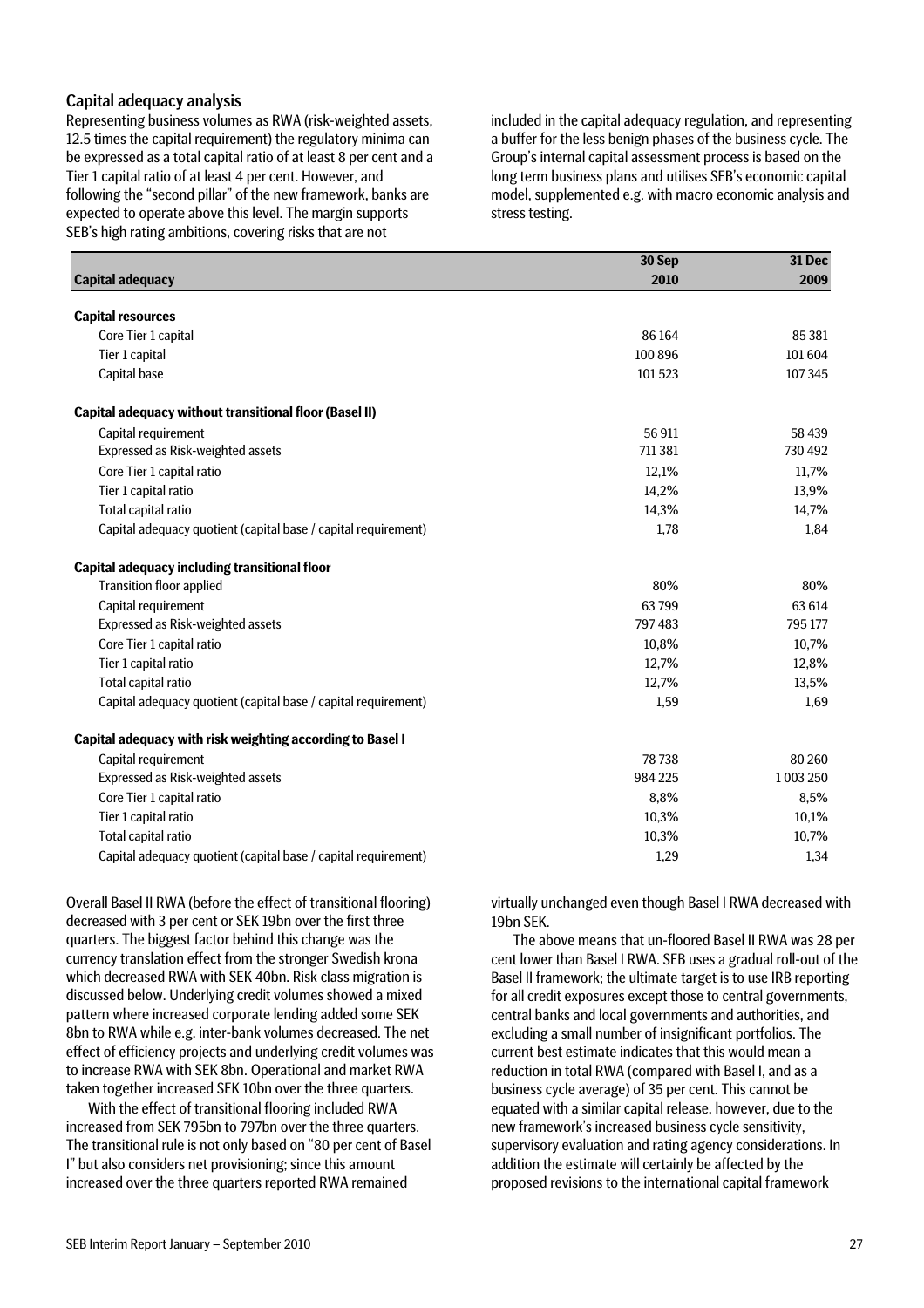("Basel III") as published by the Basel Committee in 2009 and 2010. SEB participated in the Basel Committee's impact study concerned with the proposal.

The following table exposes average risk weights (RWA divided by EAD, Exposure At Default) for exposures where

RWA is calculated following the IRB approach. Repo-style transactions are excluded from the analysis since they carry low risk weight and can vary considerably in volume, thus making numbers less comparable.

| IRB reported credit exposures (less repos and securities lending) | 30 Sep | 31 Dec |
|-------------------------------------------------------------------|--------|--------|
| Average risk weight                                               | 2010   | 2009   |
|                                                                   |        |        |
| <b>Institutions</b>                                               | 17.8%  | 17.5%  |
| Corporates                                                        | 59.1%  | 57.8%  |
| Securitisation positions                                          | 22.4%  | 22.6%  |
| Retail mortgages                                                  | 17.2%  | 17,2%  |
| Other retail exposures                                            | 38.7%  | 38.5%  |

Risk class migration increased RWA for corporate exposures with SEK 5bn over the three quarters. No migration effect was recorded for inter-bank exposures but the average risk weight increased slightly since the overall volume decrease was not proportional over risk classes.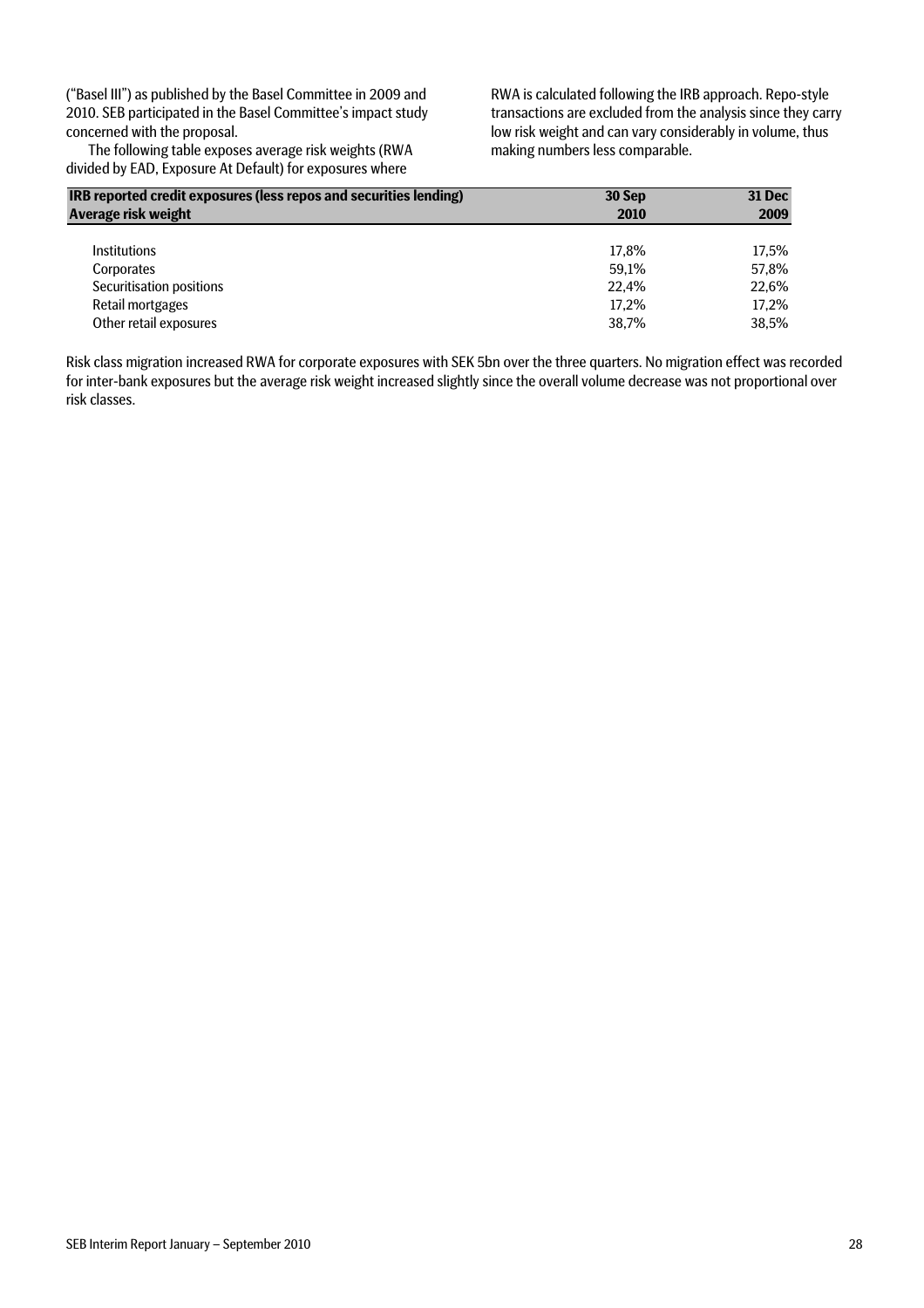# Income statement – Skandinaviska Enskilda Banken AB (publ)

| In accordance with FSA regulations           | Q <sub>3</sub> | Q2             |                  | Q3      |       |           | Jan - Sep |       | <b>Full year</b> |
|----------------------------------------------|----------------|----------------|------------------|---------|-------|-----------|-----------|-------|------------------|
| <b>SEK m</b>                                 | 2010           | 2010           | %                | 2009    | %     | 2010      | 2009      | %     | 2009             |
| Interest income                              | 7168           | 6529           | 10               | 7249    | $-1$  | 19 9 47   | 27144     | $-27$ | 33 4 20          |
| Leasing income                               | 1367           | 1361           | 0                | 1404    | $-3$  | 4081      | 4 4 2 1   | -8    | 5800             |
| Interest expense                             | $-4974$        | $-4524$        | 10               | $-5077$ | $-2$  | $-14005$  | $-19498$  | $-28$ | $-24151$         |
| <b>Dividends</b>                             | 754            | 152            |                  | 19      |       | 1140      | 296       |       | 2757             |
| Fee and commission income                    | 1988           | 2 2 3 0        | $-11$            | 1836    | 8     | 6080      | 5718      | 6     | 7851             |
| Fee and commission expense                   | $-360$         | $-413$         | $-13$            | $-368$  | $-2$  | $-1140$   | $-1206$   | $-5$  | $-1636$          |
| Net financial income                         | 705            | 1 1 1 9        | $-37$            | 815     | $-13$ | 2790      | 3 2 0 8   | $-13$ | 4065             |
| Other income                                 | 3              | 118            | $-97$            | 191     | -98   | 315       | 2 2 6 0   | $-86$ | 2811             |
| <b>Total operating income</b>                | 6651           | 6572           | $\boldsymbol{l}$ | 6069    | 10    | 19 20 8   | 22 3 43   | $-14$ | 30 917           |
| Administrative expenses                      | $-3215$        | $-3579$        | -10              | $-2722$ | 18    | $-100076$ | $-9287$   | 8     | $-12117$         |
| Depreciation, amortisation and impairment of |                |                |                  |         |       |           |           |       |                  |
| tangible and intangible assets               | $-1159$        | $-1162$        | 0                | $-1171$ | $-1$  | $-3465$   | $-3601$   | $-4$  | $-5125$          |
| <b>Total operating expenses</b>              | $-4374$        | $-4741$        | -8               | $-3893$ | 12    | $-13541$  | $-12888$  | 5     | $-17242$         |
| <b>Profit before credit losses</b>           | 2 2 7 7        | 1831           | 24               | 2 1 7 6 | 5     | 5667      | 9455      | -40   | 13675            |
| Net credit losses                            | $-6$           |                |                  | $-138$  | $-96$ | $-177$    | $-747$    | $-76$ | $-984$           |
| Impairment of financial assets               | 3              | $-412$         | $-101$           |         |       | $-449$    | $-747$    | -40   | $-1222$          |
| <b>Operating profit</b>                      | 2274           | 1419           | 60               | 2038    | 12    | 5 0 41    | 7961      | $-37$ | 11 4 69          |
| Appropriations                               | 4              | $\overline{2}$ | 100              | $-1$    |       | 5         | $-3$      |       | $-1510$          |
| Income tax expense                           | $-889$         | $-620$         | 43               | $-952$  | $-7$  | $-2436$   | $-1322$   | 84    | $-1451$          |
| Other taxes                                  |                | - 53           | $-100$           | $-228$  |       | $-53$     | $-1540$   | -97   | $-1544$          |
| <b>Net profit</b>                            | 1389           | 748            | 86               | 857     | 62    | 2557      | 5096      | -50   | 6964             |

#### Statement of comprehensive income – Skandinaviska Enskilda Banken AB (publ)

|                                         |                |                |        |                | . .   |        |           |        |                  |
|-----------------------------------------|----------------|----------------|--------|----------------|-------|--------|-----------|--------|------------------|
|                                         | Q <sub>3</sub> | Q <sub>2</sub> |        | Q <sub>3</sub> |       |        | Jan - Sep |        | <b>Full year</b> |
| <b>SEK m</b>                            | 2010           | 2010           | %      | 2009           | %     | 2010   | 2009      | %      | 2009             |
| Net profit                              | 1389           | 748            | 86     | 857            | 62    | 2557   | 5096      | -50    | 6964             |
|                                         |                |                |        |                |       |        |           |        |                  |
| Translation of foreign operations       | -19            | 23             | -183   | 14             |       | $-37$  | $-179$    | $-79$  | $-96$            |
| Available-for-sale financial assets     | 213            | -454           | $-147$ | 840            | $-75$ | $-114$ | 949       | $-112$ | 1053             |
| Cash flow hedges                        | $-119$         | $-217$         | $-45$  | $-477$         | -75   | $-478$ | $-973$    | -51    | $-965$           |
| Group contributions                     | 503            | 216            | 133    | 416            | 21    | 1004   | 452       | 122    | 662              |
| Other                                   | -92            | $-67$          | 37     | 19             |       | $-155$ | 128       |        | 146              |
| Other comprehensive income (net of tax) | 486            | - 499          | $-197$ | 812            | -40   | 220    | 377       | $-42$  | 800              |
| <b>Total comprehensive income</b>       | 1875           | 249            |        | 1669           | 12    | 2777   | 5473      | - 49   | 7764             |